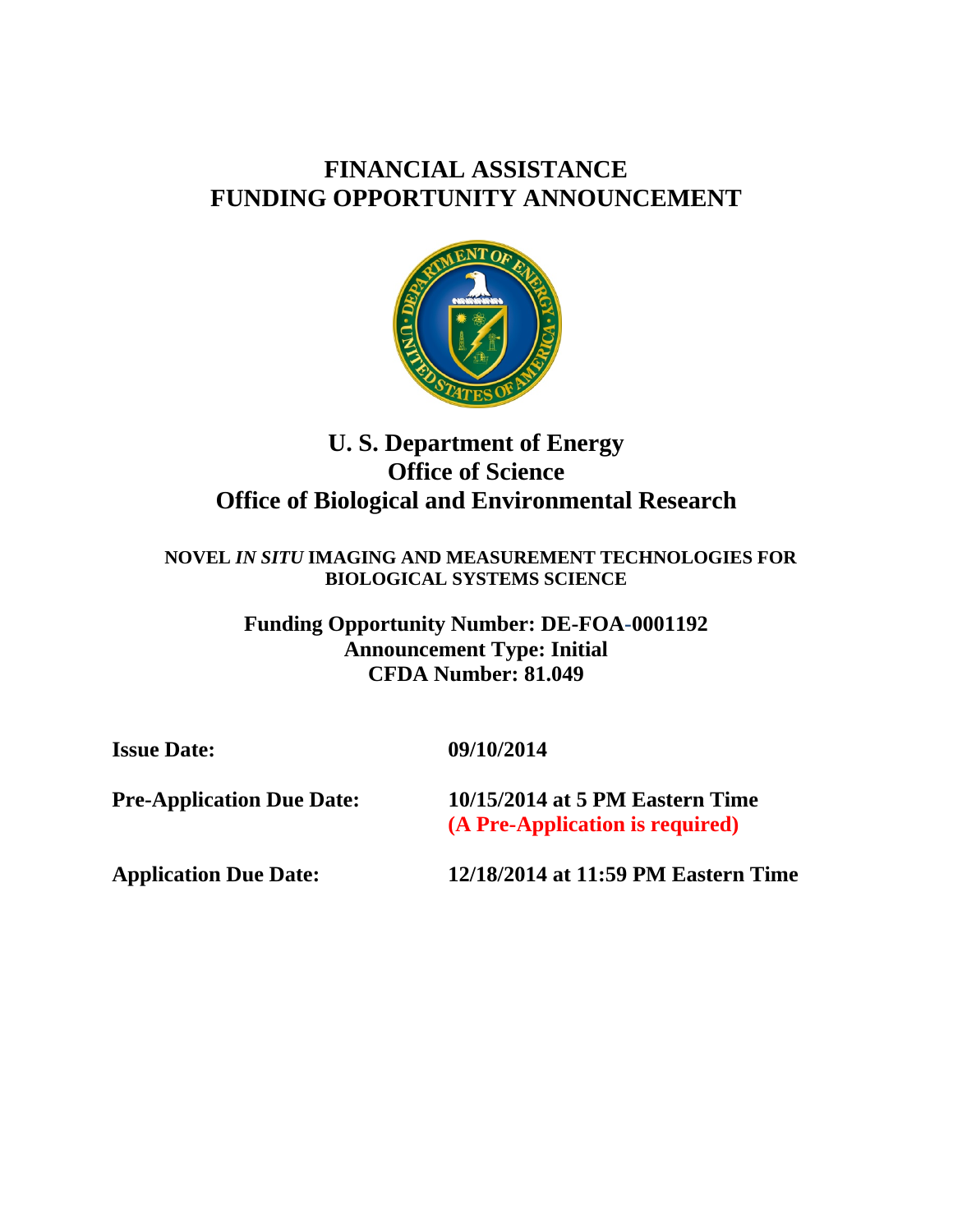## **Table of Contents**

| H. VALUE/FUNDING FOR DOE/NNSA NATIONAL LABORATORY CONTRACTORS |  |
|---------------------------------------------------------------|--|
|                                                               |  |
|                                                               |  |
|                                                               |  |
|                                                               |  |
|                                                               |  |
|                                                               |  |
|                                                               |  |
|                                                               |  |
|                                                               |  |
|                                                               |  |
|                                                               |  |
|                                                               |  |
|                                                               |  |
| H. OTHER SUBMISSION AND REGISTRATION REQUIREMENTS 25          |  |
|                                                               |  |
|                                                               |  |
|                                                               |  |
| C. ANTICIPATED NOTICE OF SELECTION AND AWARD DATES 31         |  |
|                                                               |  |
|                                                               |  |
| B. ADMINISTRATIVE AND NATIONAL POLICY REQUIREMENTS 32         |  |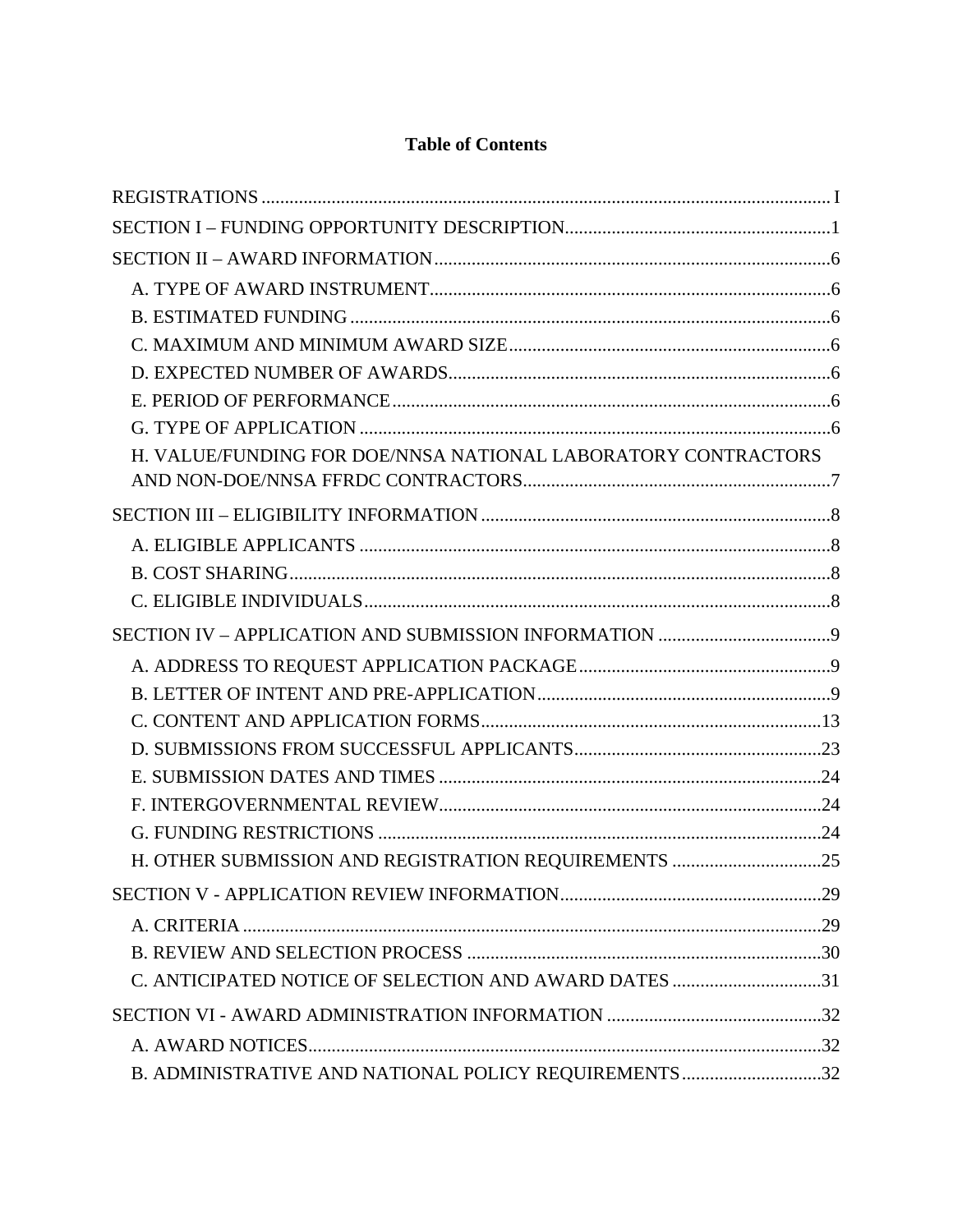| E. EVALUATION AND ADMINISTRATION BY NON-FEDERAL PERSONNEL37 |  |
|-------------------------------------------------------------|--|
| F. INTELLECTUAL PROPERTY DEVELOPED UNDER THIS PROGRAM 37    |  |
|                                                             |  |
|                                                             |  |
|                                                             |  |
|                                                             |  |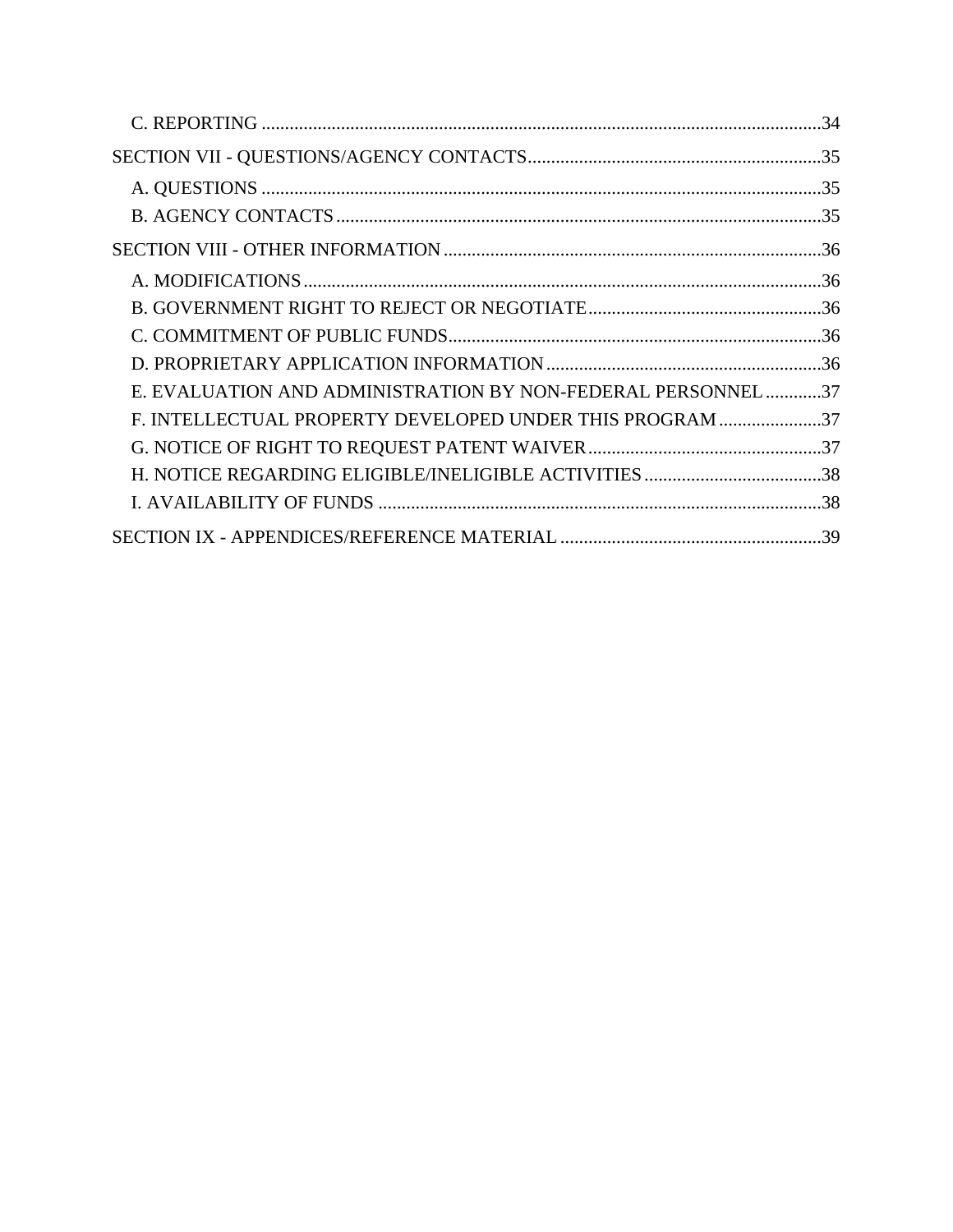## **REGISTRATIONS**

#### **A. Systems to Register In**

There are several one-time actions you must complete in order to submit an application in response to this Announcement. Applicants not currently registered with SAM and [Grants.gov](https://Grants.gov)  should allow **at least 44 days** to complete these requirements. You should start the process as soon as possible.

Applicants must obtain a DUNS number at [http://fedgov.dnb.com/webform.](http://fedgov.dnb.com/webform)

Applicants must register with the System for Award Management (SAM) at [http://www.sam.gov/](http://www.sam.gov). If you had an active registration in the Central Contractor Registry (CCR), you should have an active registration in SAM. More information about SAM registration for applicants is found at

[https://www.sam.gov/sam/transcript/Quick\\_Guide\\_for\\_Grants\\_Registrations\\_v1.7.pdf](https://www.sam.gov/sam/transcript/Quick_Guide_for_Grants_Registrations_v1.7.pdf).

Applicants must provide a Taxpayer Identification Number (TIN) to complete their registration in SAM.gov. An applicant's TIN is an Employer Identification Number (EIN) assigned by the Internal Revenue Service (IRS). In limited circumstances, a Social Security Number (SSN) assigned by the Social Security Administration (SSA) may be used as a TIN. If an SSN is used as a TIN, it will not be treated as privacy act data. You may obtain an EIN from the IRS at <http://www.irs.gov/Businesses/Small-Businesses-%26-Self-Employed/Apply-for-an-Employer>-Identification-Number-(EIN)-Online.

Applicants must register with FedConnect at [www.fedconnect.net.](www.fedconnect.net) The full, binding version of assistance agreements will be posted to FedConnect.

Recipients must register with the Federal Funding Accountability and Transparency Act Subaward Reporting System at [https://www.fsrs.gov.](https://www.fsrs.gov) This registration must be completed before an award may be made: you are advised to register while preparing your application.

## **B. Registering in [Grants.gov](https://Grants.gov)**

Applicants must register with [Grants.gov.](https://Grants.gov)

For organizations, please follow the procedures detailed below, making use of the checklist provided below:

<http://www.grants.gov/web/grants/applicants/organization-registration.html> <http://www.grants.gov/documents/19/18243/OrganizationRegChecklist.pdf>

For individuals, please follow the procedures detailed below: <http://www.grants.gov/web/grants/applicants/individual-registration.html>

Organizations and individuals must have an E-Business (E-Biz) Point of Contact (POC). You may find the checklist at [http://www.grants.gov/documents/19/18243/E-Biz\\_POC\\_Checklist.pdf](http://www.grants.gov/documents/19/18243/E-Biz_POC_Checklist.pdf)  useful.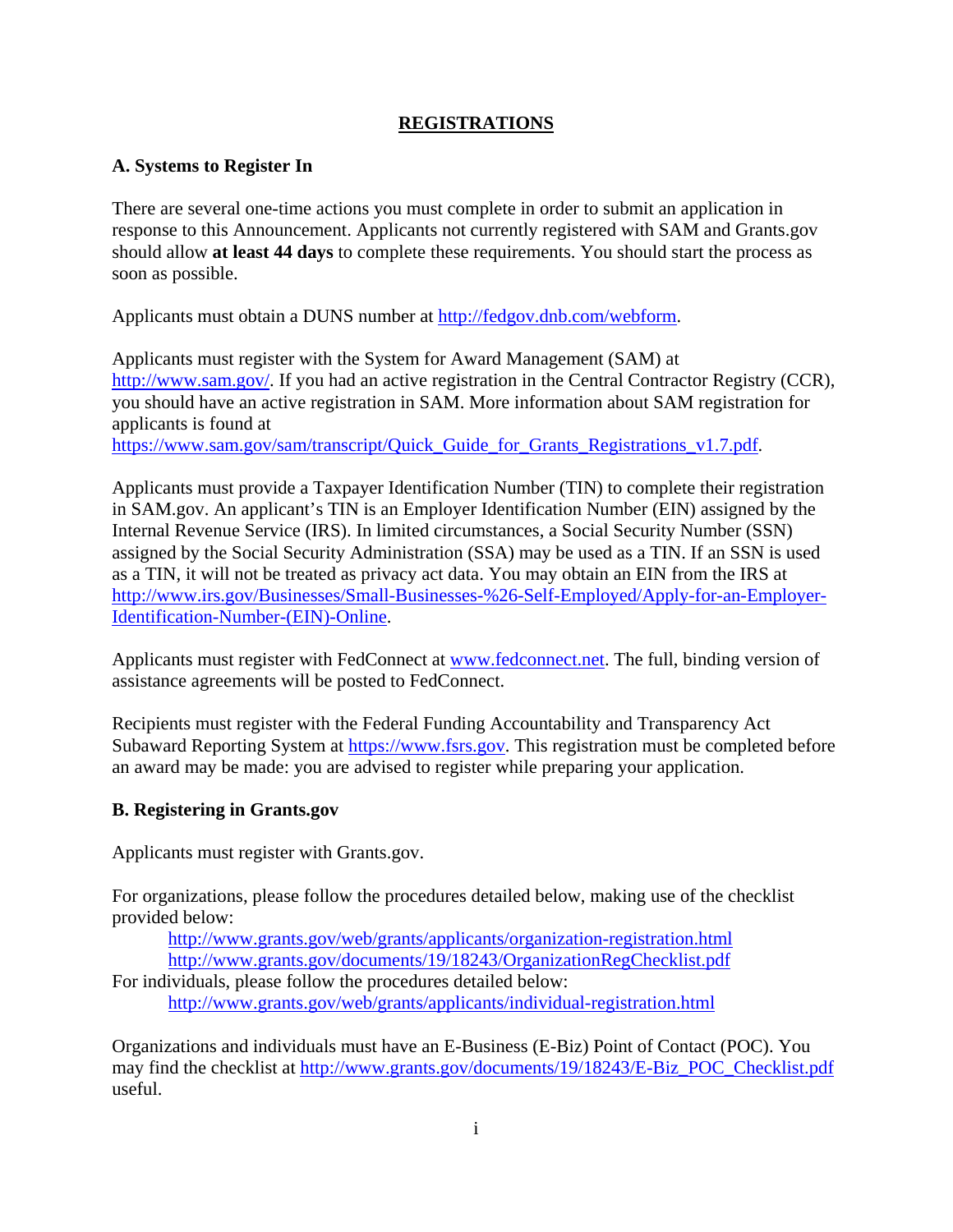[Grants.gov](https://Grants.gov) maintains a User Guide at

<http://www.grants.gov/documents/19/18243/GrantsGovApplicantUserGuide.pdf> and a list of Frequently Asked Questions at [http://www.grants.gov/web/grants/applicants/applicant-faqs.html.](http://www.grants.gov/web/grants/applicants/applicant-faqs.html) Questions relating to the registration process, **system requirements, or how an application form works** must be directed to [Grants.gov](https://Grants.gov) at 1-800-518-4726 or **[support@grants.gov](mailto:support@grants.gov)**.

**IMPORTANT NOTICE:** When you have completed the [grants.gov](https://grants.gov) registration process, you should call the [Grants.gov](https://Grants.gov) Helpdesk at 1-800-518-4726 to verify that you have completed the final step (i.e., [Grants.gov](https://Grants.gov) registration).

Grants.gov at http://www.grants.gov/ Applicants must download the application package, application forms and instructions, from (Additional instructions are provided in Section IV A of this FOA.)

Applications must be submitted through [Grants.gov](https://Grants.gov) to be considered for award. You cannot submit an application through [Grants.gov](https://Grants.gov) unless you are registered. Please read the registration requirements carefully and start the process immediately. Remember you have to update your SAM registration annually. If you have any questions about your registration, you should contact the [Grants.gov](https://Grants.gov) Helpdesk at 1-800-518-4726 to verify that you are still registered in [Grants.gov.](https://Grants.gov)

## **C. DOE Office of Science Portfolio Analysis and Management System (PAMS)**

After you submit your application through [Grants.gov,](https://Grants.gov) the application will automatically transfer into the Portfolio Analysis and Management System (PAMS) for processing by the DOE Office of Science. Many functions for grants and cooperative agreements can be done in PAMS, which is available at<https://pamspublic.science.energy.gov>.

You will want to "register to" your application: a process of linking yourself to the application after it has been submitted through [grants.gov](https://grants.gov) and processed by DOE.

You must register in PAMS to submit a pre-application or a letter of intent.

You may use the Internet Explorer, Firefox, Google Chrome, or Safari browsers to access PAMS.

Notifications sent from the PAMS system will come from the PAMS email address <[PAMS.Autoreply@science.doe.gov>](mailto:PAMS.Autoreply@science.doe.gov). Please make sure your email server/software allows delivery of emails from the PAMS email address to yours.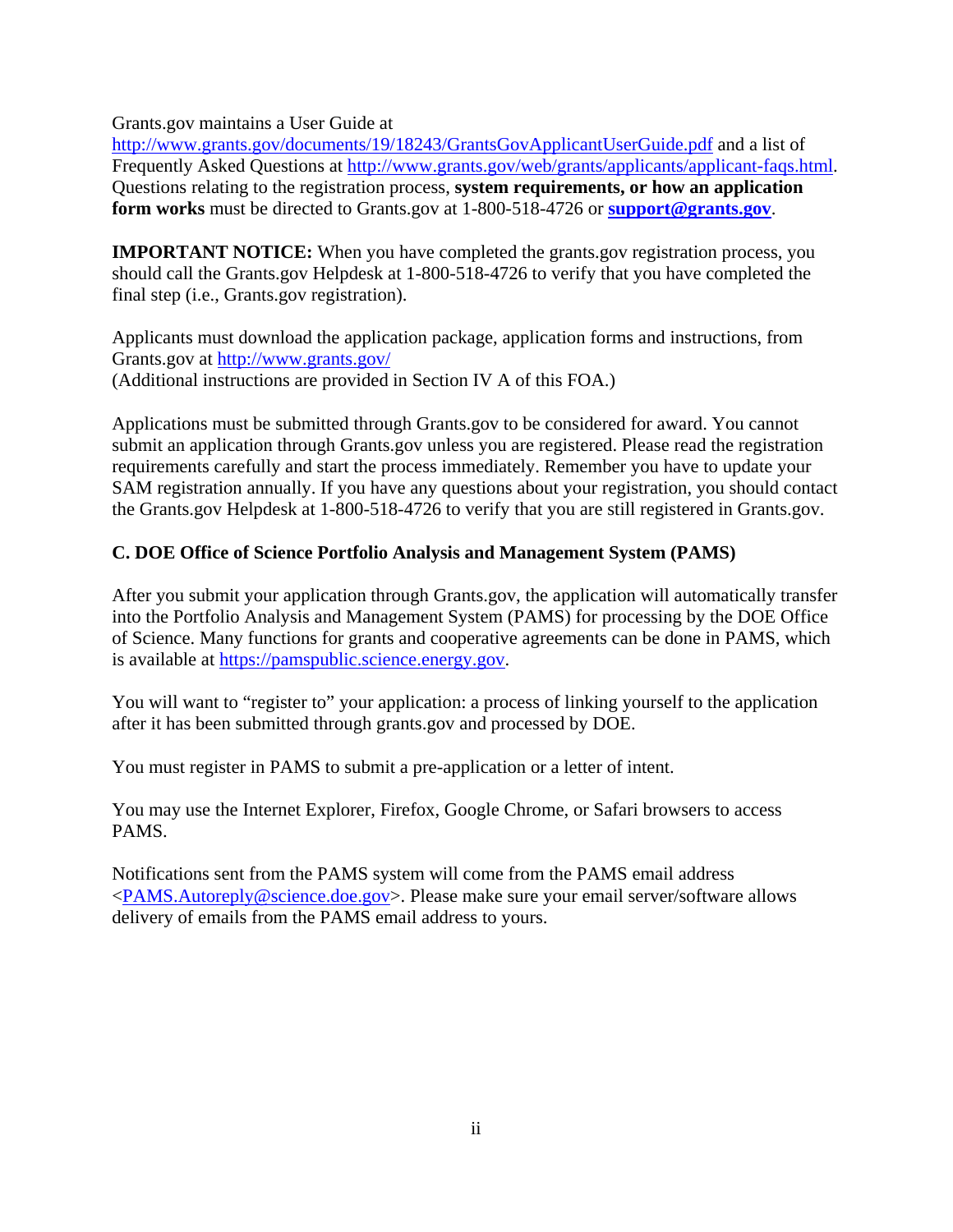Registering to PAMS is a two-step process; once you create an individual account, you must associate yourself with ("register to") your institution. Detailed steps are listed below.

#### 1. CREATE PAMS ACCOUNT:

To register, click the "Create New PAMS Account" link on the website [https://pamspublic.science.energy.gov/](https://pamspublic.science.energy.gov).

- Click the "No, I have never had an account" link and then the "Create Account" button.
- You will be prompted to enter your name and email address, create a username and password, and select a security question and answer. Once you have done this, click the "Save and Continue" button.
- On the next page, enter the required information (at least one phone number and your mailing address) and any optional information you wish to provide (e.g., FAX number, website, mailstop code, additional email addresses or phone numbers, Division/Department). Click the "Create Account" button.
- Read the user agreement and click the "Accept" button to indicate that you understand your responsibilities and agree to comply with the rules of behavior for PAMS.
- PAMS will take you the "Having Trouble Logging In?" page. (If you have been an Office of Science merit reviewer or if you have previously submitted an application, you may already be linked to an institution in PAMS. If this happens, you will be taken to the PAMS home page.)
- 2. REGISTER TO YOUR INSTITUTION:
- Click the link labeled "Option 2: I know my institution and I am here to register to the institution." (Note: If you previously created a PAMS account but did not register to an institution at that time, you must click the Institutions tab and click the "Register to Institution" link.)
- PAMS will take you to the "Register to Institution" page.
- Type a word or phrase from your institution name in the field labeled, "Institution Name like," choose the radio button next to the item that best describes your role in the system, and click the "Search" button. A "like" search in PAMS returns results that contain the word or phrase you enter; you do not need to enter the exact name of the institution, but you should enter a word or phrase contained within the institution name. (If your institution has a frequently used acronym, such as ANL for Argonne National Laboratory or UCLA for the Regents of the University of California, Los Angeles, you may find it easiest to search for the acronym under "Institution Name like." Many institutions with acronyms are listed in PAMS with their acronyms in parentheses after their names.)
- Find your institution in the list that is returned by the search and click the "Actions" link in the Options column next to the institution name to obtain a dropdown list. Select "Add me to this institution" from the dropdown. PAMS will take you to the "Institutions – List" page.
- If you do not see your institution in the initial search results, you can search again by clicking the "Cancel" button, clicking the Option 2 link, and repeating the search.
- If, after searching, you think your institution is not currently in the database, click the "Cannot Find My Institution" button and enter the requested institution information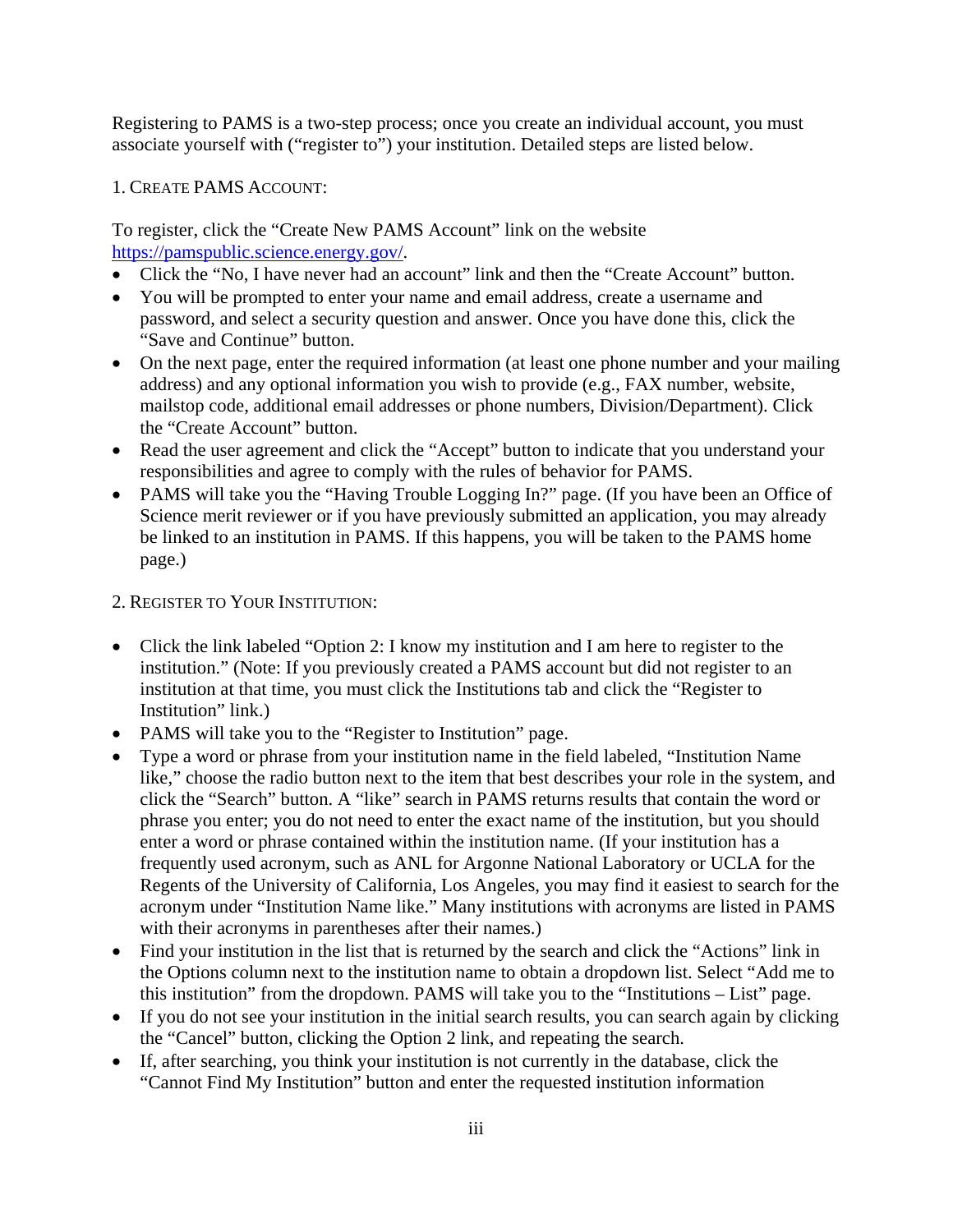intoPAMS. Click the "Create Institution" button. PAMS will add the institution to the system, associate your profile with the new institution, and return you to the "Institutions – List" page when you are finished.

For help with PAMS, click the "External User Guide" link on the PAMS website, [https://pamspublic.science.energy.gov/](https://pamspublic.science.energy.gov). You may also contact the PAMS Help Desk, which can be reached Monday through Friday, 9AM – 5:30 PM Eastern Time. Telephone: (855) 818-1846 (toll free) or (301) 903-9610, Email: [sc.pams-helpdesk@science.doe.gov](mailto:sc.pams-helpdesk@science.doe.gov). All submission and inquiries about this Funding Opportunity Announcement should reference **DE-FOA-0001192.** 

#### **RECOMMENDATION**

The Office of Science encourages you to register in all systems as soon as possible. You are also encouraged to submit letters of intent, pre-applications, and applications before the deadline.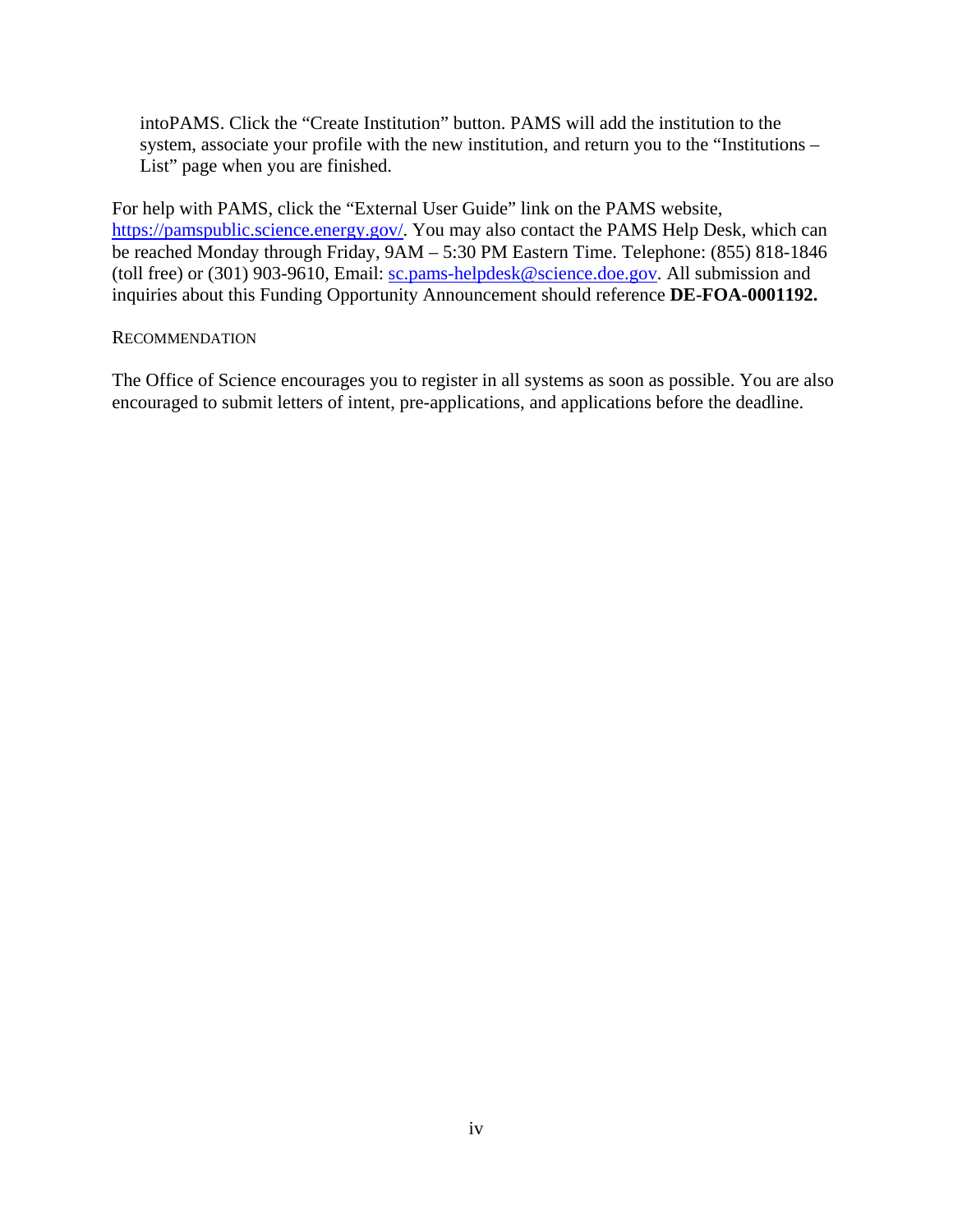#### **Section I – FUNDING OPPORTUNITY DESCRIPTION**

#### <span id="page-7-0"></span>**GENERAL INQUIRIES ABOUT THIS FOA SHOULD BE DIRECTED TO:**

**Technical/Scientific Program Contact:** 

Dr. Prem Srivastava 301-903-4071 [Prem.Srivastava@science.doe.gov](mailto:Prem.Srivastava@science.doe.gov)

#### **STATUTORY AUTHORITY**

Public Law 95-91, US Department of Energy Organization Act Public Law 109-58, Energy Policy Act of 2005

#### **APPLICABLE REGULATIONS**

U.S. Department of Energy Financial Assistance Rules, codified at 10 CFR 600 U.S. Department of Energy, Office of Science Financial Assistance Program Rule, codified at 10 CFR 605

#### **SUMMARY**

The Office of Biological and Environmental Research (BER) of the Office of Science (SC), U.S. Department of Energy (DOE) hereby announces its interest in receiving research applications for novel imaging and measurement technologies for biological systems science. This Funding Opportunity Announcement (FOA) will consider applications for the development of novel imaging instrumentation and measurement technologies that support the integrative analysis of communication among subcellular compartments, between individual microbial cells and within multicellular communities/plant tissues. The goal is to develop *in situ*, dynamic and nondestructive approaches to enable multifunctional imaging, quantitative flux measurements, and multiscale integrative analysis of bioenergy-relevant plant and microbial systems. Ideally, these imaging approaches will pave the way for predictive understanding of the spatial and temporal relationships, physical connections, and chemical exchanges that facilitate the flow of materials and information across membranes and between intracellular spaces. The anticipated outcome of this FOA is the development of *in situ* imaging and measurement technologies that can (1) resolve multiple key metabolic processes over time within or among cells and (2) bridge the critical gap in linking molecular-scale information to whole-cell, systems-level understanding.

#### **SUPPLEMENTARY INFORMATION**

The Office of Biological and Environmental Research (BER) supports fundamental research to advance a predictive understanding of complex biological and environmental systems relevant to DOE's energy and environmental missions. Starting with the genetic potential encoded by organisms' genomes, BER supported scientists seek to define the principles that guide the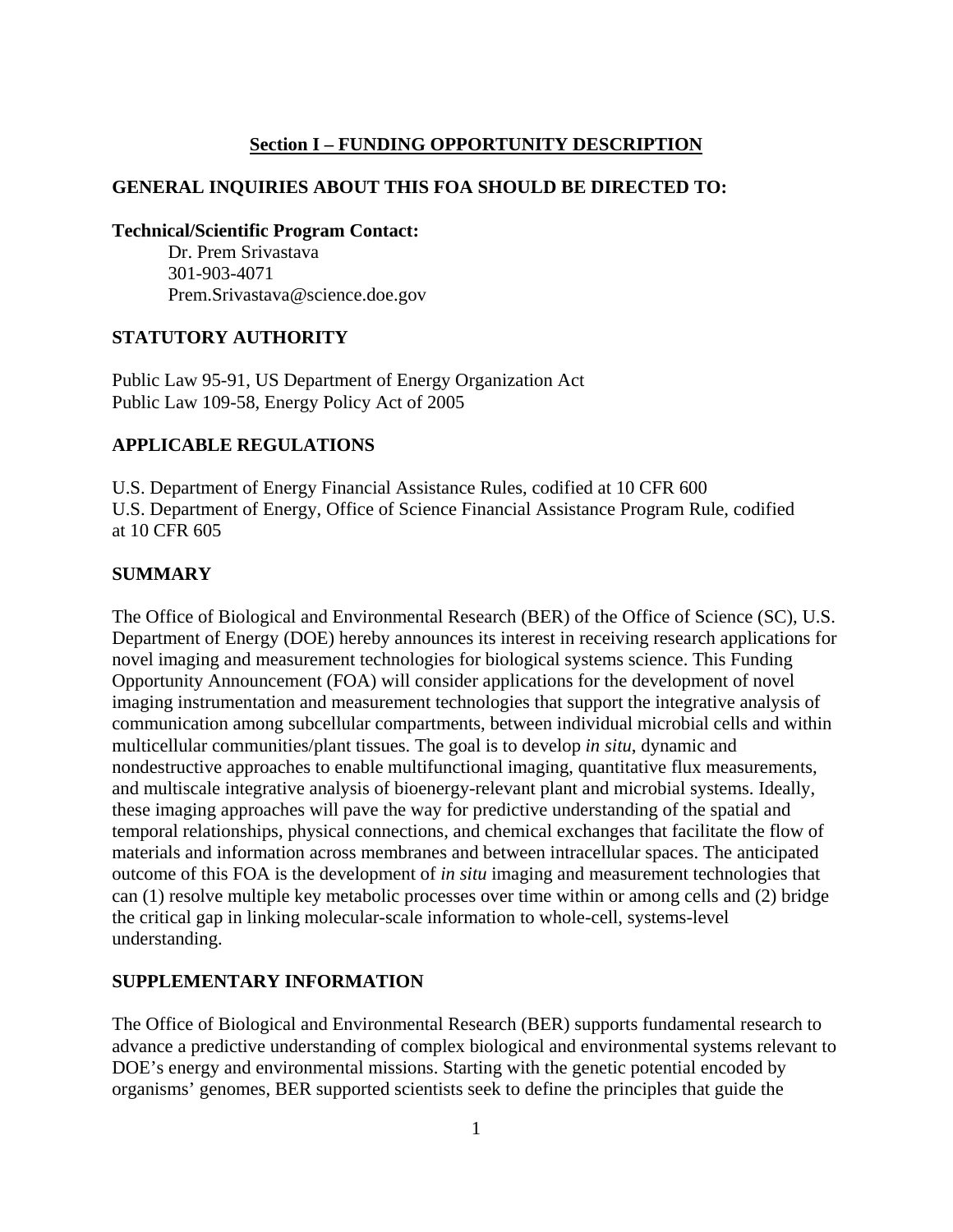translation of the genetic code into functional proteins, as well as understanding the metabolic and regulatory networks underlying the systems biology of plants and microbes. Concurrent with this research is a need for enabling technologies to place the understanding of gene expression, regulation, and function into the spatiotemporal context of the whole cell environment.

The traditional approach to understanding cellular metabolism has been to define specific biochemical steps and identify the substrates, enzymes, and regulatory molecules that carry out those chemical reactions. However, these experiments have been largely inferential, mostly conducted either by examining isolated enzymes or pathways of limited complexity, and extrapolating to higher scale function or else by taking aggregate measurements of cellular metabolism and inferring network relationships. A major challenge is to understand how these pathways are interconnected and controlled within topological constraints at the subcellular scale within living systems, with different biological macromolecules existing in spatially defined or membrane-bounded regions within the cell. Although a substantial amount of molecular level understanding of the biological macromolecules that mediate internal cellular processes has been achieved, new capabilities are needed to examine these processes as they occur *in situ*. Integrating molecular scale genetic and biochemical information with cellular spatial and temporal dynamics is critical to gaining a systems level understanding of the continual reorganization and remodeling of cellular processes. These new capabilities will improve predictions of cellular function crucial to BER's bioenergy and environmental research.

This FOA targets the development of novel multi-functional technologies to image, quantitatively measure and model key metabolic processes within and among microbial cells and/or multicellular plant tissues. BER's current focus on developing a scientific basis for plant biomass-based biofuel production requires detailed understanding of cellular metabolism in order to incorporate, modify, design and optimize beneficial properties into bioenergy relevant plants and microbes. Likewise, the ability to track materials and chemical exchanges within and between cells and/or their environment is crucial to understanding the activity of microbial communities in environmental settings. New imaging and measurement technologies that can track multiple metabolic processes within and between cells will provide the integrative systemslevel data needed to gain a more predictive understanding of complex biological process of relevance to BER.

This FOA requests innovative applications for the development of *in situ*, dynamic, and nondestructive approaches to enable an understanding of the spatial/temporal relationships, physical connections, and chemical exchanges that facilitate the flow of information and materials across membranes and between intracellular partitions. Applicants should consider drawing on techniques/capabilities from other disciplines that could be adapted to biological research. It is important that applicants have a systems biology perspective to understand how the novel technological developments would advance the understanding of the biology of diverse plant and microbial species of relevance to BER.

This effort is a multidisciplinary endeavor and may require a multidisciplinary team with contributions from plant biologists, microbiologists, physical scientists, and engineers in conceptualizing interdisciplinary approaches and leveraging tools and resources (including those available at the DOE National Laboratories and national scientific user facilities) to advance an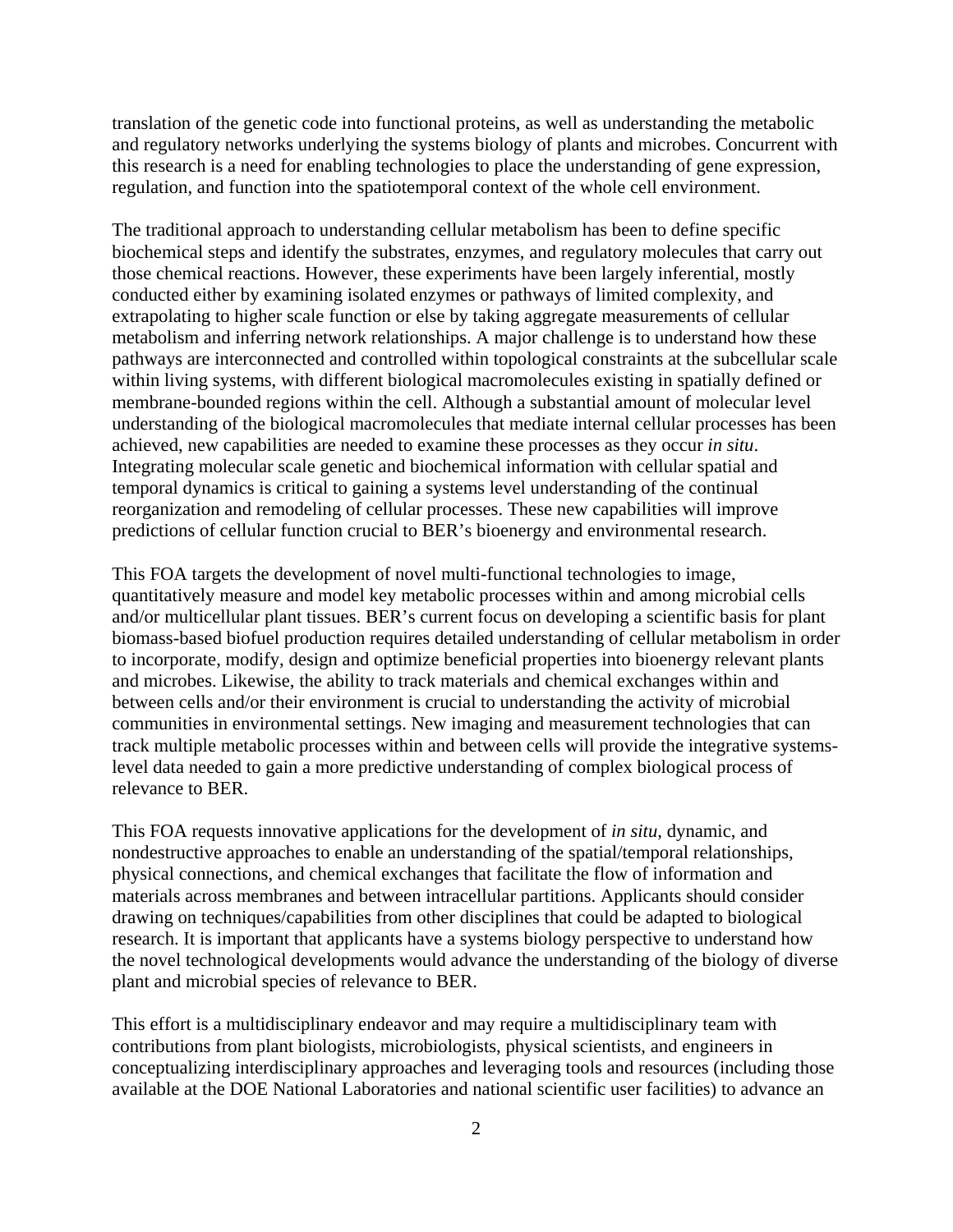imaging concept from proof of principle to common research practice. Proposals that offer a clear vision towards development of new innovative instrumentation, tools, and technologies from proof of principle to potential application in systems biology research by the broader research community are of primary interest. However, in contrast, proposals which offer existing technologies for specific use merely to promote new research and applications, with no potential for technology-innovation, will not be given priority.

BER encourages the submission of innovative "high-risk/high-reward" research proposals that address critical knowledge gaps and have the potential for high impact. The probability of success and the risk- reward balance will be considered when making funding decisions.

#### This FOA encourages applications that could include but are not limited to:

• Development of dynamic techniques using spectroscopic, electrochemical or other approaches to visualize intracellular processes and/or to functionally and quantitatively characterize subcellular macromolecules.

• Development of selective, non-perturbative probes to measure the spatial and temporal concentration profiles of nutrients, metabolites, signaling molecules, extracellular matrices and other biomolecules.

• Development of innovative instrumentation that will enable visualization and quantification of dynamic aspects of cellular function over a wide range of dimensions, time scales and environmental perturbations.

• Development of instrumentation or correlative techniques to enable simultaneous colocalization of different intracellular processes with high spatial and/or quantitative resolution.

• Investigate the spatial relationships, physical connections, and chemical dynamics that are responsible for the flow of information and materials at the interface between organisms and their environment.

• Characterize membrane formation and function in the context of regulating nutrient or regulatory signals.

• Identify biochemical and cellular characteristics and microenvironmental conditions responsible for cell-cell variation in clonal and heterogeneous populations.

• Integrate quantitative metabolic flux measurements with models of cellular architecture biogenesis.

 Applicants are encouraged to review key support documents including:

*New In Situ Imaging and Measurement Technologies for Biological Systems (August 2014)*  <http://science.energy.gov/~/media/ber/pdf/Brochures/imagingandmeasurement.pdf>

0121 150dpi.pdf *New Frontiers in Characterizing Biological Systems* (May 2009) [http://genomicscience.energy.gov/characterization/NewFrontiersinCharacterization\\_DOE-SC](http://genomicscience.energy.gov/characterization/NewFrontiersinCharacterization_DOE-SC)-0121\_150dpi.pdf<br>3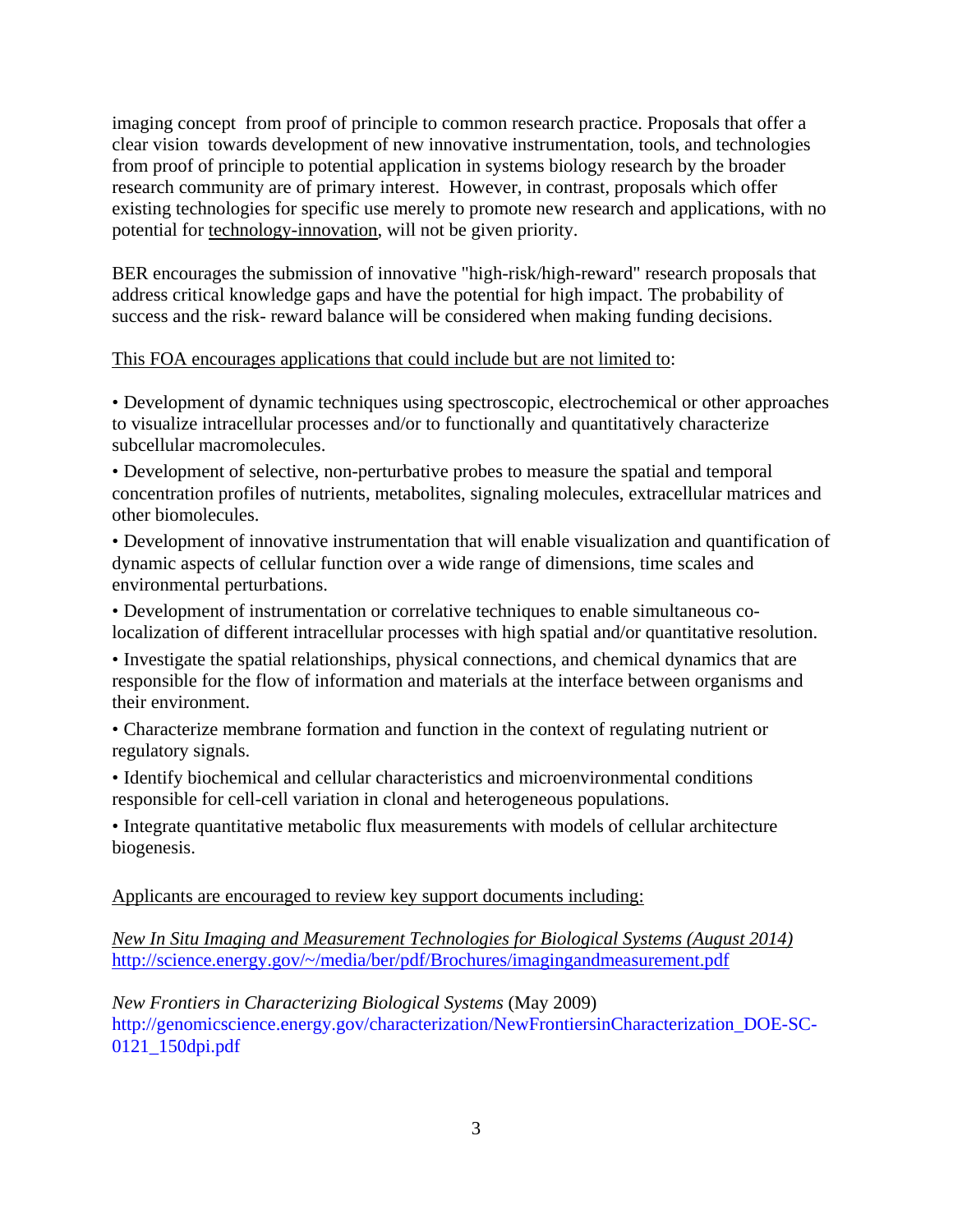df *BER Virtual Laboratory: Innovative Framework for Biological and Environmental Grand Challenges* (Feb 2013) [http://science.energy.gov/~/media/ber/berac/pdf/Reports/BER\\_VirtualLaboratory\\_finalwebLR.p](http://science.energy.gov/~/media/ber/berac/pdf/Reports/BER_VirtualLaboratory_finalwebLR.p)

*Grand Challenges for Biological and Environmental Research: A Long-Term Vision* (Dec 2010) [http://science.energy.gov/~/media/ber/pdf/Ber\\_ltv\\_report.pdf](http://science.energy.gov/~/media/ber/pdf/Ber_ltv_report.pdf)

#### **Collaboration**

Multi-disciplinary and inter-institutional collaborations are strongly encouraged. Collaboration could include institutions such as universities, industry, non-profit organizations, Federal Agencies, and Federally Funded Research and Development Centers (FFRDCs), which include the DOE National Laboratories. Collaborations involving the DOE National Laboratories (which, even though they cannot serve as a lead institution) are permitted; however, the efforts must reflect specific and unique capabilities/expertise at the collaborating DOE National Laboratory. The DOE National Laboratory component of these financial collaborations will be limited to no more than 25% of total costs and should show clear scientific leadership from the submitting institution and reflect an appropriate level of effort from the DOE National Laboratory.

**All applications must include letters of agreement from each sub-awardee/or subcontractor who would receive funding**. These letters should specify the contributions the collaborators intend to make if the application is accepted and funded. **Applications for multi-investigator projects must present a management structure** for integrating collaborating investigators. Involvement of students and post-doctoral scientists is encouraged. **The lead submission must include all budgetary information for all funded subawardees.** Applications that do not include these required elements will be considered non-responsive and will be declined without review.

#### **Availability of User Facilities and Other Specialized Resources**

DOE has responsibility for programs and facilities that offer unique and complementary resources that support research in biological systems science. Potential applicants, if needed, are encouraged to leverage these programs/facilities and resources.

#### Environmental Molecular Sciences Laboratory (EMSL)

The Environmental Molecular Sciences Laboratory (EMSL) (<http://www.emsl.pnl.gov>/) located at the Pacific Northwest National Laboratory (PNNL), is a BER scientific user facility that provides integrated experimental and computational resources to the user community. Experimental capabilities available include advanced imaging/microscopy, nanoSIMS, NMR spectroscopy, computed x-ray tomography, high-resolution mass spectrometry and transciptomics/proteomics. These capabilities are available at no charge through a user proposal process (see [http://www.emsl.pnl.gov/access/](http://www.emsl.pnl.gov/access)).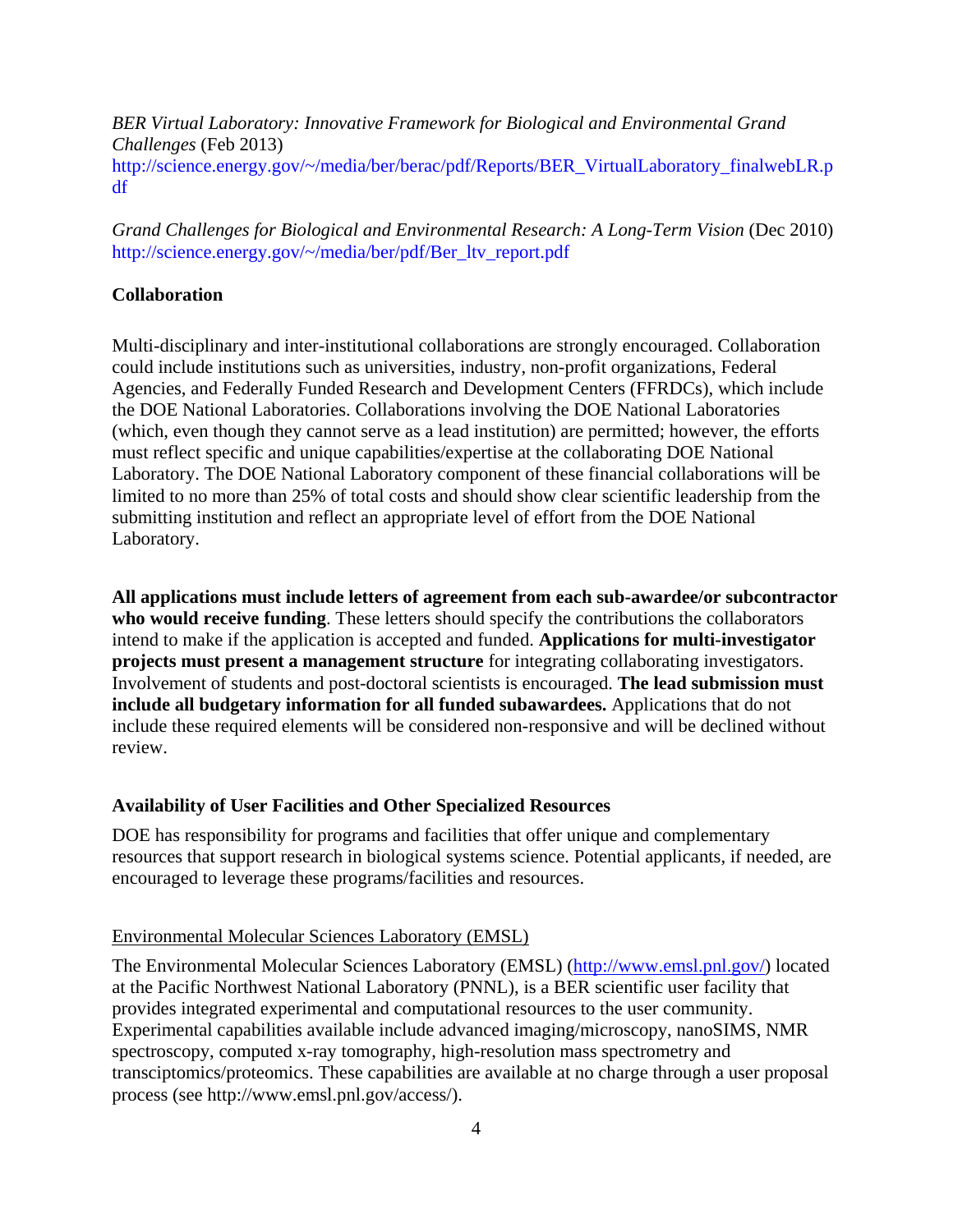#### Joint Genome Institute

The Joint Genome Institute (JGI) in Walnut Creek, California provides the scientific community access to state of the art genomic sequencing and analysis capabilities, as well as modest amounts of DNA synthesis capability, for microbial, plant, microbial community, and other (non-pathogen) targets. In all cases, the aim of the JGI is to provide to the national and international scientific community information on the genome-derived "parts lists" that support further discovery [\(http://www.jgi.doe.gov\)](http://www.jgi.doe.gov). These resources are available at no charge through a user proposal process (see [http://proposals.jgi-psf.org/](http://proposals.jgi-psf.org)).

## Synchrotron Light Sources

DOE provides the scientific community access to synchrotron light sources that are capable of providing structural and chemical information often unavailable with conventional sources of xrays. DOE laboratories with synchrotron user facilities include: Argonne National Laboratory (<http://www.aps.anl.gov>/); Brookhaven National Laboratory [\(http://www.nsls.bnl.gov/](http://www.nsls.bnl.gov)); Lawrence Berkeley National Laboratory [\(http://www.als.lbl.gov/](http://www.als.lbl.gov)); and Stanford Synchrotron Radiation Laboratory [\(http://www-ssrl.slac.stanford.edu/index.html\)](http://www-ssrl.slac.stanford.edu/index.html). Use of the synchrotron light sources is available at no charge through a user proposal process.

## Neutron Beam Facilities

DOE provides the scientific community access to high flux neutron sources that are capable of providing structural and chemical information often unavailable using other technologies. DOE has two such facilities at the Oak Ridge National Laboratory, the Spallation Neutron Source (SNS; [http://neutrons.ornl.gov/facilities/SNS/](http://neutrons.ornl.gov/facilities/SNS)) and the High Flux Isotope Reactor (HFIR; [http://neutrons.ornl.gov/facilities/HFIR/](http://neutrons.ornl.gov/facilities/HFIR)). Use of the neutron sources is available at no charge through a user proposal process.

DOE's Office of Science has instituted a new policy regarding the funding of grants. This new policy has fiscal planning implications for the programs that will result in reduced success rates over the next few years. For further information regarding fully funding awards, please see the DOE grants policy and guidance page [\(http://science.energy.gov/grants/policy-and](http://science.energy.gov/grants/policy-and)guidance/full-funding/).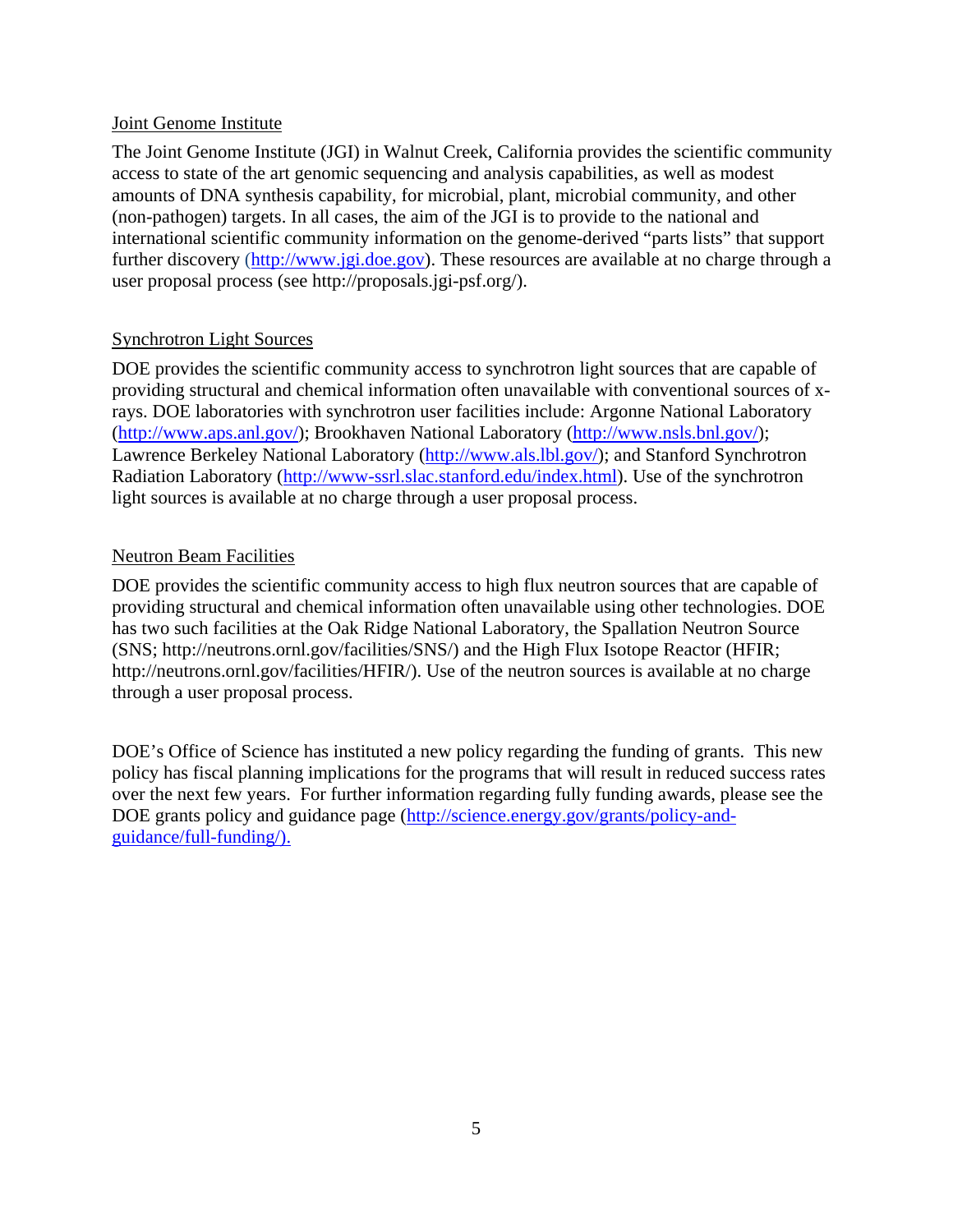## **Section II – AWARD INFORMATION**

## <span id="page-12-0"></span>**A. TYPE OF AWARD INSTRUMENT**

DOE anticipates awarding grants under this FOA.

DOE encourages multi-institutional collaborations where appropriate. However, DOE will only fund such collaborations through a single consolidated proposal with subcontracts from the lead institution.

## **B. ESTIMATED FUNDING**

It is anticipated that up to \$5,000,000 from BER, Biological Systems Science will be available for approximately 4 to 6 awards to be made in Fiscal Year 2015, contingent on the availability of appropriated funds. For a Full Application, applicants should request project support for three years with annual budgets of up to \$800,000/year total costs (direct plus indirect, and including any subawards). The proposed research project should be designed to be completed within the three-year period.

DOE is under no obligation to pay for any costs associated with preparation or submission of applications. DOE reserves the right to fund, in whole or in part, any, all, or none of the applications submitted in response to this FOA.

## **C. MAXIMUM AND MINIMUM AWARD SIZE**

The award size will depend on the number of meritorious applications and the availability of appropriated funds.

## **D. EXPECTED NUMBER OF AWARDS**

Approximately 4 to 6 awards to be made in Fiscal Year 2015. The exact number of awards will depend on the number of meritorious applications and the availability of appropriated funds.

## **E. PERIOD OF PERFORMANCE**

A maximum of three years will be considered for Full Applications. Out-year funding will depend upon suitable progress and the availability of appropriated funds.

## **G. TYPE OF APPLICATION**

DOE will accept new applications under this FOA.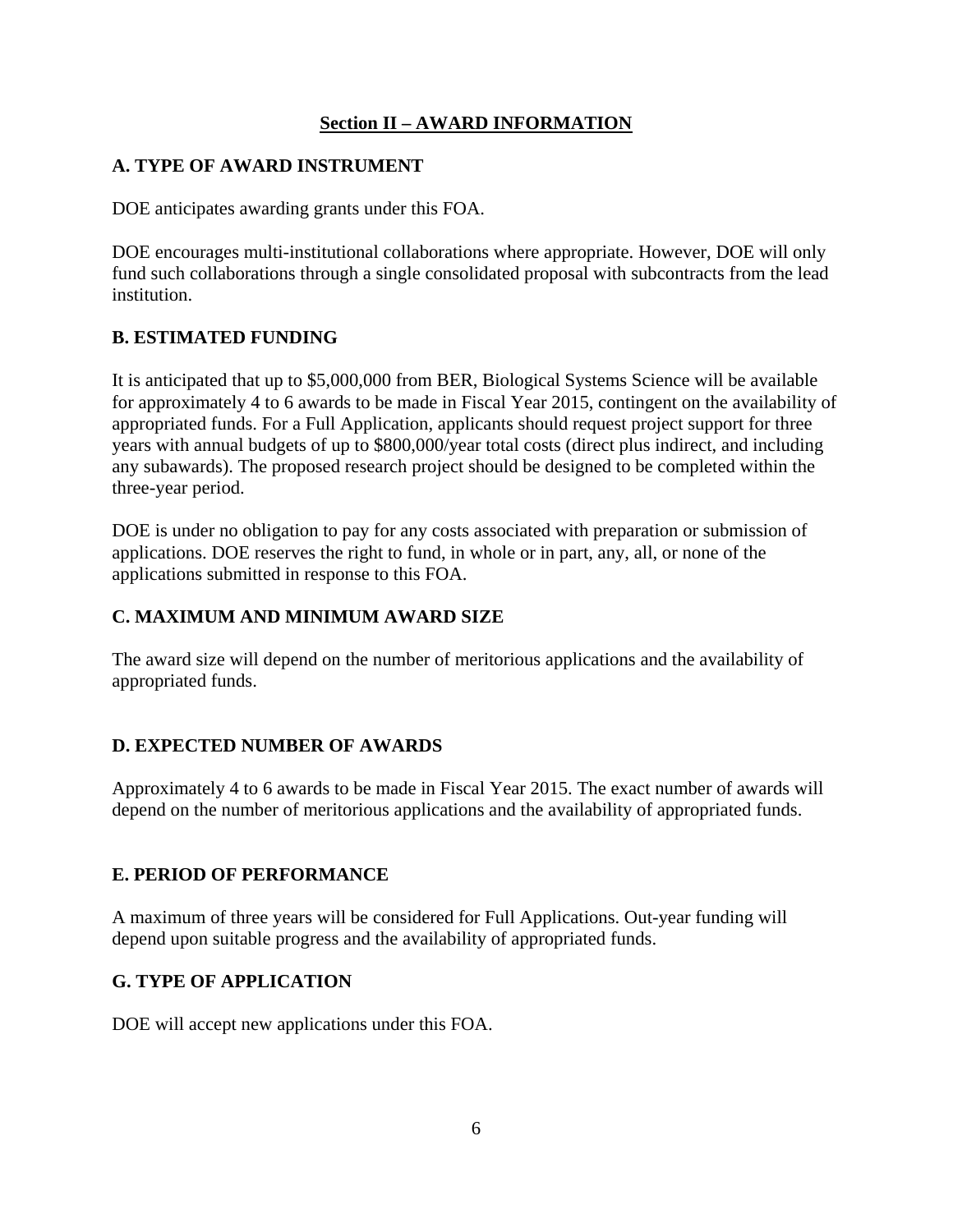## <span id="page-13-0"></span>**H. VALUE/FUNDING FOR DOE/NNSA NATIONAL LABORATORY CONTRACTORS AND NON-DOE/NNSA FFRDC CONTRACTORS**

For grant awards, the value of, and funding for, a DOE/NNSA National Laboratory contractor, a non-DOE/NNSA FFRDC contractor, or another Federal agency's portion of the work will not be included in the award to the successful applicant. DOE will fund a DOE/NNSA National Laboratory contractor through the DOE field work authorization system or other appropriate process and will fund non-DOE/NNSA FFRDC contractors and other Federal agencies through an interagency agreement in accordance with the Economy Act, 31 U.S.C. 1535, or other statutory authority. RESPONSIBILITY

The successful prime applicant/awardee (lead organization) will be the responsible authority regarding the settlement and satisfaction of all contractual and administrative issues, including but not limited to, disputes and claims arising out of any agreement between the applicant and any team member, and/or subawardee.

If an award is made to a DOE/NNSA National Laboratory, all Disputes and Claims will be resolved in accordance with the terms and conditions of the DOE/NNSA National Laboratory's M&O contract, as applicable, in consultation between DOE and the prime awardee.

If an award is made to another Federal agency or its FFRDC contractor, all Disputes and Claims will be resolved in accordance with the terms and conditions of the interagency agreement in consultation between DOE and the prime awardee.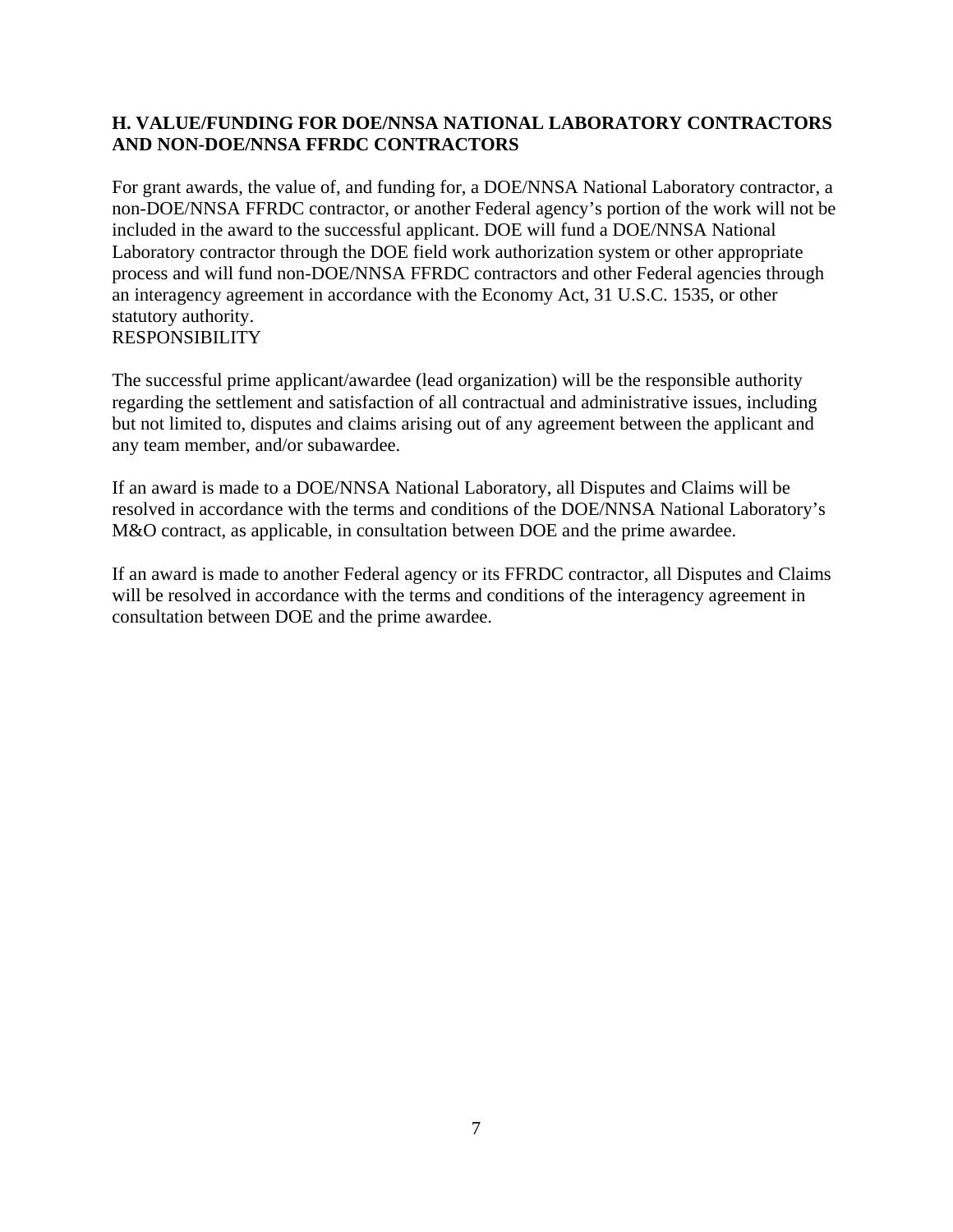#### **Section III – ELIGIBILITY INFORMATION**

#### <span id="page-14-0"></span>**A. ELIGIBLE APPLICANTS**

All types of applicants are eligible to apply except DOE/NNSA National Laboratories which are not eligible to apply for funding as a prime recipient (lead organization).

#### **B. COST SHARING**

Cost sharing is not required.

#### **C. ELIGIBLE INDIVIDUALS**

Individuals with the skills, knowledge, and resources necessary to carry out the proposed research as a Program Director/Principal Investigator are invited to work with their organizations to develop an application for assistance. Individuals from underrepresented groups as well as individuals with disabilities are always encouraged to apply for assistance.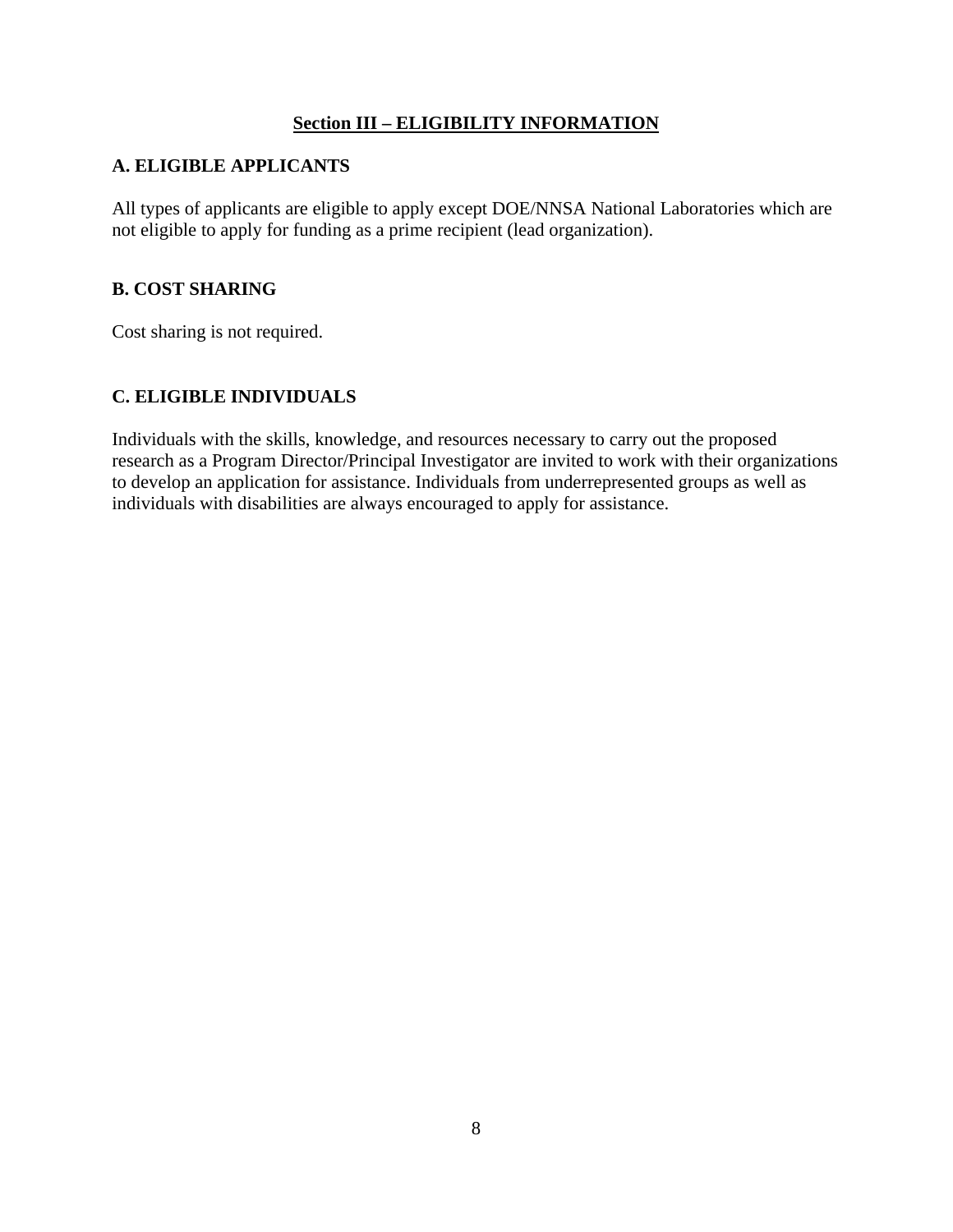## **Section IV – APPLICATION AND SUBMISSION INFORMATION**

## <span id="page-15-0"></span>**A. ADDRESS TO REQUEST APPLICATION PACKAGE**

Application forms and instructions are available at [Grants.gov.](https://Grants.gov) To access these materials, go to <http://www.grants.gov> , select "Apply for Grants", and then select "Download Application Package." Enter the CFDA number (81.049) and/or the funding opportunity number (DE-FOA-0001192) shown on the cover of this FOA and then follow the prompts to download the application package.

Applications submitted through <www.FedConnect.net>will not be accepted.

## **B. LETTER OF INTENT AND PRE-APPLICATION**

#### **1. Letter of Intent**

A Letter of Intent is not required.

#### **2. Pre-application**

PRE-APPLICATION DUE DATE October 15, 2014

ENCOURAGE/DISCOURAGE DATE October 30, 2014

A pre-application is required and must/should be submitted by October 15, 2014 by 5 pm (eastern).

Pre-applications will be reviewed for responsiveness of the proposed work to the research topics identified in this FOA. DOE will send a response by email to each applicant encouraging or discouraging the submission of a full application by October 30, 2014. Applicants who have not received a response regarding the status of their preapplication by this date are responsible for contacting the program to confirm this status.

**Only those applicants that receive notification from DOE encouraging an application may submit applications.** No other applications will be considered.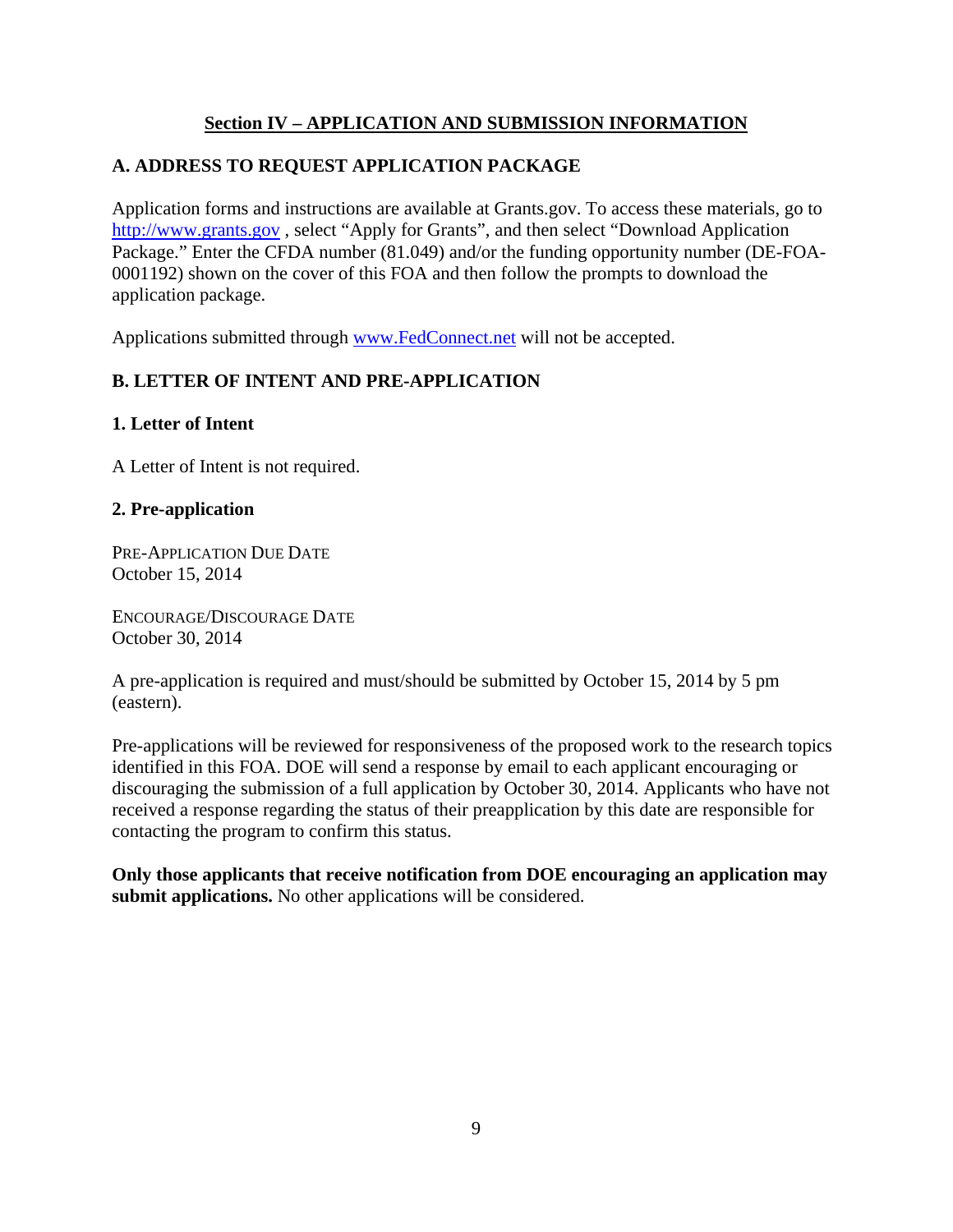The pre-application attachment should include a cover page containing only the following information:

Title of Pre-application (If a formal application is encouraged, the titles of the Pre-application and the formal application should remain the same) Principal Investigator Name, Job Title Institution PI Phone Number PI Email Address Funding Opportunity Announcement Number: DE-FOA-0001192

| PI Name      | Institution | Anticipated<br>Year 1<br><b>Budget</b> | Year 2<br><b>Budget</b> | Anticipated   Anticipated   Anticipated<br>Year 3<br><b>Budget</b> | Total<br><b>Budget</b> |
|--------------|-------------|----------------------------------------|-------------------------|--------------------------------------------------------------------|------------------------|
| Collaborator |             |                                        |                         |                                                                    |                        |
| Collaborator |             |                                        |                         |                                                                    |                        |

The pre-application must also include a list of the names, institutional affiliations and anticipated (non-binding) budgets of all participating investigators, including collaborators and consultants on the proposed project.

Pre-applications narrative should include a clear and concise description of the objectives and technical approach of the proposed research. The pre- application may not exceed two pages, with a minimum text font size of 11 point and margins no smaller than one inch on all sides. Figures and references if included, must fit within the two-page limit. Pre-applications that exceed the two-page limit will not be considered.

Those pre-applications that are encouraged will be used to help the Office of Science begin planning for the full application peer review process. The intent of the Office of Science in discouraging submission of certain full applications is to save the time and effort of applicants in preparing and submitting full applications that are judged to be nonresponsive to this funding opportunity announcement.

The Principal Investigator will be automatically notified when the pre-application is encouraged or discouraged. The DOE Office of Science Portfolio Analysis and Management System (PAMS) will send an email to the Principal Investigator from [PAMS.Autoreply@science.doe.gov](mailto:PAMS.Autoreply@science.doe.gov), and the status of the pre-application will be updated at the PAMS website [https://pamspublic.science.energy.gov/](https://pamspublic.science.energy.gov). Notifications are sent as soon as the decisions to encourage or discourage are finalized.

It is important that the pre-application be a single file with extension .pdf, .docx, or .doc. The pre-application must be submitted electronically through the DOE Office of Science Portfolio Analysis and Management System (PAMS) website <https://pamspublic.science.energy.gov>/. The Principal Investigator and anyone submitting on behalf of the Principal Investigator must register for an account in PAMS before it will be possible to submit a pre-application. All PIs and those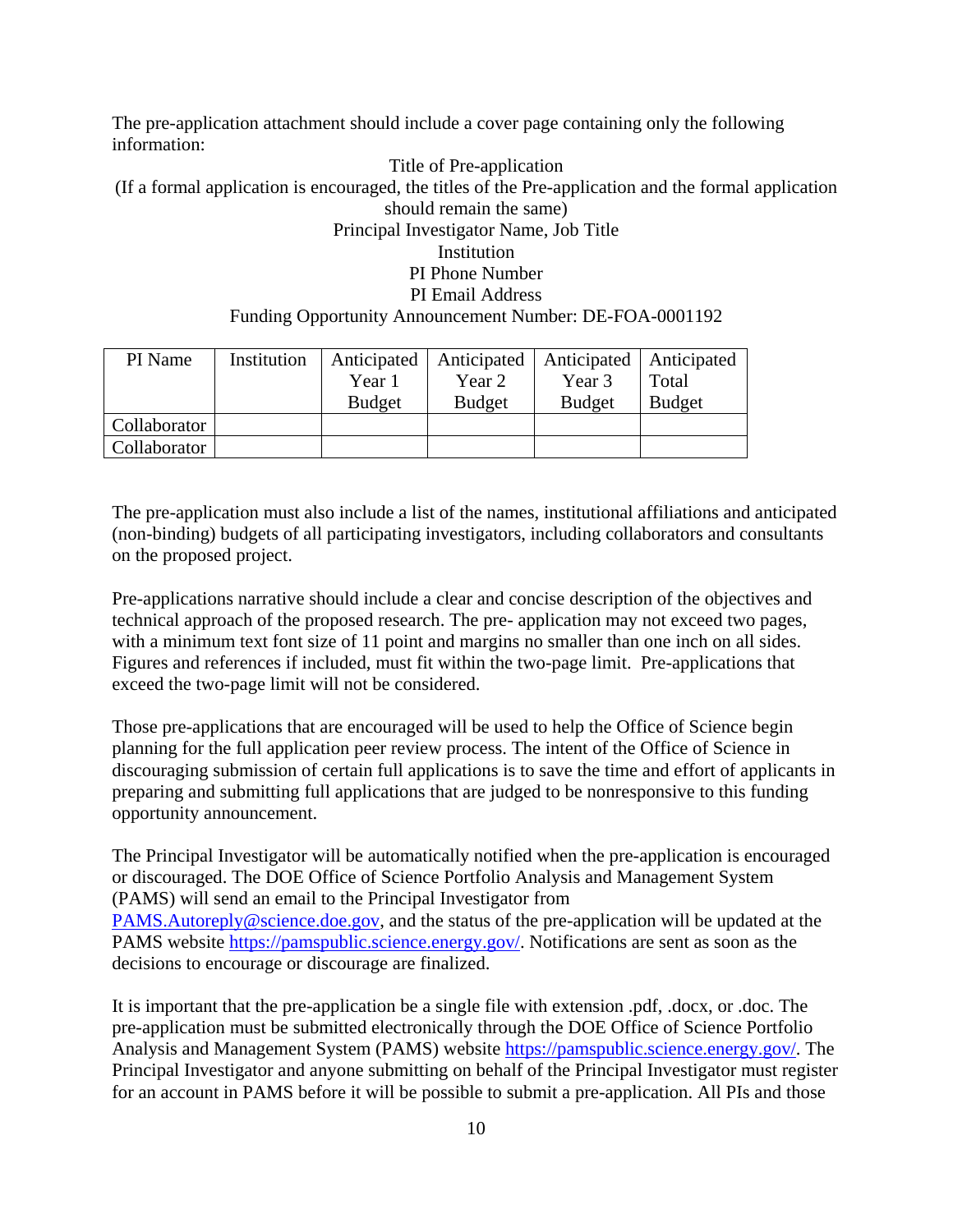submitting pre-applications on behalf of PIs are encouraged to establish PAMS accounts as soon as possible to avoid submission delays.

You may use the Internet Explorer, Firefox, Google Chrome, or Safari browsers to access PAMS.

Registering to PAMS is a two-step process; once you create an individual account, you must associate yourself with ("register to") your institution. Detailed steps are listed below.

## **Create PAMS Account:**

To register, click the "Create New PAMS Account" link on the website [https://pamspublic.science.energy.gov/](https://pamspublic.science.energy.gov).

- Click the "No, I have never had an account" link and then the "Create Account" button.
- You will be prompted to enter your name and email address, create a username and password, and select a security question and answer. Once you have done this, click the "Save and Continue" button.
- On the next page, enter the required information (at least one phone number and your mailing address) and any optional information you wish to provide (e.g., FAX number, website, mailstop code, additional email addresses or phone numbers, Division/Department). Click the "Create Account" button.
- Read the user agreement and click the "Accept" button to indicate that you understand your responsibilities and agree to comply with the rules of behavior for PAMS.

PAMS will take you the "Having Trouble Logging In?" page. (If you have been an Office of Science merit reviewer or if you have previously submitted an application, you may already be linked to an institution in PAMS. If this happens, you will be taken to the PAMS home page. **Register to Your Institution:** 

- Click the link labeled "Option 2: I know my institution and I am here to register to the institution." (Note: If you previously created a PAMS account but did not register to an institution at that time, you must click the Institutions tab and click the "Register to Institution" link.)
- PAMS will take you to the "Register to Institution" page.
- Type a word or phrase from your institution name in the field labeled, "Institution Name like," choose the radio button next to the item that best describes your role in the system, and click the "Search" button. A "like" search in PAMS returns results that contain the word or phrase you enter; you do not need to enter the exact name of the institution, but you should enter a word or phrase contained within the institution name. (If your institution has a frequently used acronym, such as ANL for Argonne National Laboratory or UCLA for the Regents of the University of California, Los Angeles, you may find it easiest to search for the acronym under "Institution Name like." Many institutions with acronyms are listed in PAMS with their acronyms in parentheses after their names.)
- Find your institution in the list that is returned by the search and click the "Actions" link in the Options column next to the institution name to obtain a dropdown list. Select "Add me to this institution" from the dropdown. PAMS will take you to the "Institutions – List" page.
- If you do not see your institution in the initial search results, you can search again by clicking the "Cancel" button, clicking the Option 2 link, and repeating the search.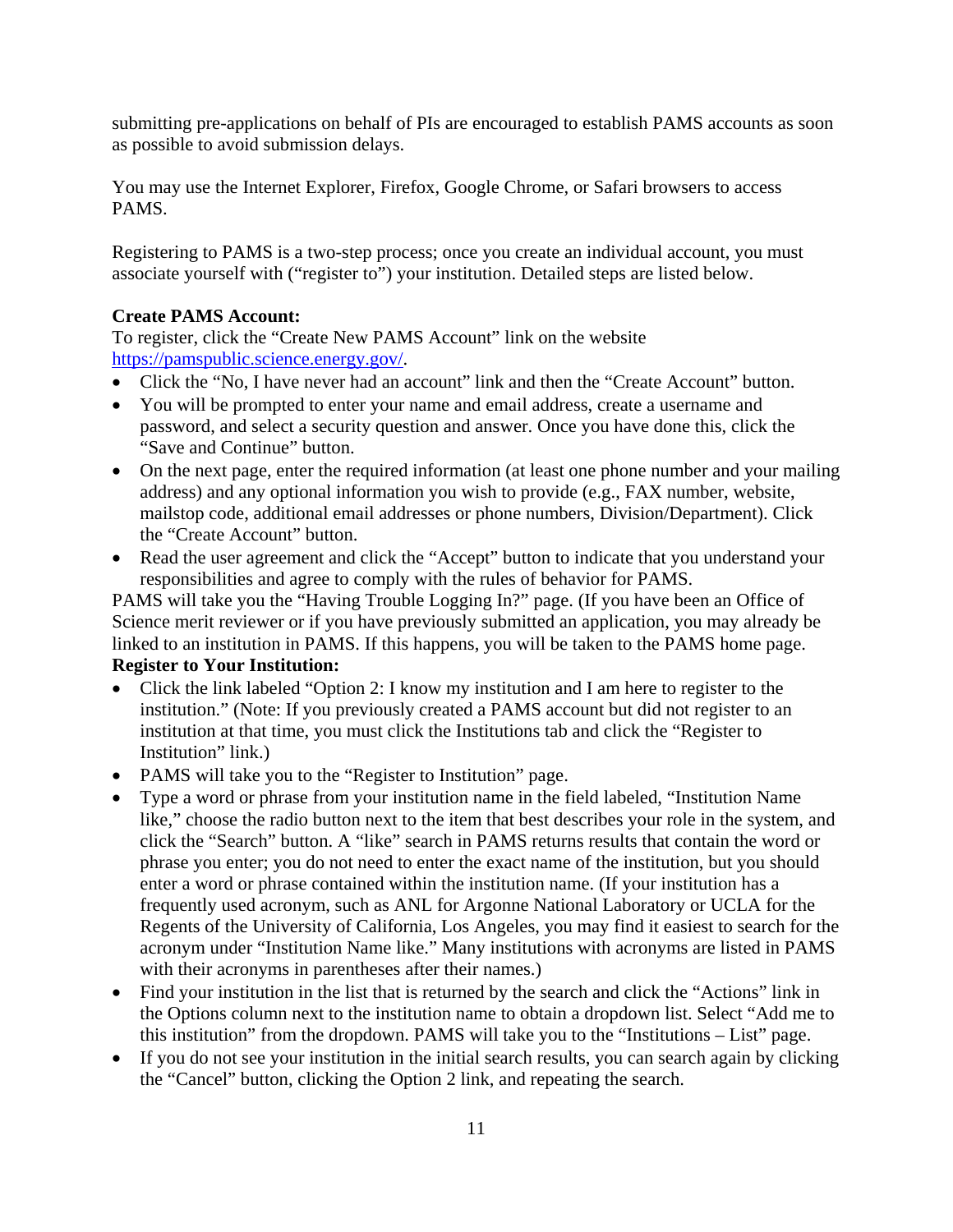If, after searching, you think your institution is not currently in the database, click the "Cannot Find My Institution" button and enter the requested institution information into PAMS. Click the "Create Institution" button. PAMS will add the institution to the system, associate your profile with the new institution, and return you to the "Institutions – List" page when you are finished.

## **Submit Your Pre-Application:**

- Create your pre-application (called a preproposal in PAMS) outside the system and save it as a file with extension .docx, .doc, or .pdf. Make a note of the location of the file on your computer so you can browse for it later from within PAMS.
- Log into PAMS and click the Proposals tab. Click the "View / Respond to Funding Opportunity Announcements" link and find the current announcement in the list. Click the "Actions/Views" link in the Options column next to this announcement to obtain a dropdown menu. Select "Submit Preproposal" from the dropdown.
- On the Submit Preproposal page, select the institution from which you are submitting this preproposal from the Institution dropdown. If you are associated with only one institution in the system, there will only be one institution in the dropdown.
- Note that you must select one and only one Principal Investigator (PI) per preproposal; to do so, click the "Select PI" button on the far right side of the screen. Find the appropriate PI from the list of all registered users from your institution returned by PAMS. (Hint: You may have to sort, filter, or search through the list if it has multiple pages.) Click the "Actions" link in the Options column next to the appropriate PI to obtain a dropdown menu. From the dropdown, choose "Select PI."
- If the PI for whom you are submitting does not appear on the list, it means he or she has not yet registered in PAMS. For your convenience, you may have PAMS send an email invitation to the PI to register in PAMS. To do so, click the "Invite PI" link at the top left of the "Select PI" screen. You can enter an optional personal message to the PI in the "Comments" box, and it will be included in the email sent by PAMS to the PI. You must wait until the PI registers before you can submit the preproposal. Save the preproposal for later work by clicking the "Save" button at the bottom of the screen. It will be stored in "My Preproposals" for later editing.
- Enter a title for your preproposal.
- Select the appropriate technical contact from the Program Manager dropdown.
- To upload the preproposal file into PAMS, click the "Attach File" button at the far right side of the screen. Click the "Browse" (or "Choose File" depending on your browser) button to search for your file. You may enter an optional description of the file you are attaching. Click the "Upload" button to upload the file.
- At the bottom of the screen, click the "Submit to DOE" button to save and submit the preproposal to DOE.
- Upon submission, the PI will receive an email from the PAMS system <[PAMS.Autoreply@science.doe.gov>](mailto:PAMS.Autoreply@science.doe.gov) acknowledging receipt of the preproposal.

You are encouraged to register for an account in PAMS at least a week in advance of the preproposal submission deadline so that there will be no delays with your submission.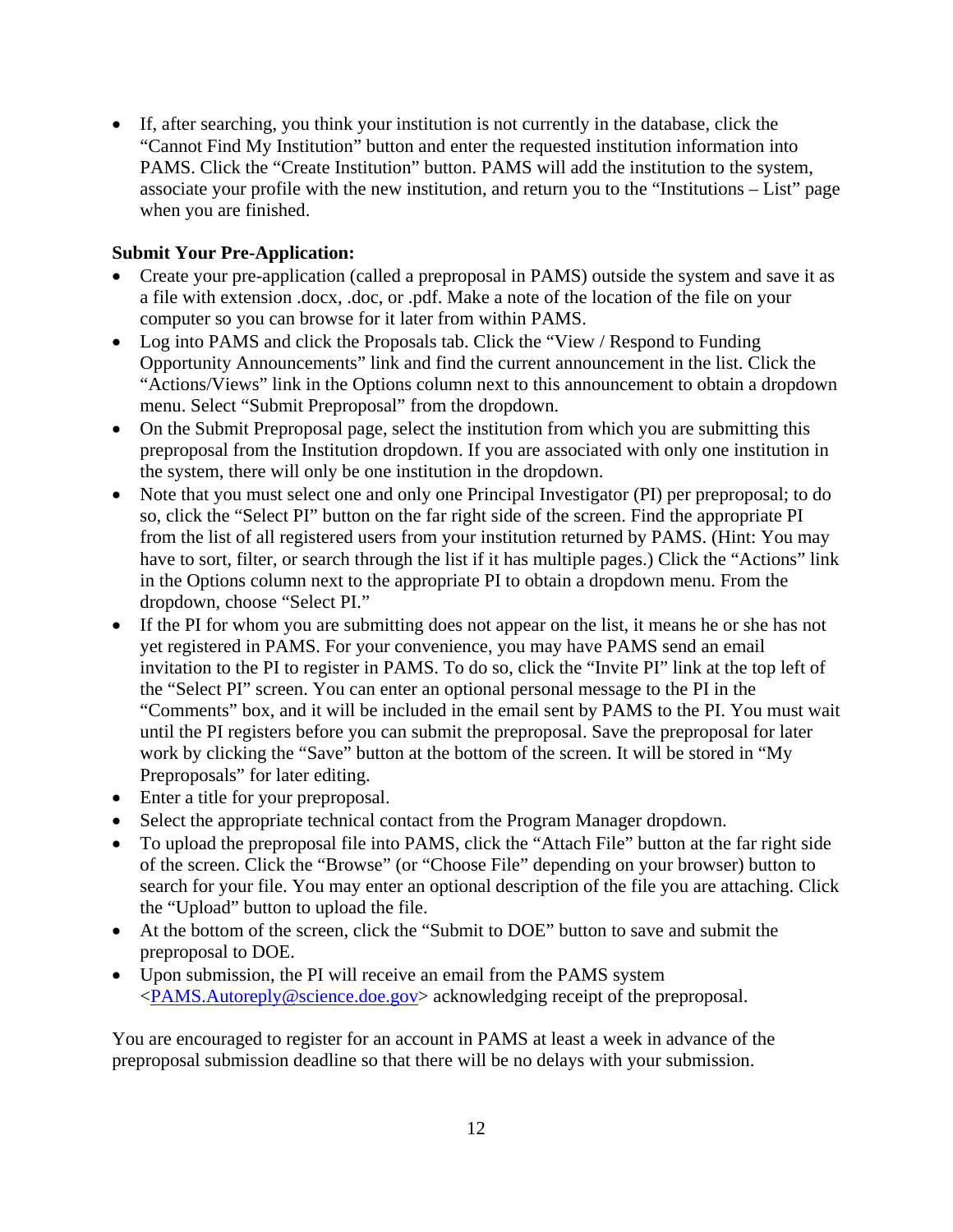<span id="page-19-0"></span>For help with PAMS, click the "External User Guide" link on the PAMS website, [https://pamspublic.science.energy.gov/](https://pamspublic.science.energy.gov). You may also contact the PAMS Help Desk, which can be reached Monday through Friday, 9 AM – 5:30 PM Eastern Time. Telephone: (855) 818-1846 (toll free) or (301) 903-9610, Email: [sc.pams-helpdesk@science.doe.gov](mailto:sc.pams-helpdesk@science.doe.gov). All submission and inquiries about this Funding Opportunity Announcement should reference **DE-FOA-0001192.** 

Preapplications submitted outside PAMS will not be considered. Preapplications may not be submitted through [grants.gov](https://grants.gov) or [www.FedConnect.net.](www.FedConnect.net)

## **C. CONTENT AND APPLICATION FORMS**

You must complete the mandatory forms and any applicable optional forms (e.g., Disclosure of Lobbying Activities (SF-LLL)) in accordance with the instructions on the forms and the additional instructions below.

Files that are attached to the forms must be in Adobe Portable Document Format (PDF) unless otherwise specified in this announcement. Attached PDF files must be plain files consisting of text, numbers, and images without editable fields, signatures, passwords, redactions, or other advanced features available in some PDF-compatible software. Do not attach PDF portfolios.

## **LETTERS**

Letters of support for collaborators and/or resources should be included in the application but do not count toward the page limit. General letters of support for the project should not be included.

## **1. SF-424 (R&R)**

Complete this form first to populate data in other forms. Complete all the required fields in accordance with the pop-up instructions on the form. The list of certifications and assurances referenced in Field 17 is available on the DOE Financial Assistance Forms Page at <http://energy.gov/management/office-management/operational-management/financial>assistance/financial-assistance-forms under Certifications and Assurances.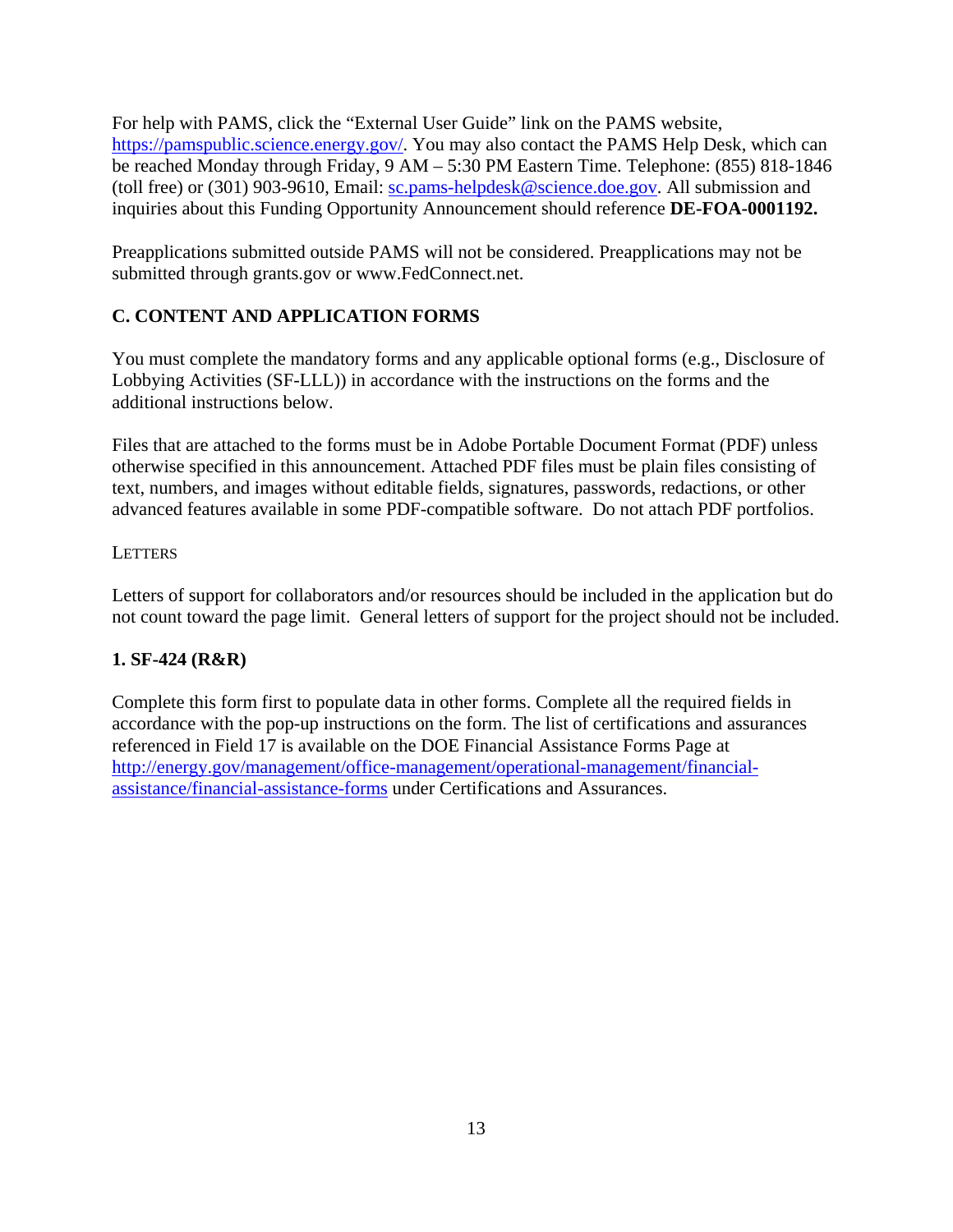#### PUBLIC POLICY REQUIREMENTS

| $m$ and $m1$ and $m2$ .                             |                                                   |
|-----------------------------------------------------|---------------------------------------------------|
| <b>Animal Welfare Act</b>                           | 7 USC 2131 et seq., 10 CFR 600, 10 CFR 602        |
| <b>Buy American Act</b>                             | 41 USC 10 et seq.                                 |
| Cargo Preference Act                                | 46 USC 55305, 46 CFR 381.7                        |
| <b>Civil Rights Protections</b>                     | 10 CFR 1040, 10 CFR 600                           |
| Debarment and Suspension                            | 10 CFR 600, 2 CFR 180, 2 CFR 901                  |
| Drug-Free Workplace Act                             | 41 USC 701, 10 CFR 607                            |
| <b>Environmental Protections</b>                    | 42 USC 7401, 33 USC 1251, 42 USC 4321, 10 CFR 600 |
| False Claims Act                                    | 31 USC 3729, 18 USC 287, 18 USC 1001, 10 CFR 1013 |
| Federal Funding Accountability and Transparency Act | P.L. 109-282, 2 CFR 170                           |
| Fly America Act                                     | 49 USC 40118                                      |
| <b>Hatch Act</b>                                    | 5 USC 1501 et seq., 10 CFR 600                    |
| Human Research Subjects Protections                 | 10 CFR 745, 10 CFR 600                            |
| Lobbying Disclosure Act                             | 2 USC 1601 et seq.                                |
| Lobbying Prohibitions                               | 31 USC 1352, 10 CFR 601                           |
| Metric System use                                   | EO 12770                                          |
| Non-delinquency on Federal Debt                     | 28 USC 3201                                       |
| Prohibition on benefitting Members of Congress      | 41 USC 6306                                       |
| Seat Belt Use                                       | EO 13043                                          |
| <b>Terrorist Financing</b>                          | EO 13224, 66 FR 49079                             |
| Text Messaging While Driving                        | EO 13513, 74 FR 51225                             |
| <b>Trafficking in Persons</b>                       | 22 USC 7104, 2 CFR 175                            |

The applicant assures DOE of its compliance with applicable public policy requirements, including the following:

## **2. Research and Related Other Project Information**

Complete questions 1 through 6 and attach files. The files must comply with the following instructions:

#### PROJECT SUMMARY/ABSTRACT (FIELD 7 ON THE FORM)

The project summary/abstract is a summary of the proposed activity suitable for distribution to the public and sufficient to permit potential reviewers to identify conflicts of interest. It must be a self-contained document. Provide the name of the applicant, the project title, the project director/principal investigator(s) (PD/PI) and the PD/PI's institutional affiliation, any coinvestigators and their institutional affiliations, the objectives of the project, a description of the project, including methods to be employed, and the potential impact of the project (i.e., benefits, outcomes. A sample is provided below:

A Really Great Idea

A. Smith, Lead Institution (Principal Investigator) A. Brown, Institution 2 (Co-Investigator) A. Jones, Institution 3 (Co-Investigator)

Text of abstract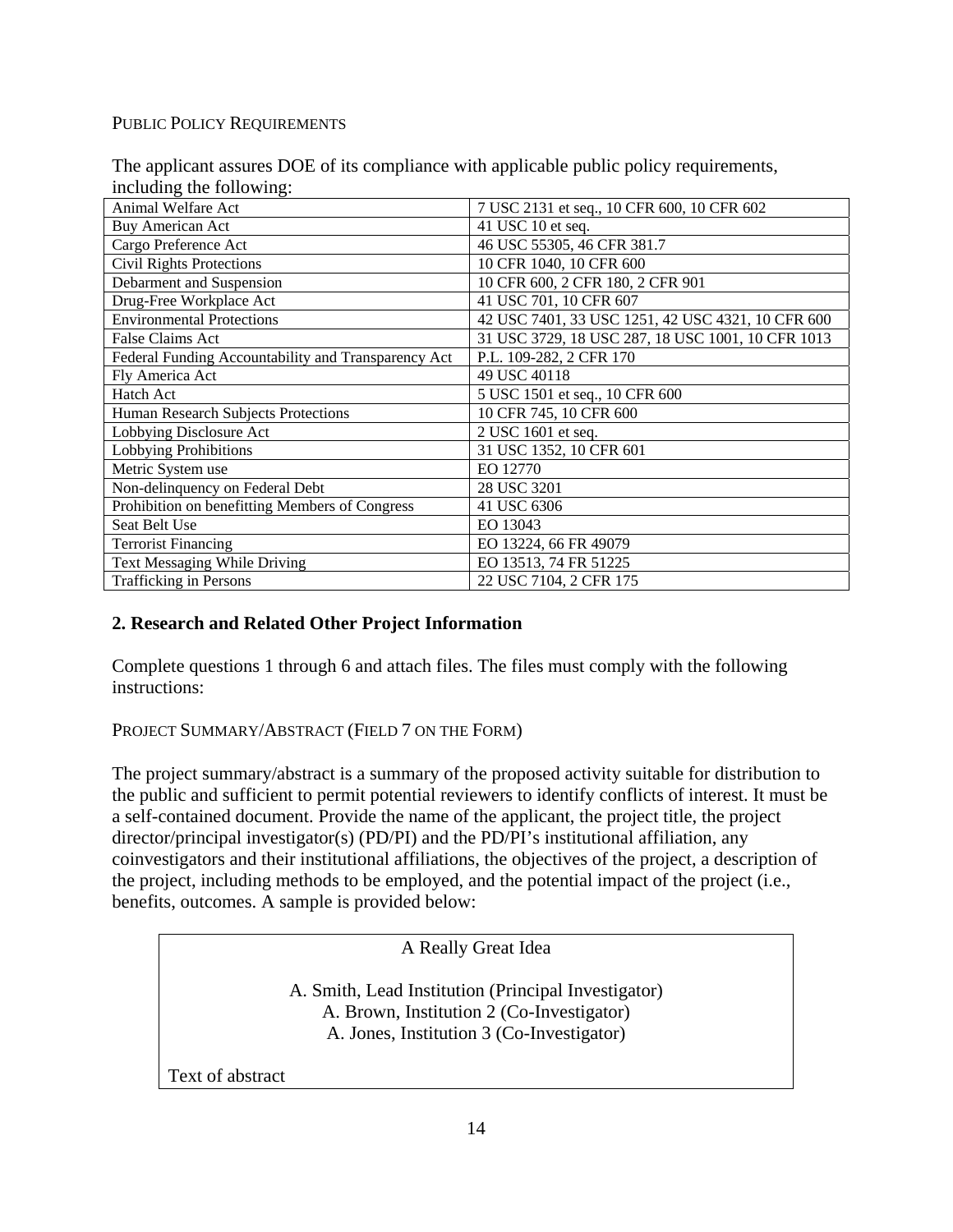The project summary must not exceed 1 page when printed using standard 8.5" by 11" paper with 1" margins (top, bottom, left and right) with font not smaller than 11 point. To attach a Project Summary/Abstract, click "Add Attachment."

- Do not include any proprietary or sensitive business information.
- DOE may use the abstract may to prepare public reports about supported research.

#### DOE COVER PAGE (PART OF PROJECT NARRATIVE ATTACHED TO FIELD 8 ON THE FORM)

The application narrative should begin with a cover page that will not count toward the project narrative page limitation. The cover page must include the following items:

> **Title of Application**: **Principal Investigator**: (Name, Job Title) **Institution**: **PI Postal Address**: **PI Phone Number**: **PI Email Address**:

#### **Funding Opportunity Announcement Number**: DE-FOA-0001192 **DOE/Office of Science Program Office**: Office of Biological and Environmental Research **DOE /Office of Science Program Office Technical Contact**: Dr. Prem Srivastava **PAMS Pre-Application Tracking Number**: **Proposed topic/area of this FOA to which the application is responding**: **Project keywords:** (up to five keywords describing the proposed research):

|  | and the second state of the second state of the second state of the second state of the second state of the second state of the second state of the second state of the second state of the second state of the second state o |  |  |  |  |
|--|--------------------------------------------------------------------------------------------------------------------------------------------------------------------------------------------------------------------------------|--|--|--|--|
|  |                                                                                                                                                                                                                                |  |  |  |  |
|  |                                                                                                                                                                                                                                |  |  |  |  |
|  |                                                                                                                                                                                                                                |  |  |  |  |

| <b>PI</b> Name      | <b>Institution</b> | Year 1        | <b>Year 2</b> | Year 3        | <b>Total</b>  |
|---------------------|--------------------|---------------|---------------|---------------|---------------|
|                     |                    | <b>Budget</b> | <b>Budget</b> | <b>Budget</b> | <b>Budget</b> |
| Collaborator        |                    |               |               |               |               |
| Collaborator        |                    |               |               |               |               |
| <b>Total Budget</b> |                    |               |               |               |               |

#### **Is this a collaboration with a DOE National Laboratory or Federal Agency?** (Yes/No)

**Note:** Multi-disciplinary and inter-institutional collaborations are strongly encouraged. Collaboration could include institutions such as universities, industry, non-profit organizations, Federal Agencies, and Federally Funded Research and Development Centers (FFRDCs), which include the DOE National Laboratories. Collaborations involving the DOE National Laboratories (which, even though are not allowed to serve as a lead institution) are permitted; however, the efforts must reflect specific and unique capabilities/expertise at the collaborating DOE National Laboratory. The DOE National Laboratory component of these financial collaborations will be limited to no more than 25% of total costs and should show clear scientific leadership from the submitting institution and reflect an appropriate level of effort from the DOE National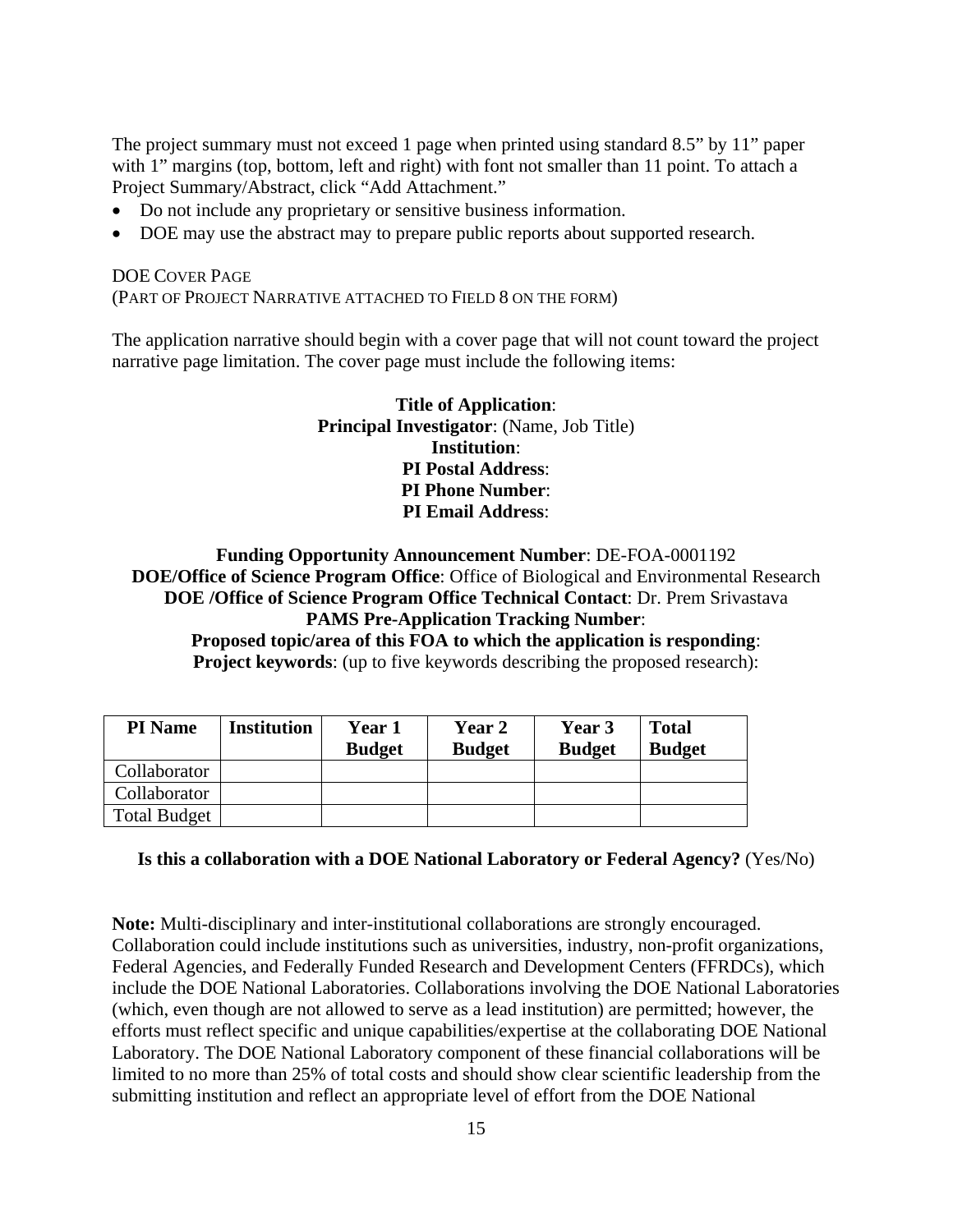Laboratory. **Projects involving multiple institutions must be submitted as a single application with subawards to the collaborators.** (The funding limits specified elsewhere refer the total project cost, including DOE National Laboratories and/or Federal agency collaborators.) **For advice concerning the correct submission, contact the Technical Program Contact for this FOA**.

PROJECT NARRATIVE (FIELD 8 ON THE FORM)

The project narrative **must not exceed 10 pages** of technical information, including charts, graphs, maps, photographs, and other pictorial presentations, when printed using standard 8.5" by 11" paper with 1 inch margins (top, bottom, left, and right). The font must not be smaller than 11 point. Merit reviewers will only consider the number of pages specified in the first sentence of this paragraph. This page limit does not apply to the Cover Page, Budget Page(s), Budget Justification, biographical material, publications and references, and appendices, each of which may have its own page limit.

Do not include any Internet addresses (URLs) that provide supplementary or additional information that constitutes a part of the application. Merit reviewers are not required to access Internet sites; however, Internet publications in a list of references will be treated identically to print publications. See Part VIII.D for instructions on how to mark proprietary application information. To attach a Project Narrative, click "Add Attachment."

**Background/Introduction**: Explanation of the importance and relevance of the proposed work as well as a review of the relevant literature.

**Proposed Research and Methods**: Identify the hypotheses to be tested (if any) and details of the methods to be used including the integration of experiments with theoretical and computational research efforts.

**Timetable of Activities**: Timeline for all major activities including milestones and deliverables.

**Project Objectives:** This section should provide a clear, concise statement of the specific objectives/aims of the proposed project.

The Project Narrative comprises the research plan for the project. It should contain enough background material in the Introduction, including review of the relevant literature, to demonstrate sufficient knowledge of the state of the science. The major part of the narrative should be devoted to a description and justification of the proposed project, including details of the method to be used. It should also include a timeline for the major activities of the proposed project, and should indicate which project personnel will be responsible for which activities. There should be no ambiguity about which personnel will perform particular parts of the project, and the time at which these activities will take place. APPENDIX 1: BIOGRAPHICAL SKETCH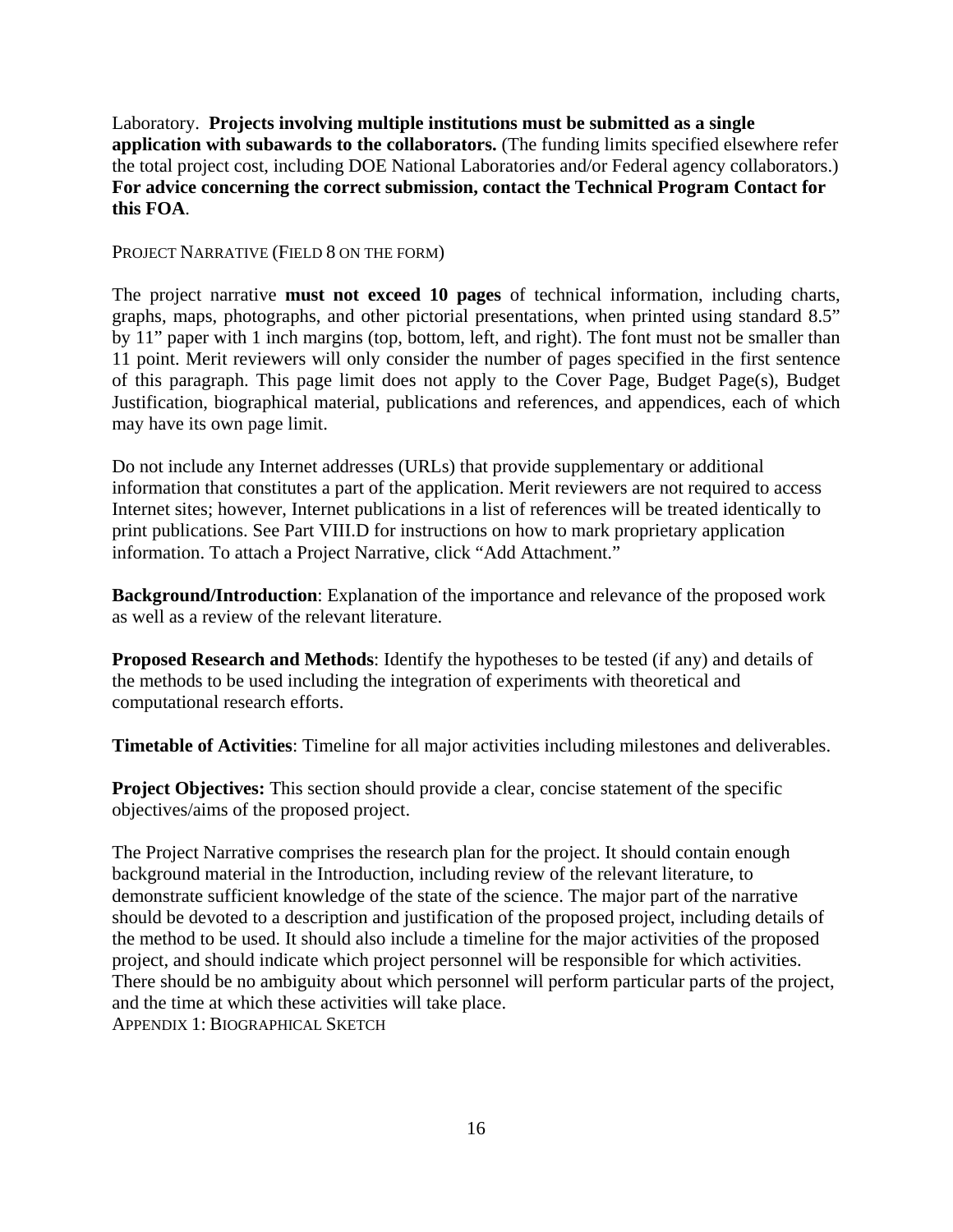Provide a biographical sketch for the project director/principal investigator (PD/PI) and each senior/key person listed in Section A on the R&R Budget form.

- Provide the biographical sketch information as an appendix to your project narrative.
- Do not attach a separate file.
- The biographical sketch appendix will not count in the project narrative page limitation.
- The biographical information (curriculum vitae) for each person must not exceed 2 pages when printed on 8.5" by 11" paper with 1 inch margins (top, bottom, left, and right) with font not smaller than 11 point and must include:

**Education and Training**: Undergraduate, graduate and postdoctoral training, provide institution, major/area, degree and year.

**Research and Professional Experience**: Beginning with the current position list, in chronological order, professional/academic positions with a brief description.

**Publications**: Provide a list of up to 10 publications most closely related to the proposed project. For each publication, identify the names of all authors (in the same sequence in which they appear in the publication), the article title, book or journal title, volume number, page numbers, year of publication, and website address if available electronically. Patents, copyrights and software systems developed may be provided in addition to or substituted for publications.

**Synergistic Activities**: List no more than 5 professional and scholarly activities related to the effort proposed.

**Identification of Potential Conflicts of Interest or Bias in Selection of Reviewers**: Provide the following information in this section:

- **Collaborators and Co-editors**: List in alphabetical order all persons, including their current organizational affiliation, who are, or who have been, collaborators or co-authors with you on a research project, book or book article, report, abstract, or paper during the 48 months preceding the submission of this application. **For publications or collaborations with more than 10 authors or participants, only list those individuals in the core group with whom the Principal Investigator interacted on a regular basis while the research was being done. Also, list any individuals who are currently, or have been, co-editors with you on a special issue of a journal, compendium, or conference proceedings during the 24 months preceding the submission of this application.** If there are no collaborators or coeditors to report, state "None."
- **Graduate and Postdoctoral Advisors and Advisees**: List the names and current organizational affiliations of your graduate advisor(s) and principal postdoctoral sponsor(s). Also, list the names and current organizational affiliations of your graduate students and postdoctoral associates.

**Personally Identifiable Information**: Do not include sensitive personally identifiable information such as a Social Security Number, date of birth, or city of birth. Do not include information that a merit reviewer should not make use of.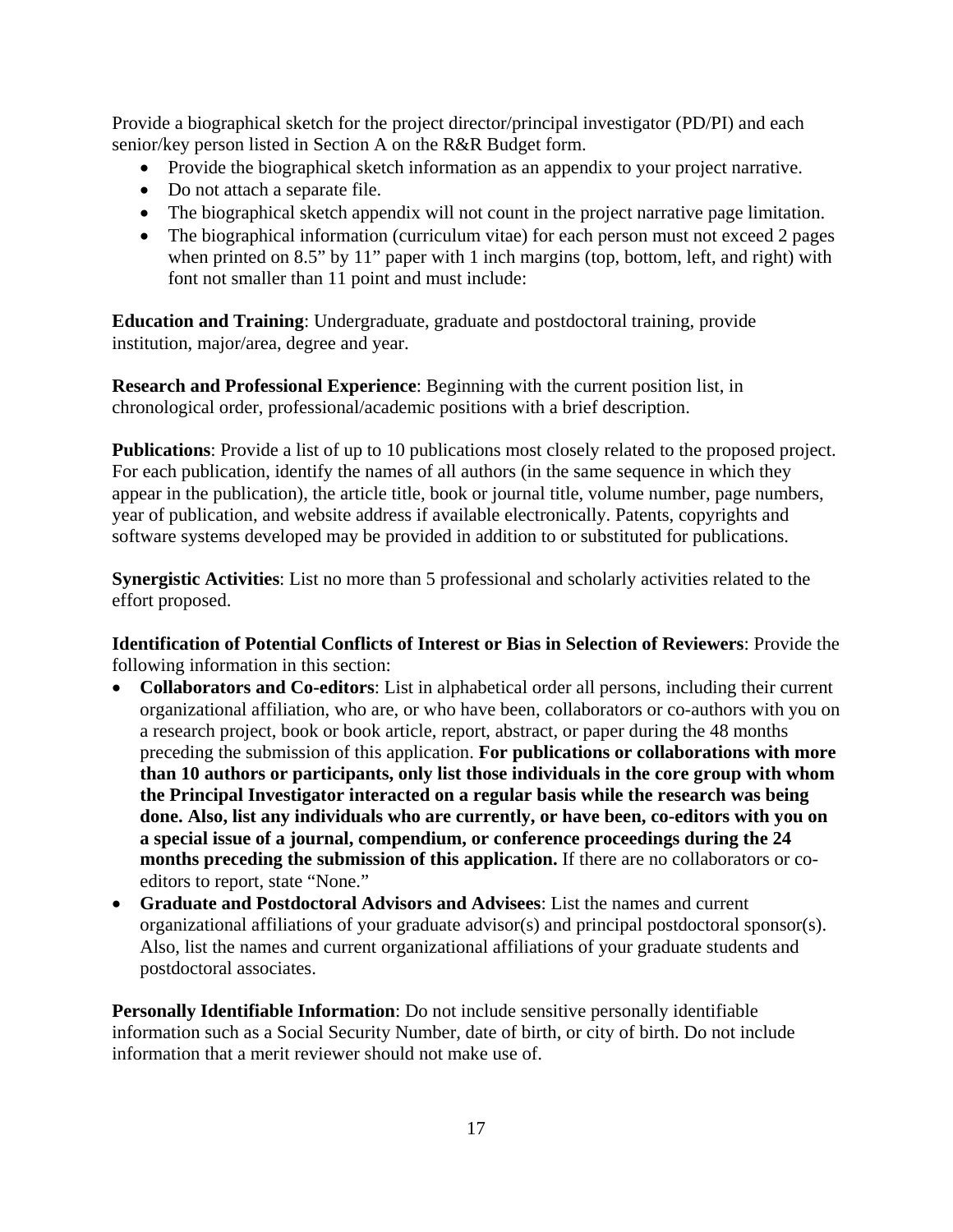#### APPENDIX 2: CURRENT AND PENDING SUPPORT

Provide a list of all current and pending support (both Federal and non-Federal) for the Project Director/Principal Investigator(s) (PD/PI) and senior/key persons, including subawardees, for ongoing projects and pending applications. For each organization providing support, show the total award amount for the entire award period (including indirect costs) and the number of person-months per year to be devoted to the project by the senior/key person. Provide the Current and Pending Support as an appendix to your project narrative. Concurrent submission of an application to other organizations for simultaneous consideration will not prejudice its review.

- Do not attach a separate file.
- This appendix will not count in the project narrative page limitation.

#### APPENDIX 3: BIBLIOGRAPHY & REFERENCES CITED

Provide a bibliography of any references cited in the Project Narrative. Each reference must include the names of all authors (in the same sequence in which they appear in the publication), the article and journal title, book title, volume number, page numbers, and year of publication. For research areas where there are routinely more than ten coauthors of archival publications, you may use an abbreviated style such as the Physical Review Letters (PRL) convention for citations (listing only the first author). For example, your paper may be listed as, "A Really Important New Result," A. Aardvark et. al. (MONGO Collaboration), PRL 999. Include only bibliographic citations. Applicants should be especially careful to follow scholarly practices in providing citations for source materials relied upon when preparing any section of the application. Provide the Bibliography and References Cited information as an appendix to your project narrative.

- Do not attach a separate file.
- This appendix will not count in the project narrative page limitation.

#### APPENDIX 4: FACILITIES & OTHER RESOURCES

This information is used to assess the capability of the organizational resources, including subawardee resources, available to perform the effort proposed. Identify the facilities to be used (Laboratory, Animal, Computer, Office, Clinical and Other). If appropriate, indicate their capacities, pertinent capabilities, relative proximity, and extent of availability to the project. Describe only those resources that are directly applicable to the proposed work. Describe other resources available to the project (e.g., machine shop, electronic shop) and the extent to which they would be available to the project. For proposed investigations requiring access to experimental user facilities maintained by institutions other than the applicant, please provide a document from the facility manager confirming that the researchers will have access to the facility. Please provide the Facility and Other Resource information as an appendix to your project narrative.

- Do not attach a separate file.
- This appendix will not count in the project narrative page limitation.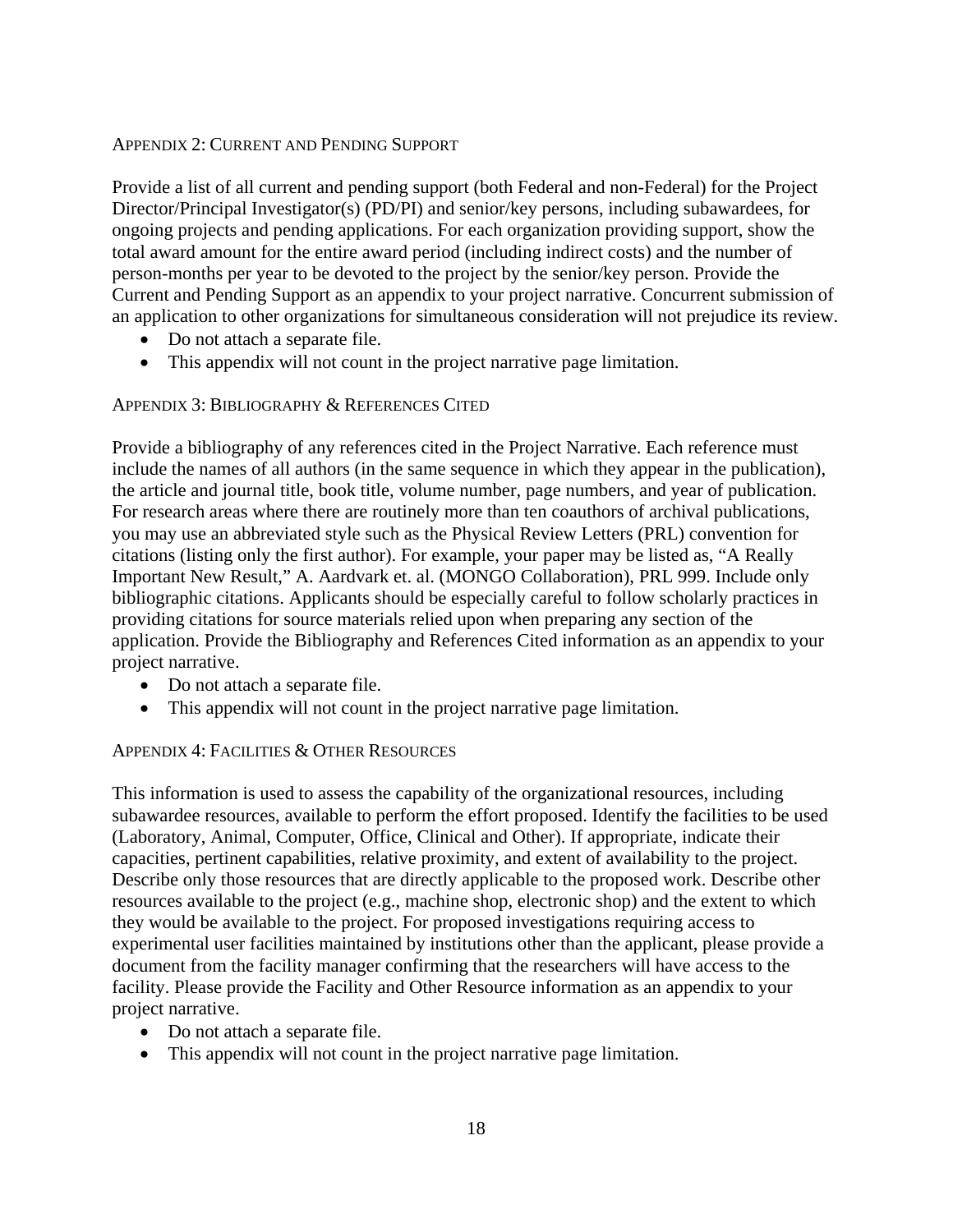#### APPENDIX 5: EQUIPMENT

List major items of equipment already available for this project and, if appropriate identify location and pertinent capabilities. Provide the Equipment information as an appendix to your project narrative.

- Do not attach a separate file.
- This appendix will not count in the project narrative page limitation.

#### APPENDIX 6: DATA MANAGEMENT AND DATA SHARING PLAN

Provide a clear description and plan for sharing the research data and data products that are to be acquired in the course of the proposed research, particularly how the acquired data will be preserved, documented, and quality assured, and where it will be archived for access by others. In order to reduce the number of files attached to your application, please provide the data management and data sharing plan information as an appendix to your project narrative.

- Do not attach a separate file.
- This appendix will not count in the project narrative page limitation.

#### APPENDIX 7: OTHER ATTACHMENT

If you need to elaborate on your responses to questions 1-6 on the "Other Project Information" document, please provide the Other Attachment information as an appendix to your project narrative. Information not easily accessible to a reviewer may be included in this appendix, but do not use this appendix to circumvent the page limitations of the application. Reviewers are not required to consider information in this appendix.

- Do not attach a separate file.
- This appendix will not count in the project narrative page limitation.
- **Do not attach any of the requested appendices described above as files for fields 9, 10, 11, and 12.**
- **Follow the above instructions to include the information as appendices to the project narrative file.**
- **These appendices will not count toward the project narrative's page limitation.**
- **Do not attach any files to fields 9, 10, 11, or 12.**

## **3. Research And Related Budget**

Complete the Research and Related Budget form in accordance with the instructions on the form (Activate Help Mode to see instructions) and the following instructions. You must complete a separate budget for each year of support requested. The form will generate a cumulative budget for the total project period. You must complete all the mandatory information on the form before the NEXT PERIOD button is activated. You may request funds under any of the categories listed as long as the item and amount are necessary to perform the proposed work, meet all the criteria for allowability under the applicable Federal cost principles, and are not prohibited by the funding restrictions in this FOA (See PART IV, G).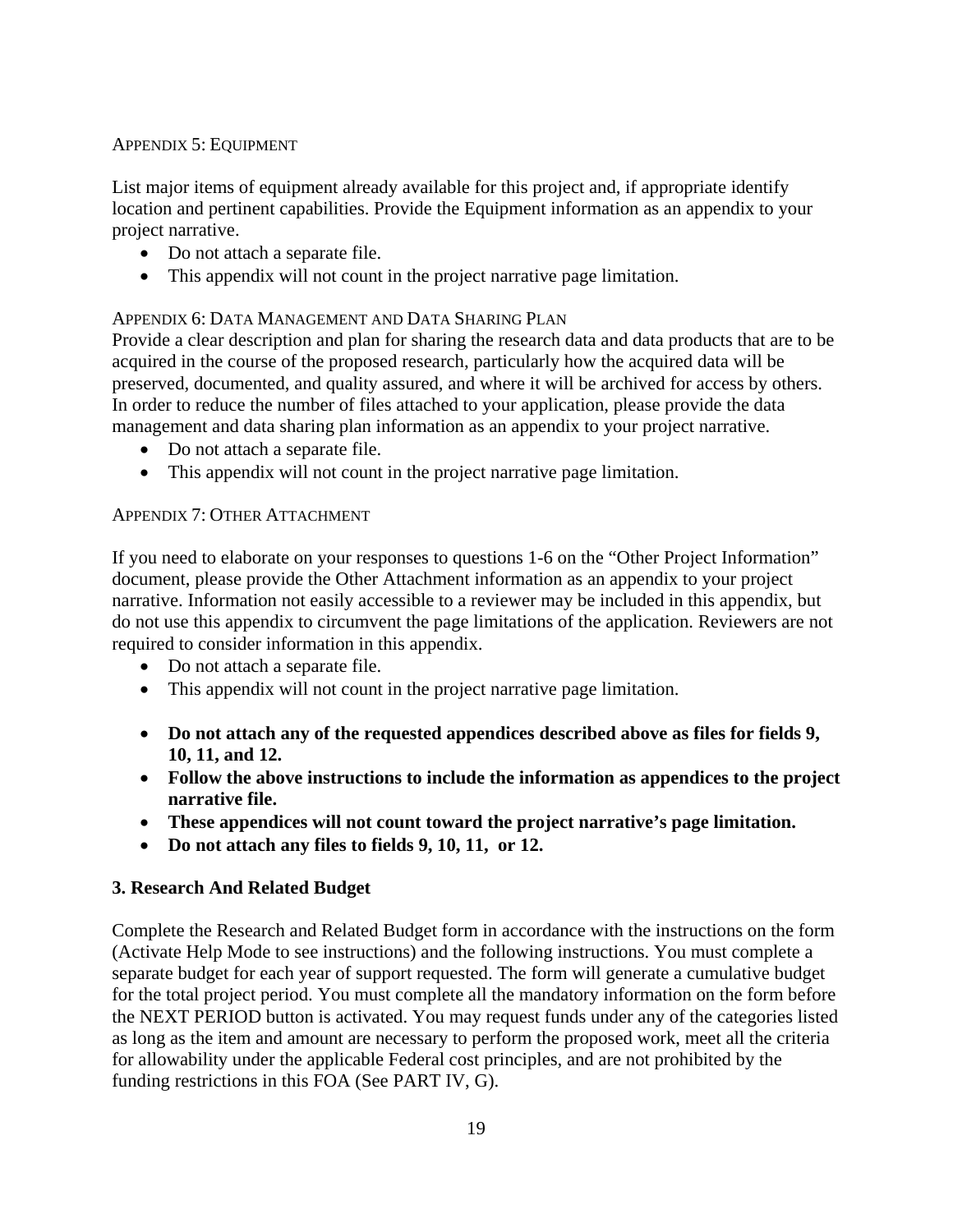# Budget Fields

| Section A              | For each Senior/Key Person, enter the requested information. List            |
|------------------------|------------------------------------------------------------------------------|
|                        |                                                                              |
| Senior/Key Person      | personnel, base salary, the number of months that person will be allocated   |
|                        | to the project, requested salary fringe benefits, and the total funds        |
|                        | requested for each person. The requested salary must be the product of       |
|                        | the base salary and the effort.                                              |
|                        | Include a written narrative in the budget justification that justifies the   |
|                        | need for requested personnel.                                                |
| <b>Section B</b>       | List personnel, the number of months that person will be allocated to the    |
| <b>Other Personnel</b> | project, requested salary fringe benefits, and the total funds requested for |
|                        | each person.                                                                 |
|                        | Include a written narrative in the budget justification that fully justifies |
|                        | the need for requested personnel.                                            |
| Section C              | For the purpose of this budget, equipment is designated as an item of        |
| Equipment              | property that has an acquisition cost of \$5,000 or more and an expected     |
|                        | service life of more than one year. (Note that this designation applies for  |
|                        | proposal budgeting only and differs from the DOE definition of capital       |
|                        | equipment.) List each item of equipment separately and justify each in       |
|                        |                                                                              |
|                        | the budget justification section. Do not aggregate items of equipment.       |
|                        | Allowable items ordinarily will be limited to research equipment and         |
|                        | apparatus not already available for the conduct of the work. General-        |
|                        | purpose office equipment is not eligible for support unless primarily or     |
|                        | exclusively used in the actual conduct of scientific research.               |
| Section D              | For purposes of this section only, travel to Canada or to Mexico is          |
| Travel                 | considered domestic travel. In the budget justification, list each trip's    |
|                        | destination, dates, estimated costs including transportation and             |
|                        | subsistence, number of staff traveling, the purpose of the travel, and how   |
|                        | it relates to the project. Indicate the basis for the cost estimate (quotes  |
|                        | from vendors or suppliers, past experience of similar items, or some other   |
|                        |                                                                              |
|                        | basis). To qualify for support, attendance at meetings or conferences must   |
|                        | enhance the investigator's capability to perform the research, plan          |
|                        | extensions of it, or disseminate its results. Domestic travel is to be       |
|                        | justified separately from foreign travel.                                    |
| <b>Section E</b>       | If applicable, submit training support costs. Educational projects that      |
| Participant/Trainee    | intend to support trainees (precollege, college, graduate and post           |
| <b>Support Costs</b>   | graduate) must list each trainee cost that includes stipend levels and       |
|                        | amounts, cost of tuition for each trainee, cost of any travel (provide the   |
|                        | same information as needed under the regular travel category), and costs     |
|                        | for any related training expenses. Participant costs are those costs         |
|                        | associated with conferences, workshops, symposia or institutes and           |
|                        | breakout items should indicate the number of participants, cost for each     |
|                        | participant, purpose of the conference, dates and places of meetings and     |
|                        |                                                                              |
|                        | any related administrative expenses.                                         |
|                        | Indicate the basis for the cost estimate (quotes from vendors or suppliers,  |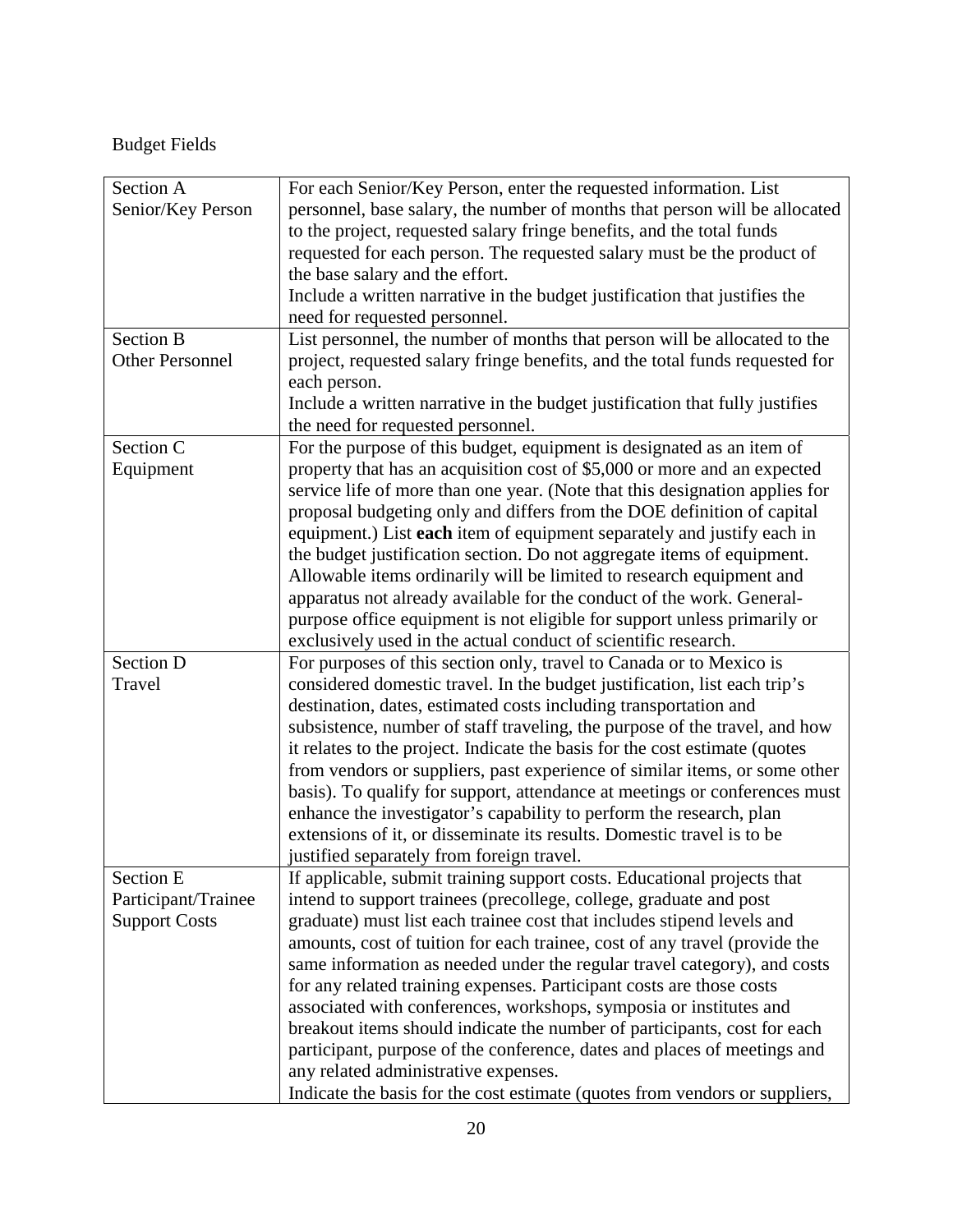|                           | past experience of similar items, or some other basis).                                                                               |
|---------------------------|---------------------------------------------------------------------------------------------------------------------------------------|
| Section F                 | <b>Materials and Supplies:</b> Enter total funds requested for materials                                                              |
| <b>Other Direct Costs</b> | and supplies in the appropriate fields. In the budget justification,                                                                  |
|                           | indicate general categories such as glassware, and chemicals,                                                                         |
|                           | including an amount for each category (items not identified under                                                                     |
|                           | "Equipment"). Categories less than \$1,000 are not required to be                                                                     |
|                           | itemized. Indicate the basis for the cost estimate (quotes from                                                                       |
|                           | vendors or suppliers, past experience of similar items, or some                                                                       |
|                           | other basis).                                                                                                                         |
|                           | <b>Publication Costs:</b> Enter the total publication funds requested. The                                                            |
|                           | proposal budget may request funds for the costs of documenting,                                                                       |
|                           | preparing, publishing or otherwise making available to others the                                                                     |
|                           | findings and products of the work conducted under the award. In                                                                       |
|                           | the budget justification, include supporting information. Indicate                                                                    |
|                           | the basis for the cost estimate (quotes from vendors or suppliers,                                                                    |
|                           | past experience of similar items, or some other basis).                                                                               |
|                           | <b>Consultant Services:</b> Enter total funds requested for all consultant<br>$\bullet$                                               |
|                           | services. In the budget justification, identify each consultant, the                                                                  |
|                           | services he/she will perform, total number of days, travel costs, and                                                                 |
|                           | total estimated costs. Indicate the basis for the cost estimate (quotes                                                               |
|                           | from vendors or suppliers, past experience of similar items, or some                                                                  |
|                           | other basis).                                                                                                                         |
|                           | <b>ADP/Computer Services:</b> Enter total funds requested for                                                                         |
|                           | ADP/Computer Services. The cost of computer services, including                                                                       |
|                           | computer-based retrieval of scientific, technical and education<br>information may be requested. In the budget justification, include |
|                           | the established computer service rates at the proposing organization                                                                  |
|                           | if applicable. Indicate the basis for the cost estimate (quotes from                                                                  |
|                           | vendors or suppliers, past experience of similar items, or some other                                                                 |
|                           | basis).                                                                                                                               |
|                           | Subawards/Consortium/Contractual Costs: Enter total costs for                                                                         |
|                           | all subawards/consortium organizations and other contractual costs                                                                    |
|                           | proposed for the project. In the budget justification, justify the                                                                    |
|                           | details.                                                                                                                              |
|                           | <b>Equipment or Facility Rental/User Fees: Enter total funds</b>                                                                      |
|                           | requested for Equipment or Facility Rental/User Fees. In the budget                                                                   |
|                           | justification, identify each rental/user fee and justify. Indicate the                                                                |
|                           | basis for the cost estimate (quotes from vendors or suppliers, past                                                                   |
|                           | experience of similar items, or some other basis).                                                                                    |
|                           | Alterations and Renovations: Enter total funds requested for                                                                          |
|                           | Alterations and Renovations. In the budget justification, itemize by                                                                  |
|                           | category and justify the costs of alterations and renovations, including                                                              |
|                           | repairs, painting, removal or installation of partitions, shielding, or air                                                           |
|                           | conditioning. Where applicable, provide the square footage and costs.                                                                 |
|                           | Other: Add text to describe any other Direct Costs not                                                                                |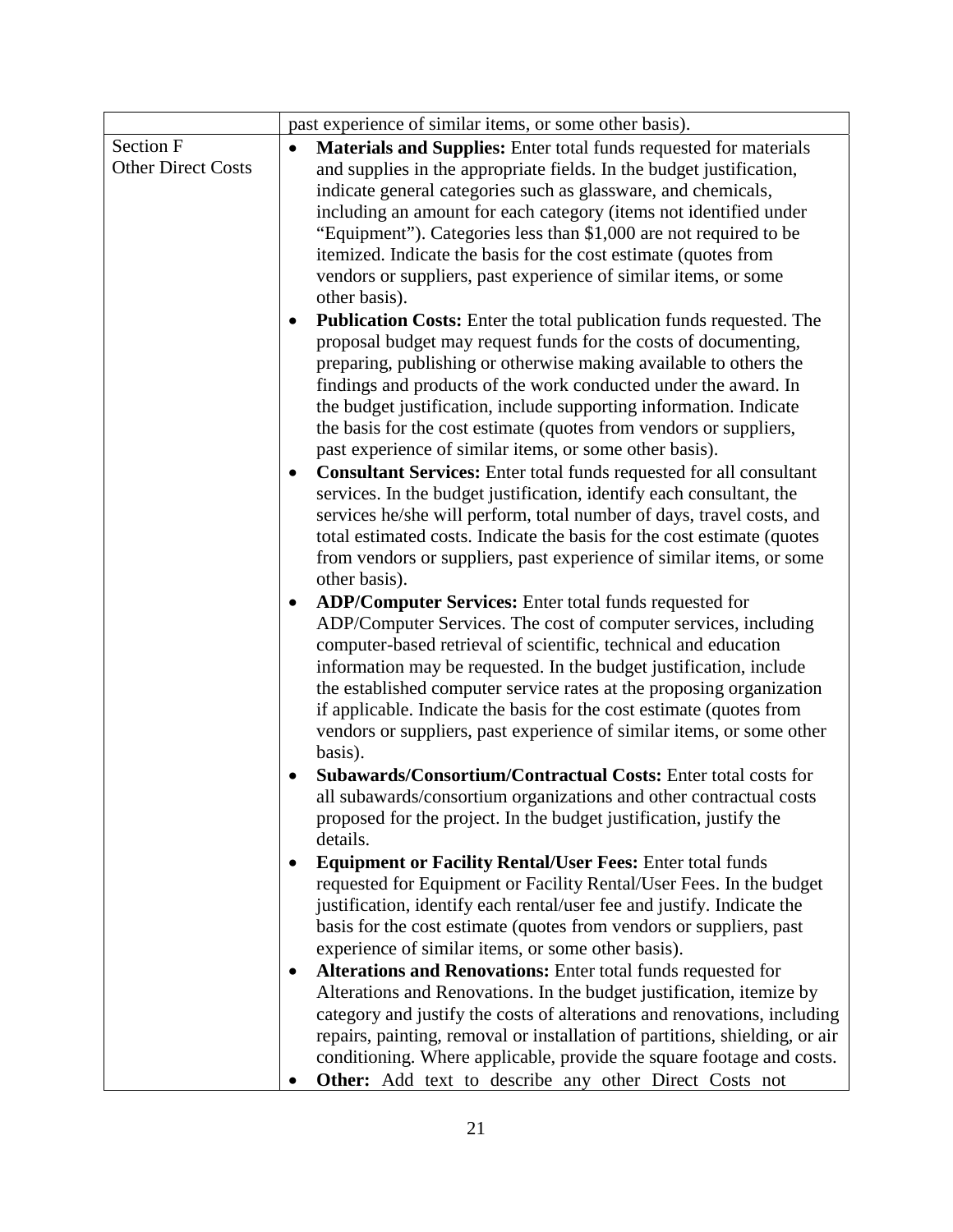|                             | requested above. Enter costs associated with "Other" item(s).              |
|-----------------------------|----------------------------------------------------------------------------|
|                             | Use the budget justification to further itemize and justify.               |
| Section G                   | This represents Total Direct Costs (Sections A through F)                  |
| <b>Direct Costs</b>         |                                                                            |
| Section H                   | Enter the Indirect Cost information for each field. Only four general      |
| <b>Other Indirect Costs</b> | categories of indirect costs are allowed/requested on this form, so please |
|                             | consolidate if needed. Include the cognizant Federal agency and contact    |
|                             | information if using a negotiated rate agreement.                          |
| Section I                   | This is the total of Sections G and H                                      |
| <b>Total Direct and</b>     |                                                                            |
| <b>Indirect Costs</b>       |                                                                            |

#### BUDGET JUSTIFICATION (FIELD K ON THE FORM)

Provide the required supporting information for the following costs (See R&R Budget instructions): equipment; domestic and foreign travel; participant/trainees; materials and supplies; publication; consultant services; ADP/computer services; subaward/consortium/contractual; equipment or facility rental/user fees; alterations and renovations; and indirect cost type. Provide any other information you wish to submit to justify your budget request. **Attach a single budget justification file for the entire project period in field K.** The file automatically carries over to each budget year.

#### **4. R&R Subaward Budget Attachment(s) Form**

**Budgets for Subawardees, other than DOE FFRDC Contractors**: You must provide a separate cumulative R&R budget for each subawardee that is expected to perform work estimated to be more than \$100,000 or 50 percent of the total work effort (whichever is less). If you are selected for award, you must submit a multi-year budget for each of these subawardees (See Section IV.D for submission of Subawardees' multi-year budgets). Download the R&R Budget Attachment from the R&R SUBAWARD BUDGET ATTACHMENT(S) FORM and email it to each subawardee that is required to submit a separate budget. After the subawardee has e-mailed its completed budget back to you, attach it to one of the blocks provided on the form. Use up to 10 letters of the subawardee's name (plus.pdf) as the file name (e.g., ucla.pdf or energyres.pdf).

If the project involves more subawardees than there are places in the SUBAWARD BUDGET ATTACHMENT(S) FORM, the additional subaward budgets may be saved as PDF files and appended to the Budget Justification attached to Field K.

Ensure that any files received from subawardees are the PDF files extracted from the SUBAWARD BUDGET ATTACHMENT(S) FORM. Errors will be created if a subawardee sends a prime applicant a budget form that was not extracted from the application package.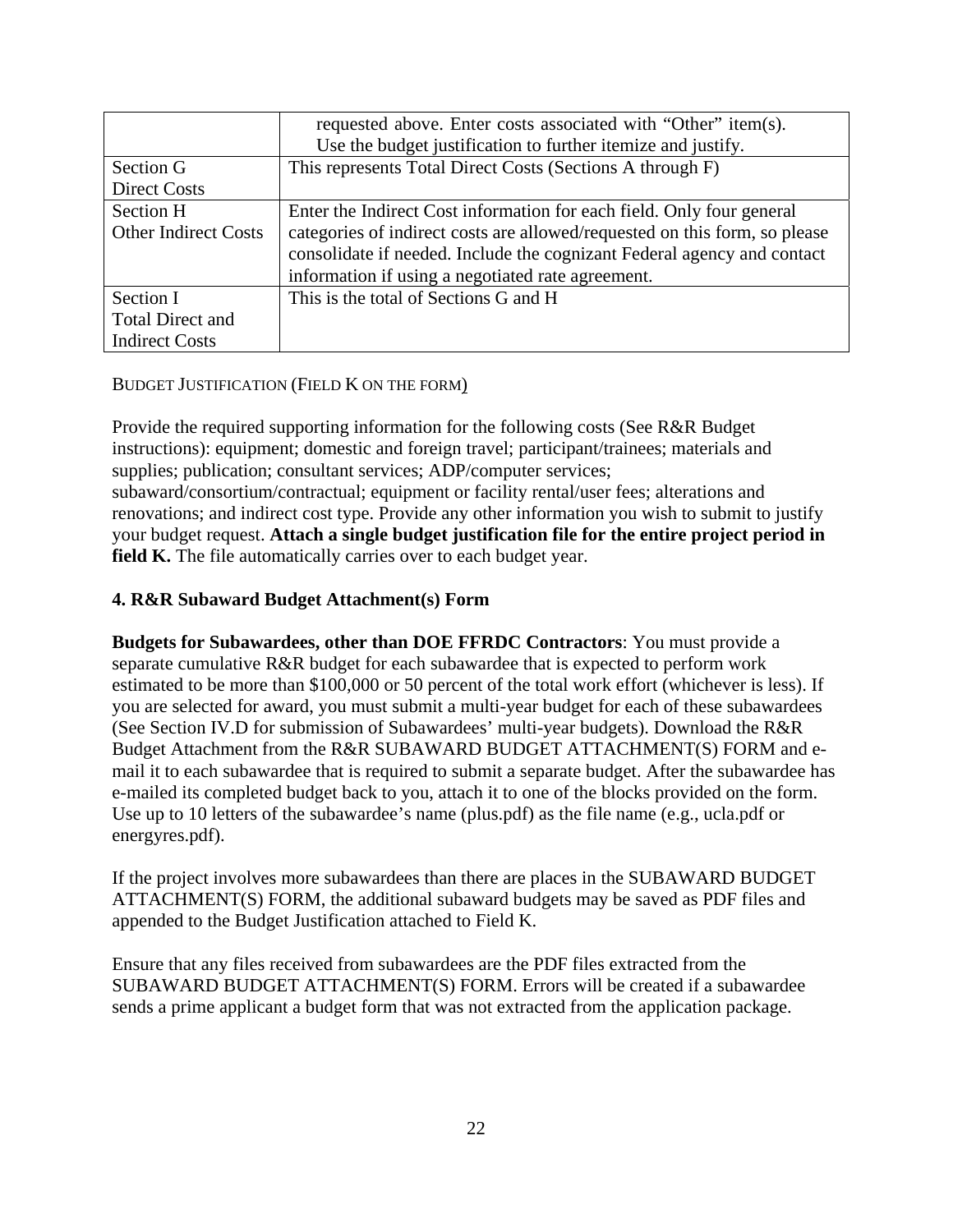## **5. Project/Performance Site Location(s)**

Indicate the primary site where the work will be performed. If a portion of the project will be performed at any other site(s), identify the site location(s) in the blocks provided.

Note that the Project/Performance Site Congressional District is entered in the format of the 2 digit state code followed by a dash and a 3 digit Congressional district code, for example VA-001. Hover over this field for additional instructions.

Use the Next Site button to expand the form to add additional Project/Performance Site Locations.

#### **6. Summary of Required Forms/Files**

Your application must include the following items:

| <b>Name of Document</b>                                                   | <b>Format</b> | <b>Attach to</b> |
|---------------------------------------------------------------------------|---------------|------------------|
| <b>SF 424 (R&amp;R)</b>                                                   | Form          | N/A              |
| <b>RESEARCH AND RELATED Other</b><br><b>Project Information</b>           | Form          | N/A              |
| Project Summary/Abstract                                                  | <b>PDF</b>    | Field 7          |
| Project Narrative, including required<br>appendices                       | <b>PDF</b>    | Field 8          |
| <b>RESEARCH &amp; RELATED BUDGET</b>                                      | Form          | N/A              |
| <b>Budget Justification</b>                                               | <b>PDF</b>    | Field K          |
| PROJECT/PERFORMANCE SITE<br><b>LOCATION(S)</b>                            | Form          | N/A              |
| <b>SF-LLL Disclosure of Lobbying</b><br><b>Activities</b> , if applicable | Form          | N/A              |

## **D. SUBMISSIONS FROM SUCCESSFUL APPLICANTS**

If selected for award, DOE reserves the right to request additional or clarifying information for any reason deemed necessary, including, but not limited to:

- Indirect cost information
- Other budget information
- Name and phone number of the Designated Responsible Employee for complying with national policies prohibiting discrimination (See 10 CFR 1040.5)
- Representation of Limited Rights Data and Restricted Software, if applicable
- Commitment Letter from Third Parties Contributing to Cost Sharing, if applicable
- Environmental Information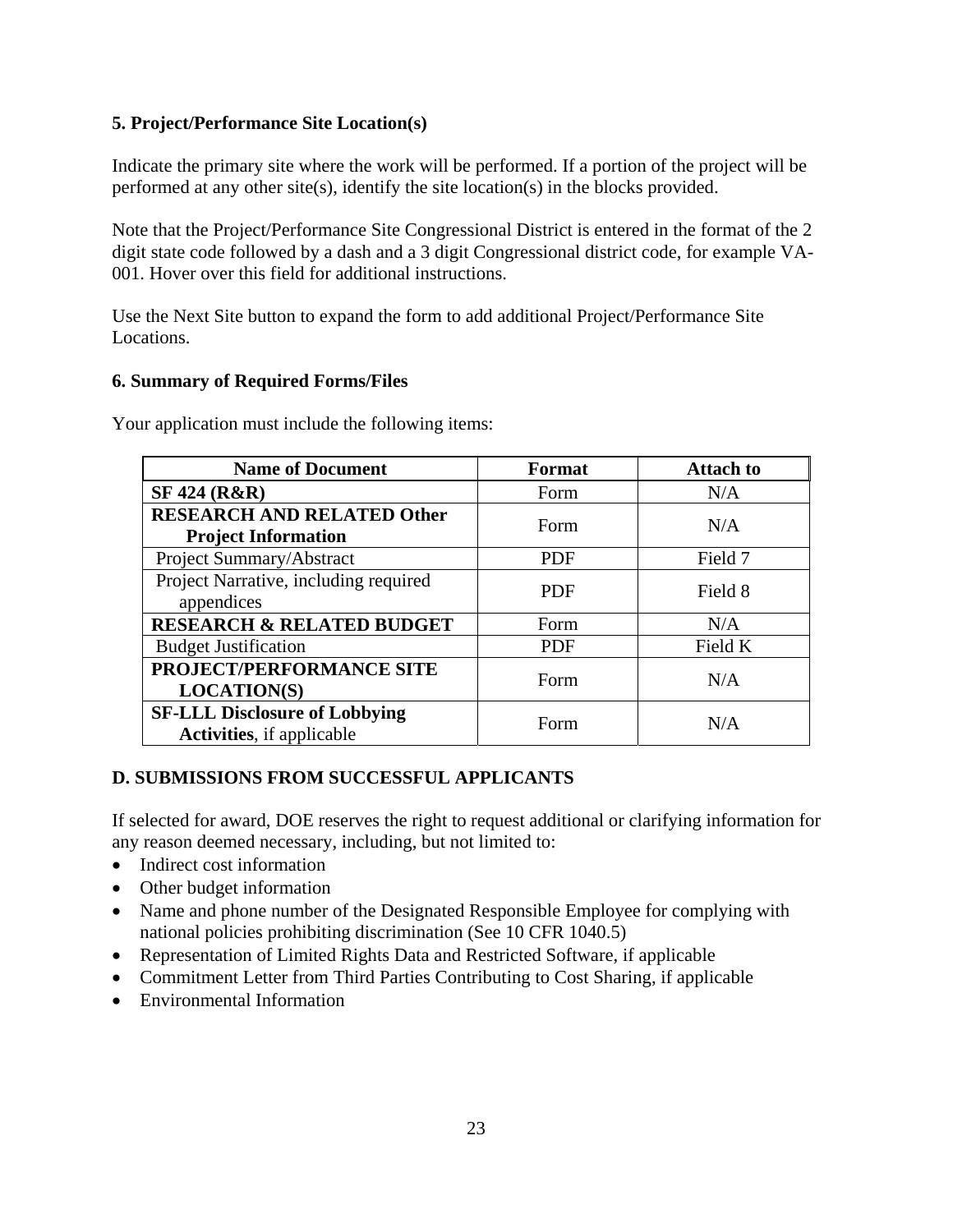## <span id="page-30-0"></span>**E. SUBMISSION DATES AND TIMES**

## **1. Letter of Intent Due Date**

 $N/A$ 

You are encouraged to submit your Letter of Intent well before the deadline.

## **2. Pre-application Due Date**

October 15, 2014 by 5pm (Eastern)

You are encouraged to submit your pre-application well before the deadline.

#### **3. Application Due Date**

December 18, 2014 by 11:59 pm (Eastern)

You are encouraged to transmit your application well before the deadline.

#### **4. Late Submissions**

Applications received after the deadline will not be reviewed or considered for award.

## **F. INTERGOVERNMENTAL REVIEW**

This program is not subject to Executive Order 12372 Intergovernmental Review of Federal Programs.

## **G. FUNDING RESTRICTIONS**

Funding for all awards and future budget periods are contingent upon the availability of funds appropriated by Congress for the purpose of this program and the availability of future-year budget authority.

**Cost Principles**: Costs must be allowable, allocable and reasonable in accordance with the applicable Federal cost principles referenced in 10 CFR 600. The cost principles for commercial organization are in FAR Part 31 and DEAR Parts 931 and 970.31.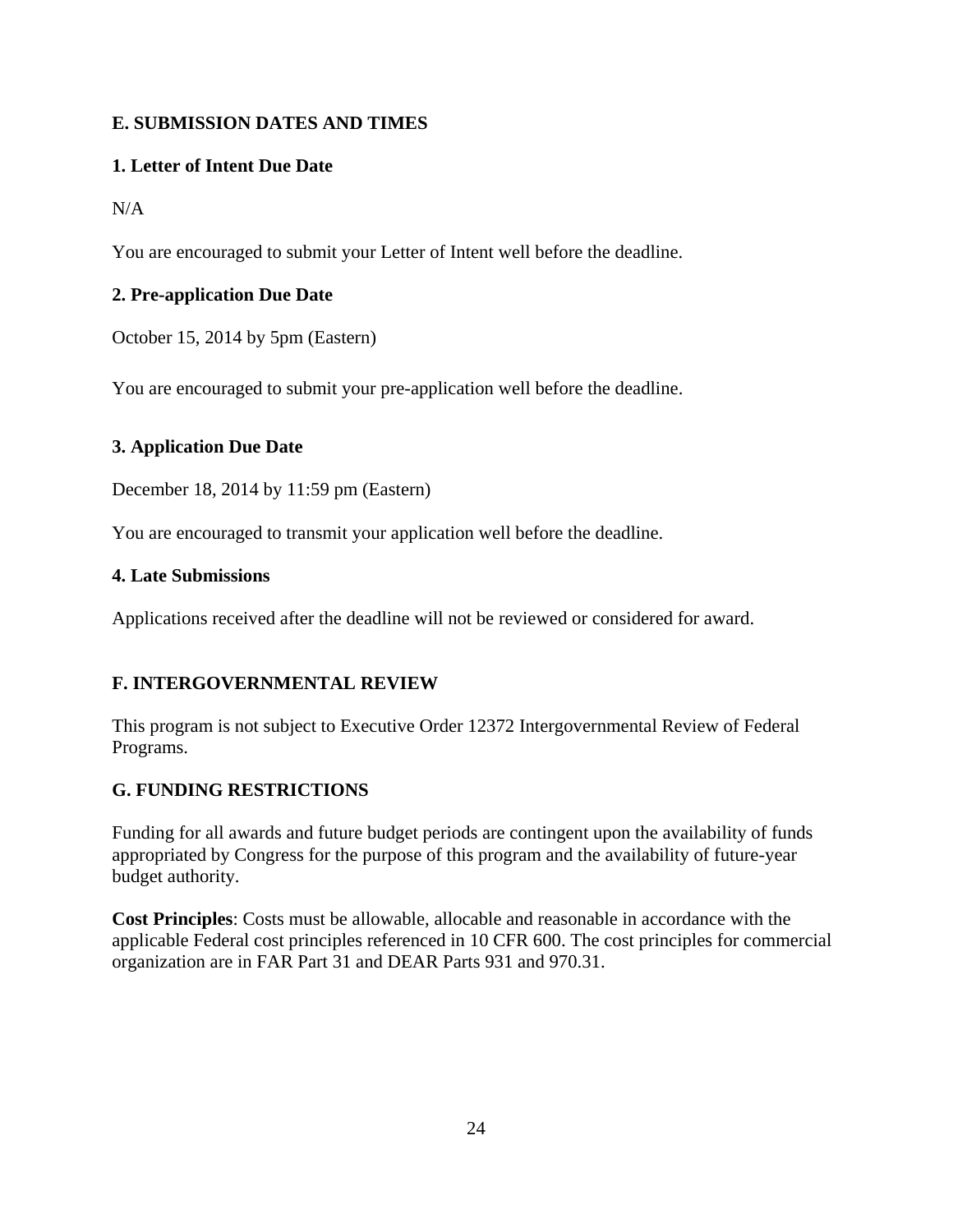<span id="page-31-0"></span>**Pre-award Costs**: Recipients may charge to an award resulting from this announcement preaward costs that were incurred within the ninety (90) calendar day period immediately preceding the effective date of the award, if the costs are allowable in accordance with the applicable Federal cost principles referenced in 10 CFR 600 and 2 CFR 215. Recipients must obtain the prior approval of the contracting officer for any pre-award costs that are for periods greater than this 90 day calendar period.

Pre-award costs are incurred at the applicant's risk. DOE is under no obligation to reimburse such costs if for any reason the applicant does not receive an award or if the award is made for a lesser amount than the applicant expected.

#### **H. OTHER SUBMISSION AND REGISTRATION REQUIREMENTS**

#### **1. Where to Submit**

Applications must be submitted through [grants.gov](https://grants.gov) to be considered for award.

Submit electronic applications through the "Apply for Grants" function at<www.Grants.gov>. If you have problems completing the registration process or submitting your application, call [Grants.gov](https://Grants.gov) at 1-800-518-4726 or send an email to [support@grants.gov](mailto:support@grants.gov).

Please ensure that you have read the applicable instructions, guides, help notices, frequently asked questions, and other forms of technical support on [grants.gov](https://grants.gov).

#### **2. Registration Process**

#### ONE-TIME REGISTRATION PROCESS

You must complete the one-time registration process (all steps) before you can submit your first application through [Grants.gov](https://Grants.gov) (See <http://www.grants.gov/web/grants/applicants/grant>application-process.html). We recommend that you start this process at least six weeks before the application due date. It may take 44 days or more to complete the entire process. Use the [Grants.gov](https://Grants.gov) Organizational Registration Checklists at

<http://www.grants.gov/web/grants/applicants/organization-registration.html>to guide you through the process. IMPORTANT: During the SAM registration process, you will be asked to designate an E-Business Point of Contact (EBIZ POC). The EBIZ POC must obtain a special password called "Marketing Partner Identification Number" (MPIN). When you have completed the process, you should call the [Grants.gov](https://Grants.gov) Helpdesk at 1-800-518-4726 to verify that you have completed the final step (i.e., [Grants.gov](https://Grants.gov) registration).3. Application Receipt Notices

After an application is submitted, the Authorized Organization Representative (AOR) will receive a series of four e-mails. It is extremely important that the AOR watch for and save each of the emails. It may take up to two (2) business days from application submission to receipt of email Number 2. The titles of the four e-mails are: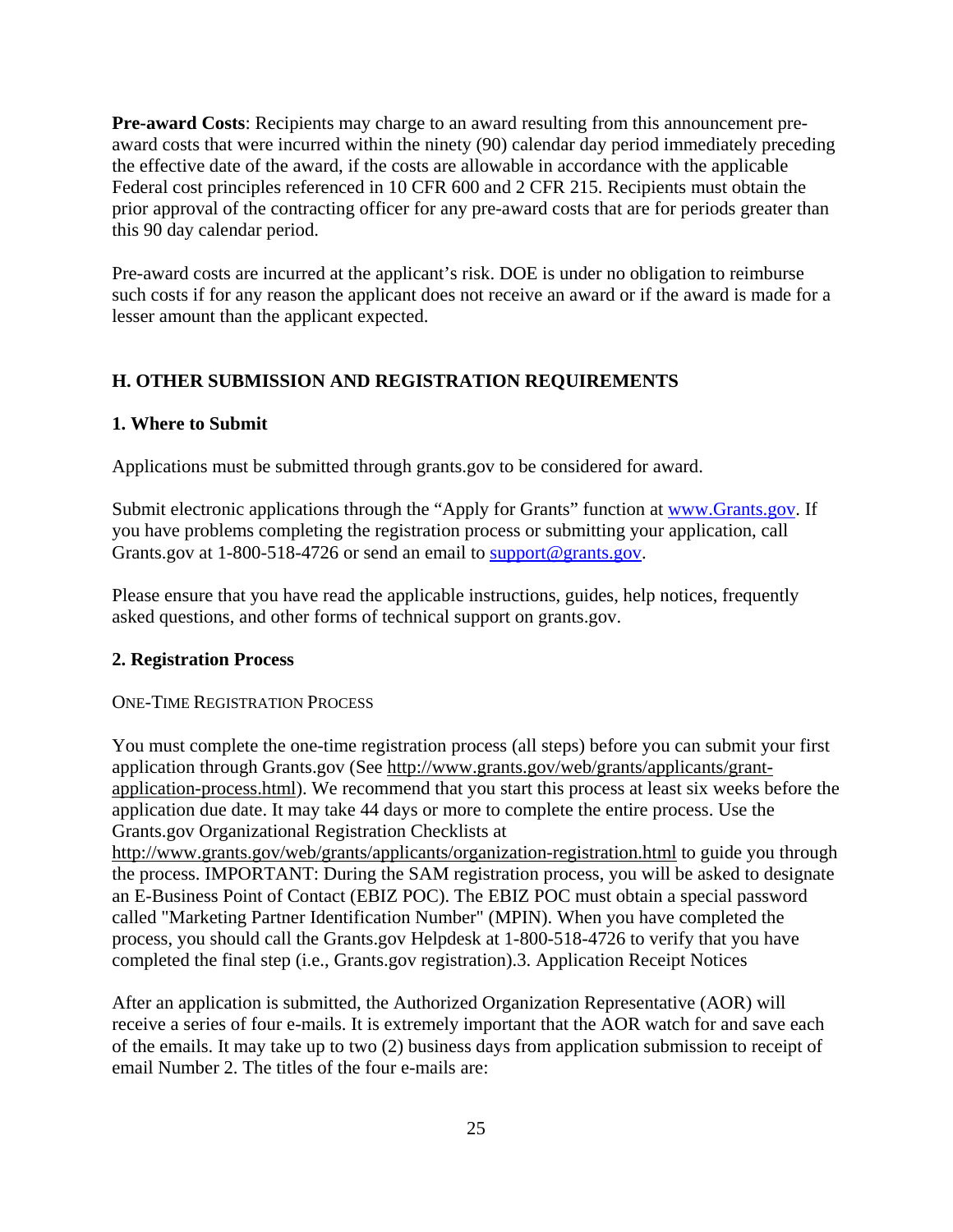Number 1 - [Grants.gov](https://Grants.gov) Submission Receipt Number

Number 2 - [Grants.gov](https://Grants.gov) Submission Validation Receipt for Application Number

Number 3 - [Grants.gov](https://Grants.gov) Grantor Agency Retrieval Receipt for Application Number

Number 4 - [Grants.gov](https://Grants.gov) Agency Tracking Number Assignment for Application Number

#### **3. Viewing Submitted Applications**

Each [Grants.gov](https://Grants.gov) application submitted to the DOE Office of Science (SC) automatically transfers into PAMS and is subsequently assigned to a program manager. At the time of program manager assignment, the three people listed on the SF-424 (R&R) cover page will receive an email with the subject line, "Receipt of Proposal 0000xxxxxx by the DOE Office of Science." These three people are the Principal Investigator (Block 14), Authorized Representative (Block 19), and Point of Contact (Block 5). In PAMS notation, applications are known as proposals, the Principal Investigator is known as the PI, the Authorized Representative is known as the Sponsored Research Officer/Business Officer/Administrative Officer (SRO/BO/AO), and the Point of Contact is known as the POC.

There will be a period of time between the application's receipt at [grants.gov](https://grants.gov) and its assignment to a DOE Office of Science program manager. Program managers are typically assigned two weeks after applications are due at [grants.gov:](https://grants.gov) please refrain from attempting to view the proposal in PAMS until you receive an email providing the assignment of a program manager.

Once the email is sent, the PI, SRO/BO/PO, and POC will each be able to view the submitted proposal in PAMS. Viewing the proposal is optional.

You may use the Internet Explorer, Firefox, Google Chrome, or Safari browsers to access PAMS.

Following are two sets of instructions for viewing the submitted proposal, one for individuals who already have PAMS accounts and one for those who do not.

If you already have a PAMS account, follow these instructions:

- 1. Log in to PAMS at<https://pamspublic.science.energy.gov>/.
- 2. Click the "Proposals" tab and click "Access Previously Submitted [Grants.gov](https://Grants.gov) Proposal."
- 3. Enter the following information:
	- Proposal ID: Enter the ten-digit PAMS proposal ID, including the leading zeros (e.g., 00002xxxxx). Do not use the [Grants.gov](https://Grants.gov) proposal number. Use the PAMS number previously sent to you in the email with subject line, "Receipt of Proposal …".
	- Email (as entered in [Grants.gov](https://Grants.gov) proposal): Enter your email address as it appears on the SF424(R&R) Cover Page.
	- Choose Role: Select the radio button in front of the role corresponding to the SF-424 (R&R) cover page. If your name appears in block 19 of the SF-424 (R&R) cover page as the authorizing representative, select "SRO/BO/AO (Sponsored Research Officer/Business Officer/Administrative Officer)." If your name appears in block 14 of the SF424 R&R cover page as the PI, select "Principal Investigator (PI)." If your name appears in block 5 of the SF424 R&R as the point of contact, select "Other (POC)."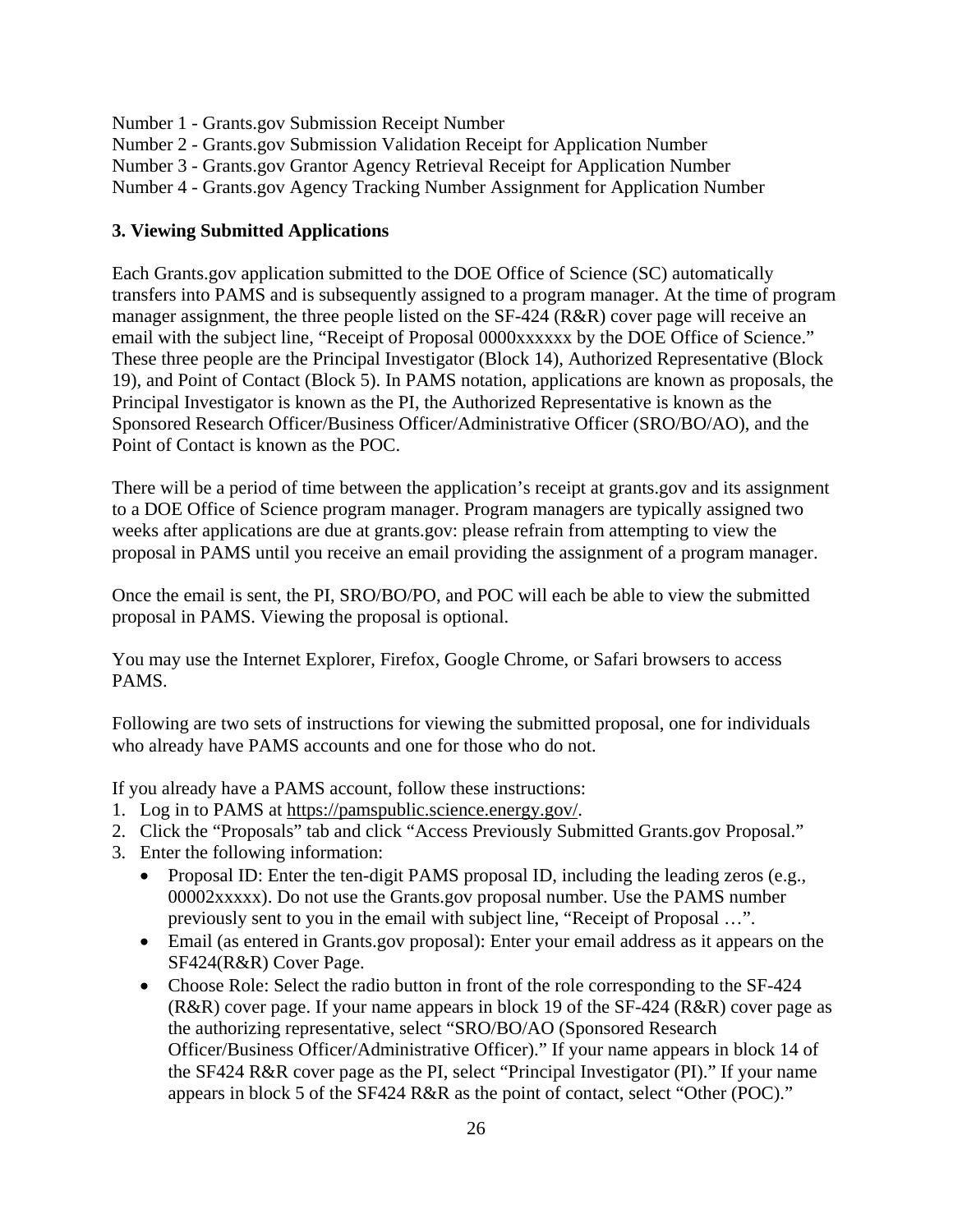4. Click the "Save and Continue" button. You will be taken to your "My Proposals" page. The [Grants.gov](https://Grants.gov) proposal will now appear in your list of proposals. Click the "Actions/Views" link in the options column next to this proposal to obtain a dropdown list. Select "Proposal" from the dropdown to see the proposal. Note that the steps above will work only for proposals submitted to the DOE Office of Science since May 2012.

If you do not already have a PAMS account, follow these instructions:

- 1. To register, click the "Create New PAMS Account" link on the website [https://pamspublic.science.energy.gov/](https://pamspublic.science.energy.gov).
- 2. Click the "No, I have never had an account" link and then the "Create Account" button.
- 3. You will be prompted to enter your name and email address, create a username and password, and select a security question and answer. Once you have done this, click the "Save and Continue" button.
- 4. On the next page, enter the required information (at least one phone number and your mailing address) and any optional information you wish to provide (e.g., FAX number, website, mailstop code, additional email addresses or phone numbers, Division/Department). Click the "Create Account" button.
- 5. Read the user agreement and click the "Accept" button to indicate that you understand your responsibilities and agree to comply with the rules of behavior for PAMS.
- 6. You will be taken to the Register to Institution page. Select the link labeled, "Option 1: My institution has submitted a proposal in [Grants.gov.](https://Grants.gov) I am here to register as an SRO, PI, or POC (Sponsored Research Officer, Principal Investigator, or Point of Contact)."
- 7. Enter the following information:
	- Proposal ID: Enter the ten-digit PAMS proposal ID, including the leading zeros (e.g., 00002xxxxx). Do not use the [Grants.gov](https://Grants.gov) proposal number. Use the PAMS number previously sent to you in the email with subject line, "Receipt of Proposal …".
	- Email (as entered in [Grants.gov](https://Grants.gov) proposal): Enter your email address as it appears on the SF424(R&R) Cover Page.
	- Choose Role: Select the radio button in front of the role corresponding to the SF-424 (R&R) cover page. If your name appears in block 19 of the SF-424 (R&R) cover page as the authorizing representative, select "SRO/BO/AO (Sponsored Research Officer/Business Officer/Administrative Officer)." If your name appears in block 14 of the SF424 R&R cover page as the PI, select "Principal Investigator (PI)." If your name appears in block 5 of the SF424 R&R as the point of contact, select "Other (POC)."
- 8. Click the "Save and Continue" button. You will be taken to your "My Proposals" page. The [Grants.gov](https://Grants.gov) proposal will now appear in your list of proposals. Click the "Actions/Views" link in the options column next to this proposal to obtain a dropdown list. Select "Proposal" from the dropdown to see the proposal.

If you were listed as the PI on a prior submission but you have not previously created an account, you may already be listed in PAMS. If this is the case, you will be taken to the PAMS home page after agreeing to the Rules of Behavior. If that happens, follow the instructions listed above under "If you already have a PAMS account…" to access your [Grants.gov](https://Grants.gov) proposal.

The steps above will work only for proposals submitted to the DOE Office of Science since May 2012.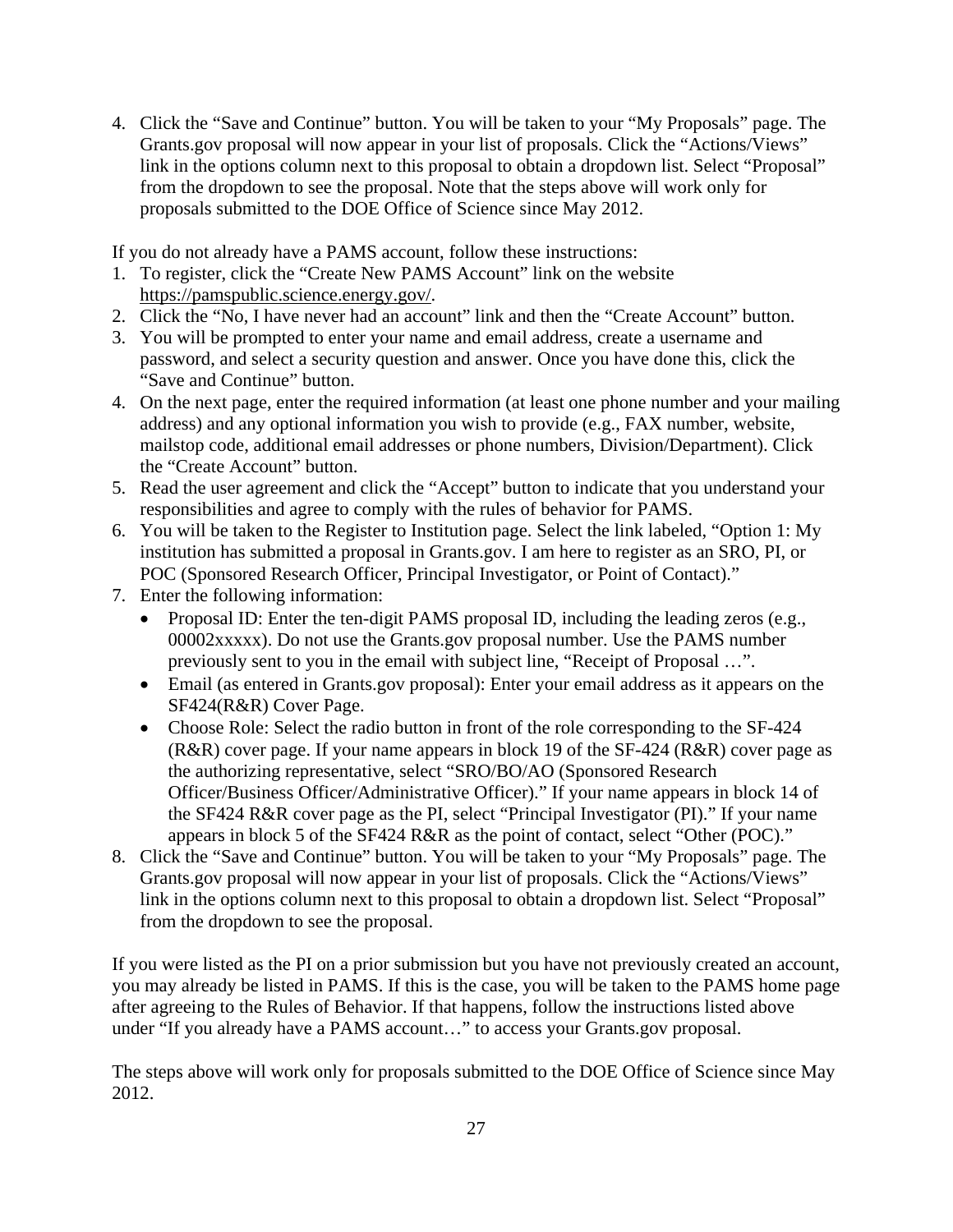For help with PAMS, click the "External User Guide" link on the PAMS website, [https://pamspublic.science.energy.gov/](https://pamspublic.science.energy.gov). You may also contact the PAMS Help Desk, which can be reached Monday through Friday, 9 AM – 5:30 PM Eastern Time. Telephone: (855) 818-1846 (toll free) or (301) 903-9610, Email: [sc.pams-helpdesk@science.doe.gov](mailto:sc.pams-helpdesk@science.doe.gov). All submission and inquiries about this Funding Opportunity Announcement should reference **DE-FOA-0001192.**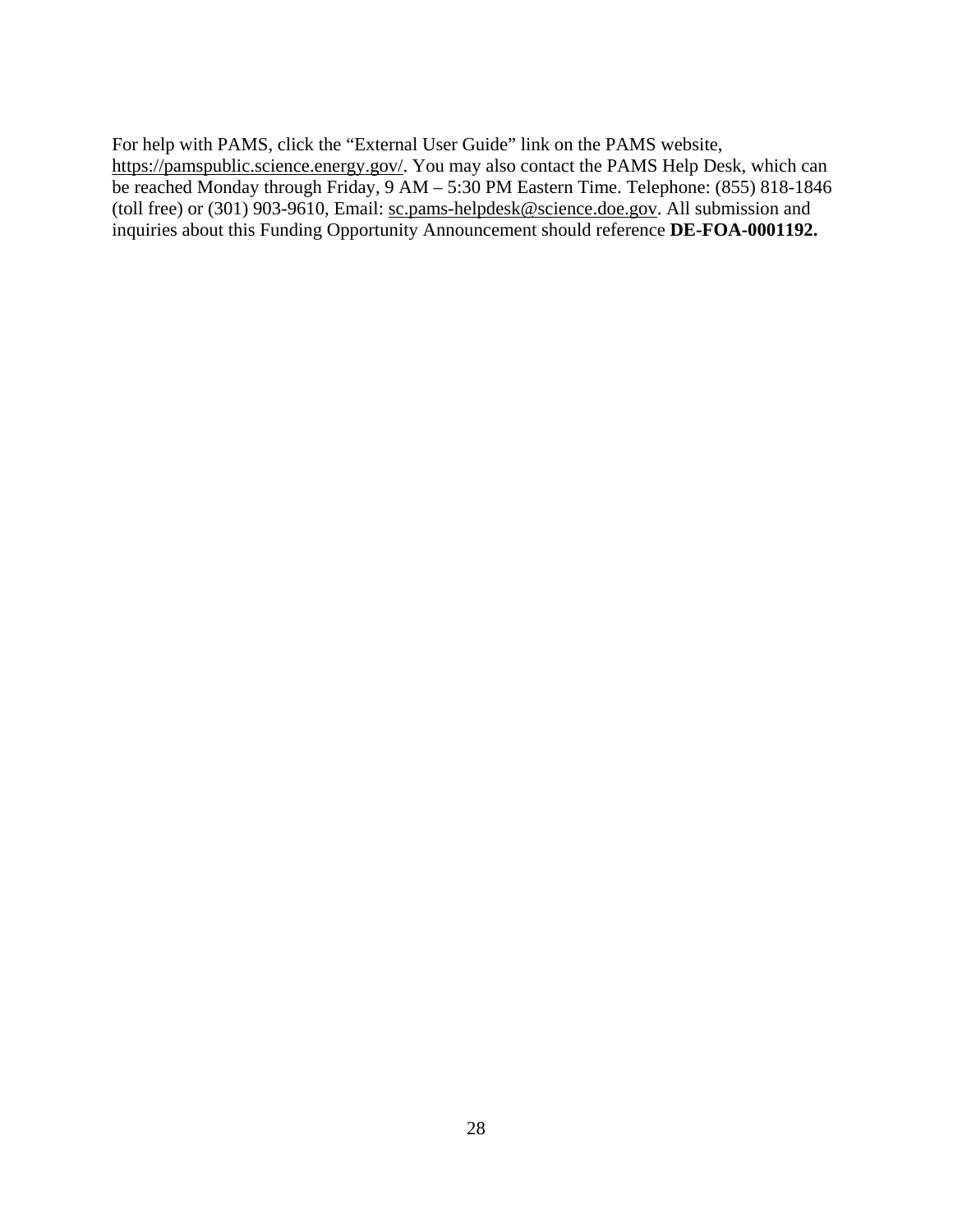## **Section V - APPLICATION REVIEW INFORMATION**

## <span id="page-35-0"></span>**A. CRITERIA**

#### **1. Initial Review Criteria**

Prior to a comprehensive merit evaluation, DOE will perform an initial review in accordance with 10 CFR 605.10(b) to determine that (1) the applicant is eligible for the award; (2) the information required by the FOA has been submitted; (3) all mandatory requirements are satisfied; (4) the proposed project is responsive to the objectives of the funding opportunity announcement, and (5) the proposed project is not duplicative of programmatic work. Applications that fail to pass the initial review will not be forwarded for merit review and will be eliminated from further consideration.

## **2. Merit Review Criteria**

Applications will be subjected to scientific merit review (peer review) and will be evaluated against the following criteria, listed in descending order of importance as found in 10 CFR 605.10 (d), the Office of Science Financial Assistance Program Rule.

- Scientific and/or Technical Merit of the Project;
- Appropriateness of the Proposed Method or Approach;
- Competency of Applicant's Personnel and Adequacy of Proposed Resources; and
- Reasonableness and Appropriateness of the Proposed Budget.

The evaluation process will include program policy factors such as the relevance of the proposed research to the terms of the FOA and the agency's programmatic needs. Note that external peer reviewers are selected with regard to both their scientific expertise and the absence of conflictof-interest issues. Both Federal and non-Federal reviewers may be used, and submission of an application constitutes agreement that this is acceptable to the investigator(s) and the submitting institution.

The questions below are provided to the merit reviewers to elaborate the criteria established by regulation:

#### SCIENTIFIC AND/OR TECHNICAL MERIT OF THE PROPOSED RESEARCH

- What is the scientific innovation of proposed effort?
- What is the likelihood of the feasibility of the concept, and the probability that the concept has a potential to mature in to a new technology to be made available to scientific community for general application.
- How does the proposed work compare with other efforts in its field, both in terms of scientific and/or technical merit and originality?
- How might the results of the proposed work impact the direction, progress, and thinking in relevant scientific fields of research?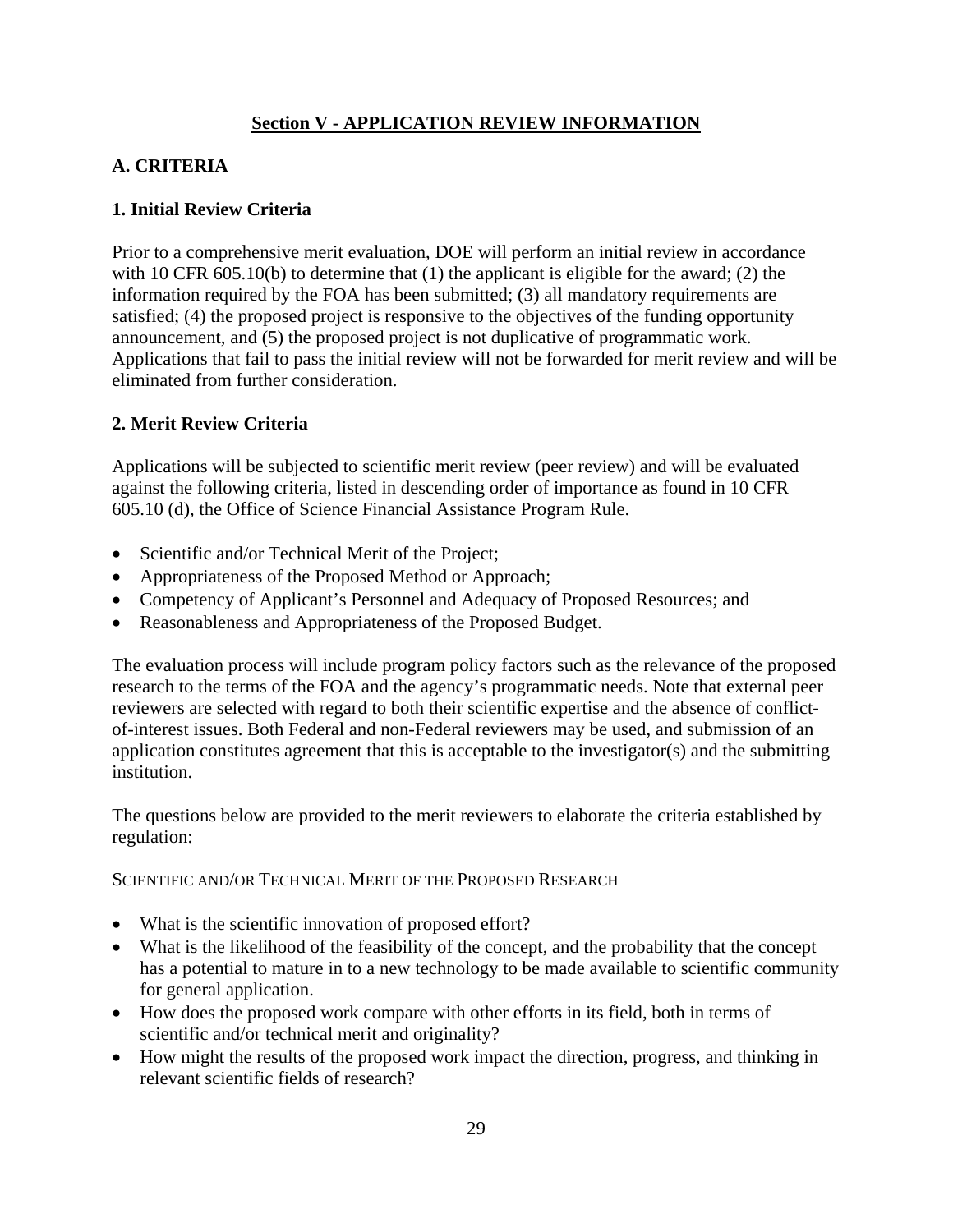<span id="page-36-0"></span>What is the likelihood of achieving influential results?

## APPROPRIATENESS OF THE PROPOSED METHOD OR APPROACH

- Does the proposed effort employ innovative concepts or methods?
- How logical and feasible are the approaches?
- Are the conceptual framework, methods, and analyses well justified, adequately developed, and likely to lead to scientifically valid conclusions?
- Does the applicant recognize significant potential problems and consider alternative strategies?

COMPETENCY OF APPLICANT'S PERSONNEL AND ADEQUACY OF PROPOSED RESOURCES

- Does the proposed work take advantage of unique facilities and capabilities?
- What is the past performance of the team?
- How well qualified is the team to carry out the proposed work?
- Are the environment and facilities adequate for performing the proposed effort? REASONABLENESS AND APPROPRIATENESS OF THE PROPOSED BUDGET

- Are the proposed budget and staffing levels adequate to carry out the proposed work?
- Is the budget reasonable and appropriate for the scope?

## **B. REVIEW AND SELECTION PROCESS**

## **1. Merit Review**

Applications that pass the initial review will be subjected to a formal merit review and will be evaluated based on the criteria codified at 10 CFR 605.10(d) in accordance with the guidance provided in the "Office of Science Merit Review System for Financial Assistance," which is available at:<http://science.energy.gov/grants/policy-and-guidance/merit-review-system>/.

## **2. Selection**

The Selection Officials will consider the following items, listed in no order of significance:

- Scientific and technical merit of the proposed activity as determined by merit review
- Availability of funds
- Relevance of the proposed activity to Office of Science priorities
- Ensuring an appropriate balance of activities within Office of Science programs
- Previous performance

## **3. Discussions and Award**

The Government may enter into discussions with a selected applicant for any reason deemed necessary, including but not limited to the following: (1) the budget is not appropriate or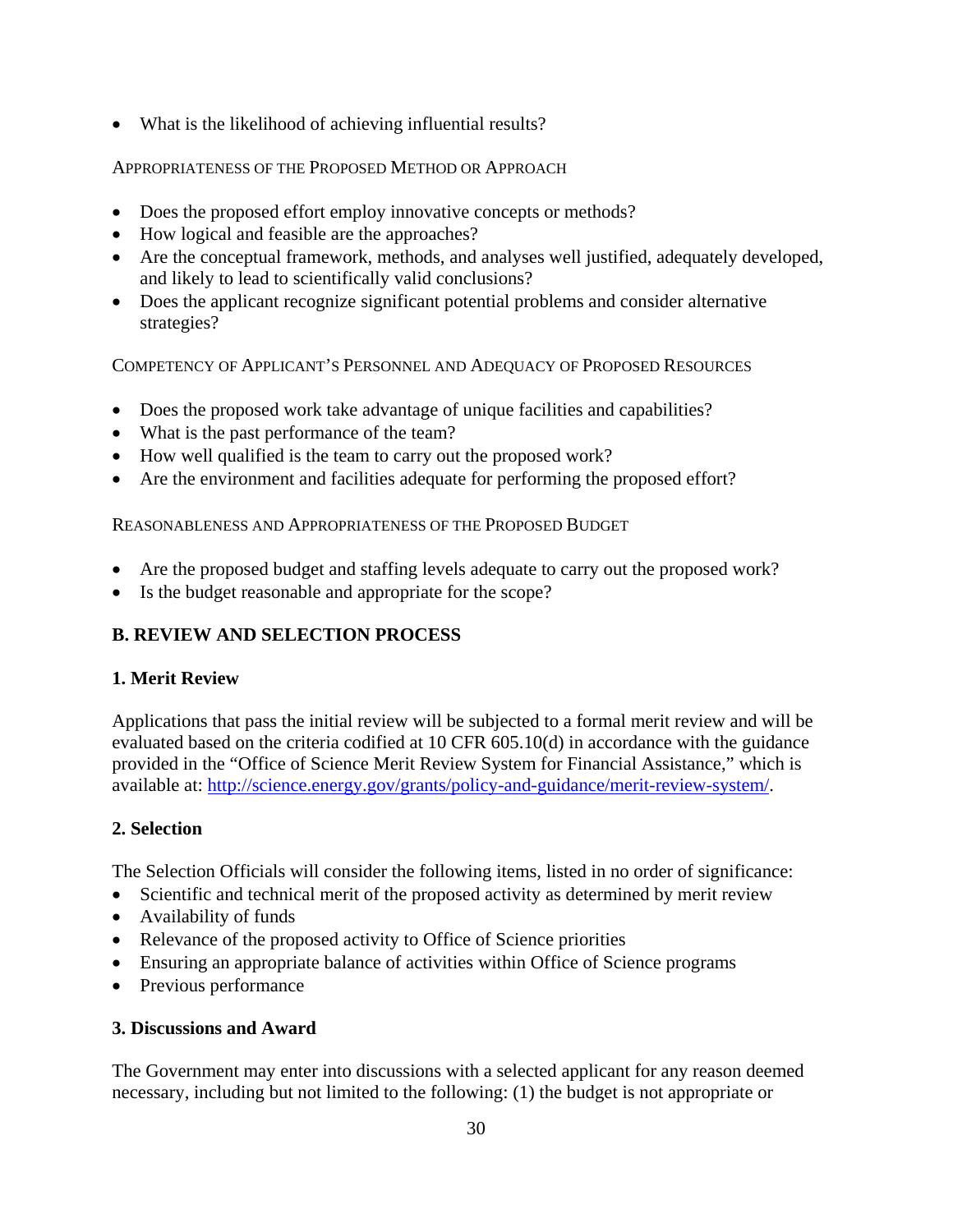<span id="page-37-0"></span>reasonable for the requirement; (2) only a portion of the application is selected for award; (3) the Government needs additional information to determine that the recipient is capable of complying with the requirements in 10 CFR 600 and 10 CFR 605; and/or (4) special terms and conditions are required. Failure to resolve satisfactorily the issues identified by the Government will preclude award to the applicant.

## **C. ANTICIPATED NOTICE OF SELECTION AND AWARD DATES**

It is anticipated that the award selection will be completed by Spring 2015. It is expected that awards will be made in Fiscal Year 2015.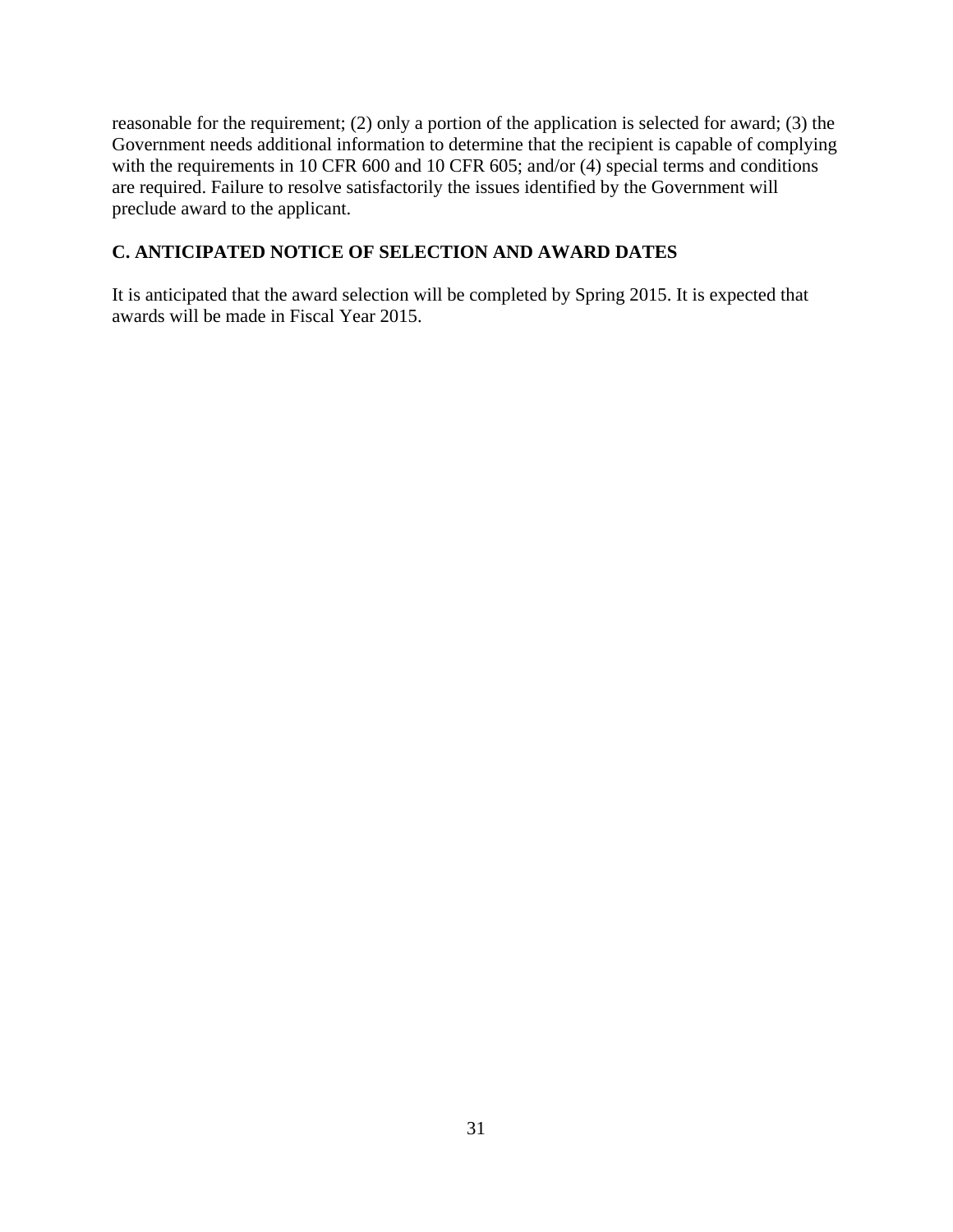## **Section VI - AWARD ADMINISTRATION INFORMATION**

## <span id="page-38-0"></span>**A. AWARD NOTICES**

#### **1. Notice of Selection**

**Selected Applicants Notification**: DOE will notify applicants selected for award. This notice of selection is not an authorization to begin performance. (See Part IV.G with respect to the allowability of pre-award costs.)

**Non-selected Notification**: Organizations whose applications have not been selected will be advised as promptly as possible. This notice will explain why the application was not selected.

#### **2. Notice of Award**

An Assistance Agreement issued by the contracting officer is the authorizing award document. It normally includes, either as an attachment or by reference, the following items: (1) Special Terms and Conditions; (2) Applicable program regulations, if any; (3) Application as approved by DOE; (4) DOE assistance regulations at 10 CFR 600, or, for Federal Demonstration Partnership (FDP) institutions, the FDP terms and conditions; (5) National Policy Assurances To Be Incorporated As Award Terms; (6) Budget Summary; and (7) Federal Assistance Reporting Checklist, which identifies the reporting requirements.

## **B. ADMINISTRATIVE AND NATIONAL POLICY REQUIREMENTS**

#### **1. Administrative Requirements**

The administrative requirements for DOE grants and cooperative agreements are contained in 10 CFR 600 and 10 CFR 605. Grants and cooperative agreements made to universities, non-profits and other entities subject to 2 CFR 215 are subject to the Research Terms and Conditions located on the National Science Foundation web site at<http://www.nsf.gov/bfa/dias/policy/rtc/index.jsp> .

#### REGISTRATION REQUIREMENTS

Additional administrative requirements for DOE grants and cooperative agreements are contained in 2 CFR 25 (See: [http://www.ecfr.gov\)](http://www.ecfr.gov). Prime awardees must keep their data at the System for Award Management (SAM) current at<http://www.sam.gov>. SAM is the governmentwide system that replaced the Central Contractor Registry (CCR). If you had an active registration in the CCR, you have an active registration in SAM. Subawardees at all tiers must obtain DUNS numbers and provide the DUNS to the prime awardee before the subaward can be issued.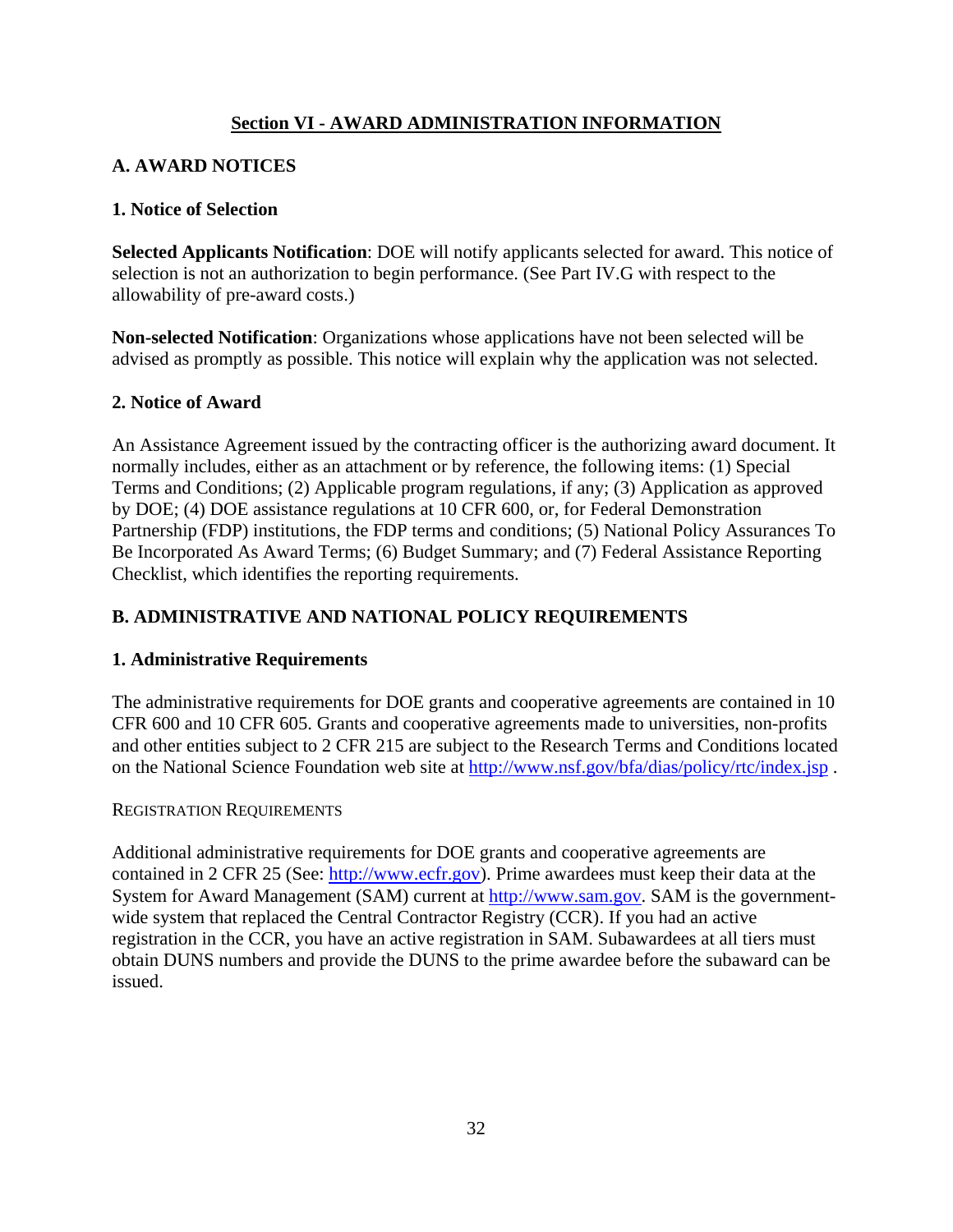#### SUBAWARD AND EXECUTIVE REPORTING

Additional administrative requirements necessary for DOE grants and cooperative agreements to comply with the Federal Funding and Transparency Act of 2006 (FFATA) are contained in 2 CFR 170. (See:<http://www.ecfr.gov>). Prime awardees must register with the new FSRS database and report the required data on their first tier subawardees. Prime awardees must report the executive compensation for their own executives as part of their registration profile in the System for Award Management (SAM).

#### PROHIBITION ON LOBBYING ACTIVITY

By accepting funds under this award, you agree that none of the funds obligated on the award shall be expended, directly or indirectly, to influence congressional action on any legislation or appropriation matters pending before Congress, other than to communicate to Members of Congress as described in 18 USC 1913. This restriction is in addition to those prescribed elsewhere in statute and regulation.

#### **2. Terms and Conditions**

The DOE Special Terms and Conditions for Use in Most Grants and Cooperative Agreements are located at <http://energy.gov/management/office-management/operational>management/financial-assistance/financial-assistance-forms under Award Terms.

 <http://energy.gov/gc/standard-intellectual-property-ip-provisions-financial-assistance-awards> The standard DOE financial assistance intellectual property provisions applicable to various types of recipients are located at:

#### **3. National Policy Assurances**

The National Policy Assurances To Be Incorporated As Award Terms are located at <http://www.nsf.gov/bfa/dias/policy/rtc/appc.pdf>and at <http://energy.gov/management/office>management/operational-management/financial-assistance/financial-assistance-forms under Award Terms.

#### **4. Statement of Substantial Involvement**

N/A

## **5. Additional Conditions**

#### CONFERENCE SPENDING (MARCH 2014)

The recipient shall not expend funds for the purpose of defraying the cost to the United States Government of a conference held by any Executive branch department, agency, board, commission, or office funded by FY2013 or future year appropriations for which the cost to the United States Government was more than \$20,000, or circumventing the required notification by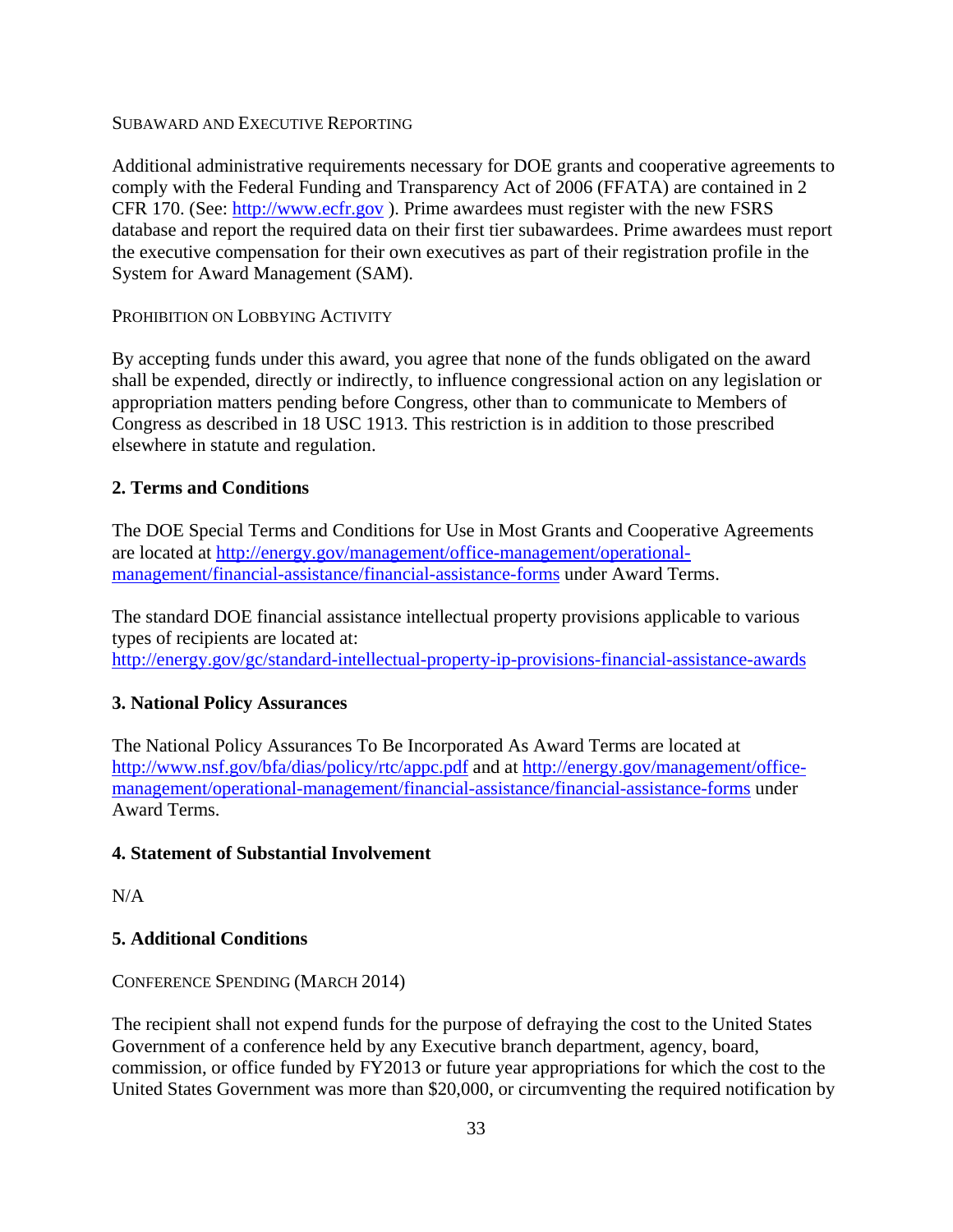<span id="page-40-0"></span>the head of any such Executive Branch department, agency, board, commission, or office to the Inspector General (or senior ethics official for any entity without an Inspector General), of the date, location, and number of employees attending such conference that is not directly and programmatically related to the purpose for which the grant or cooperative agreement was awarded.

CORPORATE FELONY CONVICTION AND FEDERAL TAX LIABILITY REPRESENTATIONS (MARCH 2014)

In submitting an application in response to this FOA the Applicant represents that:

- It is **not** a corporation that has been convicted of a felony criminal violation under any Federal law within the preceding 24 months,
- It is **not** a corporation that has any unpaid Federal tax liability that has been assessed, for which all judicial and administrative remedies have been exhausted or have lapsed, and that is not being paid in a timely manner pursuant to an agreement with the authority responsible for collecting the tax liability.

For purposes of these representations the following definitions apply:

 A Corporation includes any entity that has filed articles of incorporation in any of the 50 states, the District of Columbia, or the various territories of the United States [but not foreign corporations]. It includes both for-profit and non-profit organizations.

LOBBYING RESTRICTIONS (MARCH 2012)

By accepting funds under this award, you agree that none of the funds obligated on the award shall be expended, directly or indirectly, to influence congressional action on any legislation or appropriation matters pending before Congress, other than to communicate to Members of Congress as described in 18 USC 1913. This restriction is in addition to those prescribed elsewhere in statute and regulation.

## **C. REPORTING**

Reporting requirements are identified on the Federal Assistance Reporting Checklist, DOE F 4600.2, attached to the award agreement. The checklist is available at <http://energy.gov/management/office-management/operational-management/financial>assistance/financial-assistance-forms under Award Forms.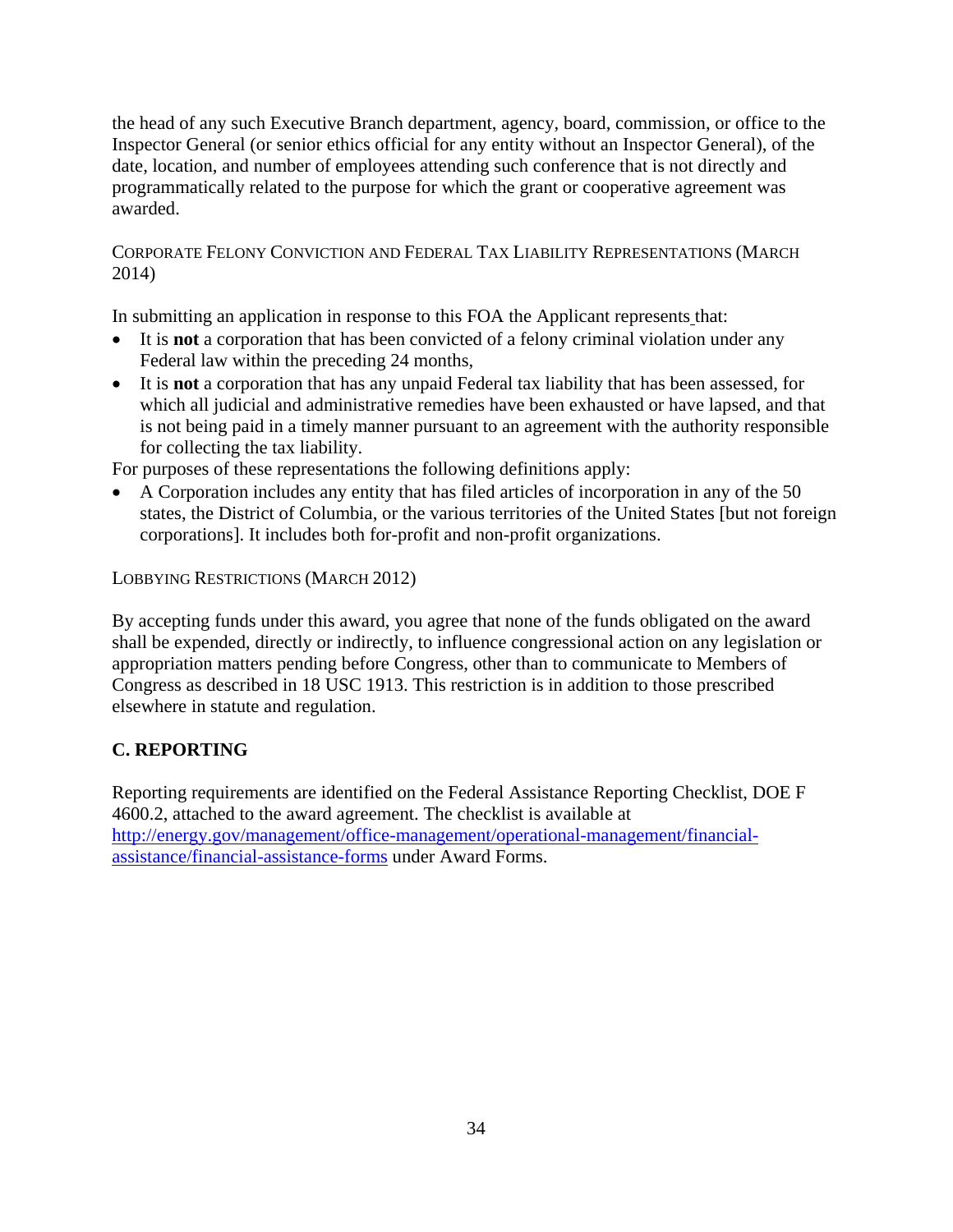## **Section VII - QUESTIONS/AGENCY CONTACTS**

## **A. QUESTIONS**

Questions relating to the [grants.gov](https://grants.gov) registration process, system requirements, how an application form works, or the submittal process must be directed to [Grants.gov](https://Grants.gov) at 1-800 518-4726 or [support@grants.gov](mailto:support@grants.gov). DOE cannot answer these questions.

Please only contact the [grants.gov](https://grants.gov) help desk for questions related to [grants.gov.](https://grants.gov)

For help with PAMS, click the "External User Guide" link on the PAMS website, [https://pamspublic.science.energy.gov/](https://pamspublic.science.energy.gov). You may also contact the PAMS Help Desk, which can be reached Monday through Friday, 9AM – 5:30 PM Eastern Time. Telephone: (855) 818-1846 (toll free) or (301) 903-9610, Email: [sc.pams-helpdesk@science.doe.gov](mailto:sc.pams-helpdesk@science.doe.gov). All submission and inquiries about this Funding Opportunity Announcement should reference **DE-FOA-000119**2. Please contact the PAMS help desk for technological issues with the PAMS system.

Questions regarding the specific program areas and technical requirements may be directed to the technical contacts listed for each program within the FOA or below.

Please contact the program staff with all questions not directly related to the [grants.gov](https://grants.gov) or PAMS systems.

| Grants.gov                | 800-518-4726 (toll-free)                        |
|---------------------------|-------------------------------------------------|
| <b>Customer Support</b>   | support@grams.gov                               |
| <b>PAMS</b>               | 855-818-1846 (toll-free)                        |
| <b>Customer Support</b>   | 301-903-9610                                    |
|                           | sc.pams-helpdesk@science.doe.gov                |
| Program Manager           | Office of Biological and Environmental Research |
| <b>Scientific Contact</b> | Prem Srivastava, Ph.D.                          |
|                           |                                                 |
|                           | 301-903-4071                                    |
|                           | Prem.srivastava@science.doe.gov                 |

## **B. AGENCY CONTACTS**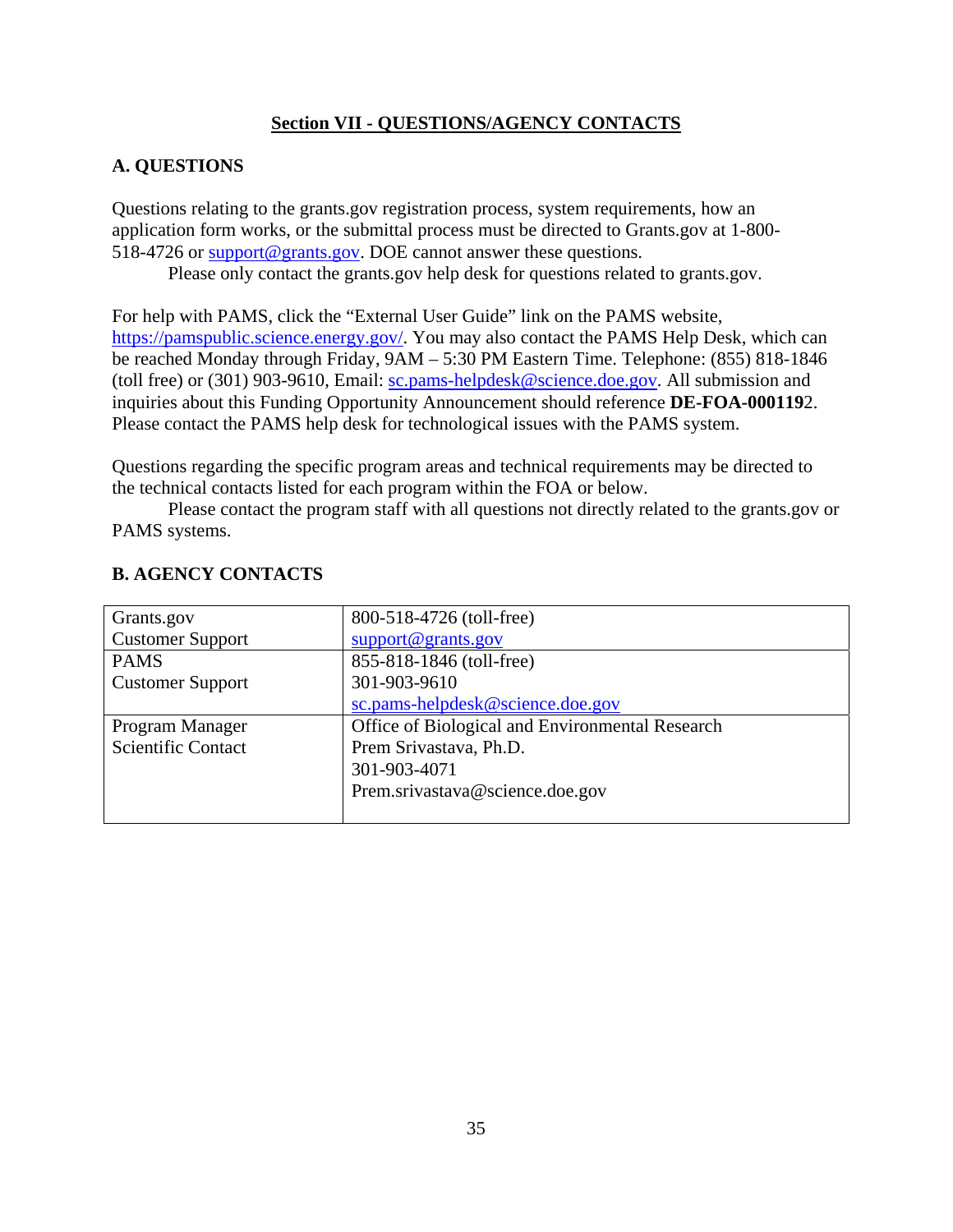## **Section VIII - OTHER INFORMATION**

## <span id="page-42-0"></span>**A. MODIFICATIONS**

Notices of any modifications to this FOA will be posted on [Grants.gov](https://Grants.gov) and the FedConnect portal. You can receive an email when a modification or an FOA message is posted by registering with FedConnect as an interested party for this FOA. It is recommended that you register as soon after release of the FOA as possible to ensure you receive timely notice of any modifications or other FOAs. More information is available at [http://www.fedconnect.net.](http://www.fedconnect.net)

## **B. GOVERNMENT RIGHT TO REJECT OR NEGOTIATE**

DOE reserves the right, without qualification, to reject any or all applications received in response to this FOA and to select any application, in whole or in part, as a basis for negotiation and/or award.

## **C. COMMITMENT OF PUBLIC FUNDS**

The Contracting Officer is the only individual who can make awards or commit the Government to the expenditure of public funds. A commitment by other than the Contracting Officer, either explicit or implied, is invalid.

## **D. PROPRIETARY APPLICATION INFORMATION**

Patentable ideas, trade secrets, proprietary or confidential commercial or financial information, disclosure of which may harm the applicant, should be included in an application only when such information is necessary to convey an understanding of the proposed project. The use and disclosure of such data may be restricted, provided the applicant includes the following legend on the first page of the project narrative and specifies the pages of the application which are to be restricted:

"The data contained in pages \_\_\_\_\_ of this application have been submitted in confidence and contain trade secrets or proprietary information, and such data shall be used or disclosed only for evaluation purposes, provided that if this applicant receives an award as a result of or in connection with the submission of this application, DOE shall have the right to use or disclose the data herein to the extent provided in the award. This restriction does not limit the government's right to use or disclose data obtained without restriction from any source, including the applicant."

To protect such data, each line or paragraph on the pages containing such data must be specifically identified and marked with a legend similar to the following:

"The following contains proprietary information that (name of applicant) requests not be released to persons outside the Government, except for purposes of review and evaluation."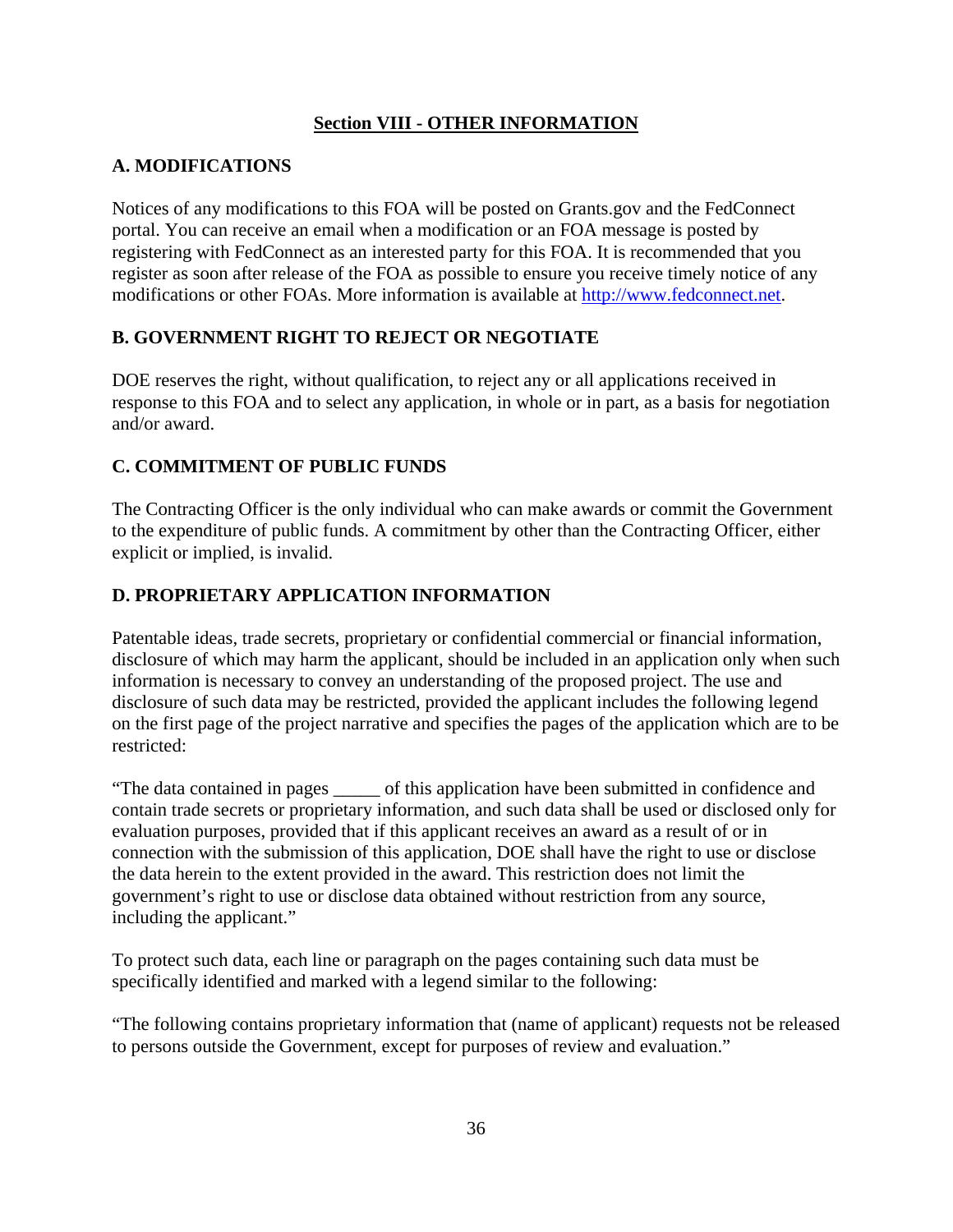## <span id="page-43-0"></span>**E. EVALUATION AND ADMINISTRATION BY NON-FEDERAL PERSONNEL**

In conducting the merit review evaluation, the Government may seek the advice of qualified non-Federal personnel as reviewers. The Government may also use non-Federal personnel to conduct routine, nondiscretionary administrative activities. The applicant, by submitting its application, consents to the use of non-Federal reviewers/administrators. Non-Federal reviewers must sign conflict of interest and non-disclosure agreements prior to reviewing an application. Non-Federal personnel conducting administrative activities must sign a non-disclosure agreement.

## **F. INTELLECTUAL PROPERTY DEVELOPED UNDER THIS PROGRAM**

**Patent Rights:** The government will have certain statutory rights in an invention that is conceived or first actually reduced to practice under a DOE award. 42 USC 5908 provides that title to such inventions vests in the United States, except where 35 USC 202 provides otherwise for nonprofit organizations or small business firms. However, the Secretary of Energy may waive all or any part of the rights of the United States subject to certain conditions. (See "Notice of Right to Request Patent Waiver" in paragraph G below.)

**Rights in Technical Data:** Normally, the government has unlimited rights in technical data created under a DOE agreement. Delivery or third party licensing of proprietary software or data developed solely at private expense will not normally be required except as specifically negotiated in a particular agreement to satisfy DOE's own needs or to insure the commercialization of technology developed under a DOE agreement.

## **G. NOTICE OF RIGHT TO REQUEST PATENT WAIVER**

Applicants may request a waiver of all or any part of the rights of the United States in inventions conceived or first actually reduced to practice in performance of an agreement as a result of this FOA, in advance of or within 30 days after the effective date of the award. Even if such advance waiver is not requested or the request is denied, the recipient will have a continuing right under the award to request a waiver of the rights of the United States in identified inventions, i.e., individual inventions conceived or first actually reduced to practice in performance of the award. Any patent waiver that may be granted is subject to certain terms and conditions in 10 CFR 784. For more information, see<http://energy.gov/gc/services/technology-transfer-and>procurement/office-assistant-general-counsel-technology-transf-1

Domestic small businesses and domestic nonprofit organizations will receive the patent rights clause at 37 CFR 401.14, i.e., the implementation of the Bayh-Dole Act. This clause permits domestic small business and domestic nonprofit organizations to retain title to subject inventions. Therefore, small businesses and nonprofit organizations do not need to request a waiver.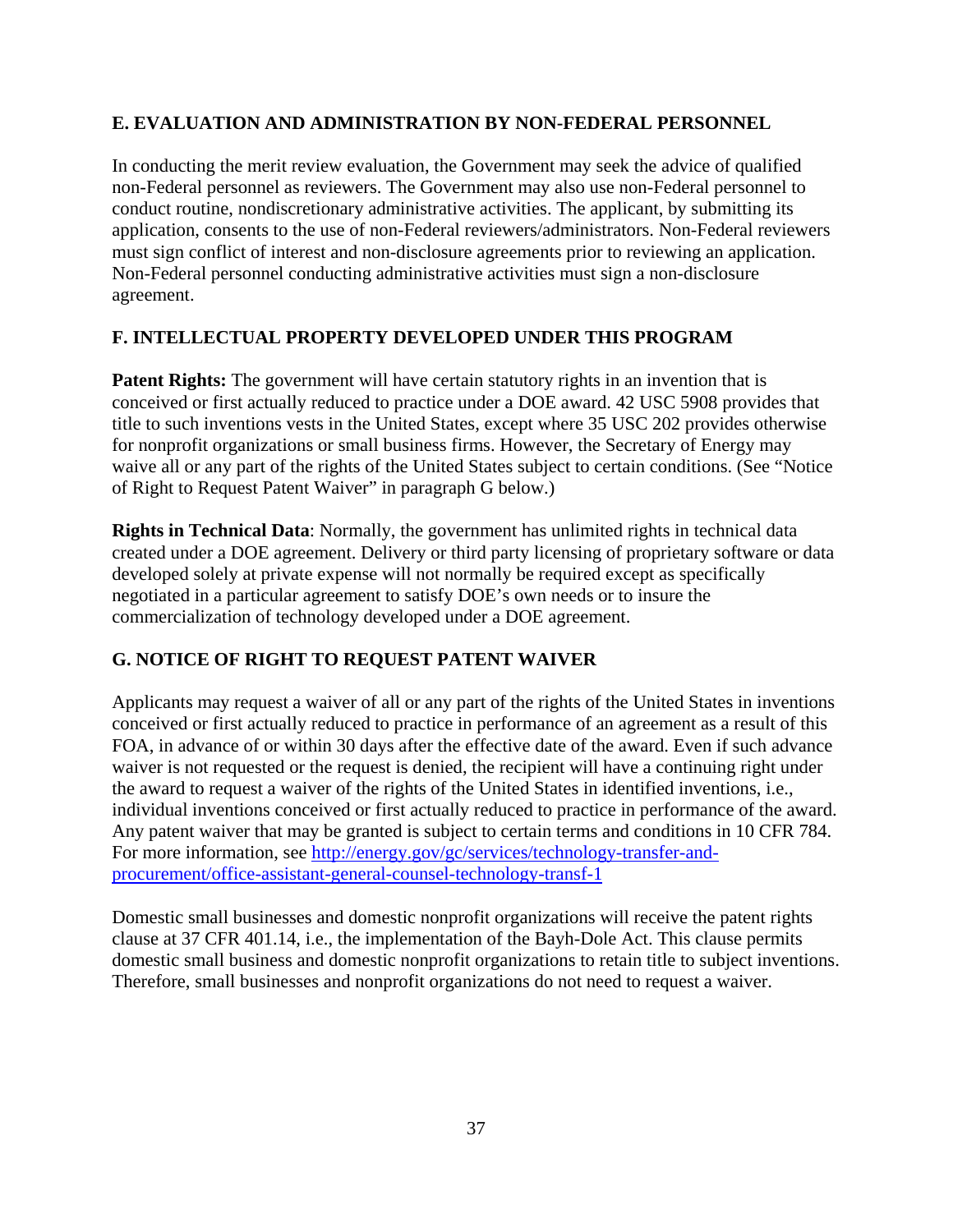## <span id="page-44-0"></span>**H. NOTICE REGARDING ELIGIBLE/INELIGIBLE ACTIVITIES**

Eligible activities under this program include those which describe and promote the understanding of scientific and technical aspects of specific energy technologies, but not those which encourage or support political activities such as the collection and dissemination of information related to potential, planned or pending legislation.

## **I. AVAILABILITY OF FUNDS**

Funds are not presently available for this award. The Government's obligation under this award is contingent upon the availability of appropriated funds from which payment for award purposes can be made. No legal liability on the part of the Government for any payment may arise until funds are made available to the Contracting Officer for this award and until the awardee receives notice of such availability, to be confirmed in writing by the Contracting Officer.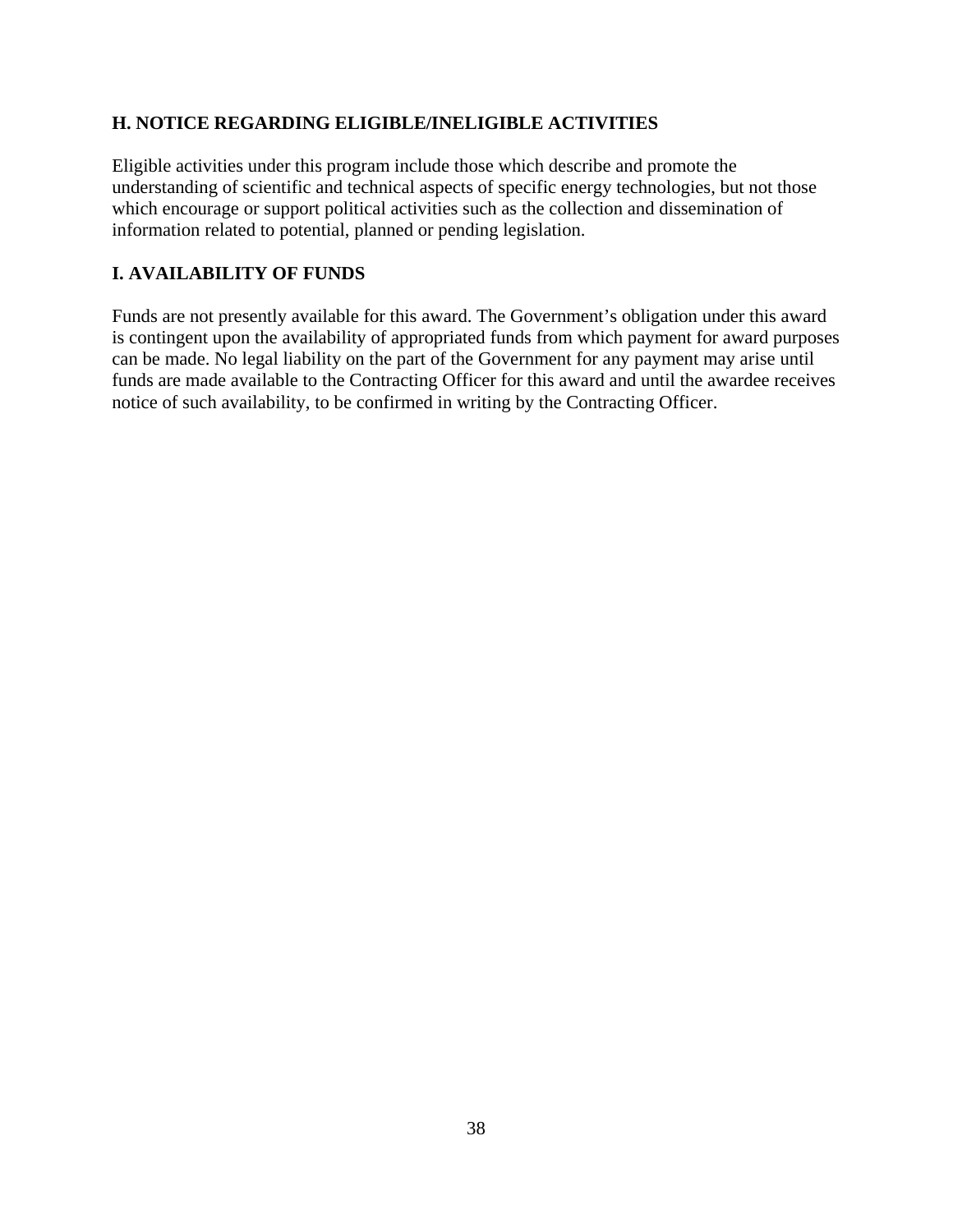## **Section IX - APPENDICES/REFERENCE MATERIAL**

# <span id="page-45-0"></span>**Glossary of Useful Grants and Cooperative Agreement terms**

| acquisition cost         | The cost of an asset, including the cost to put it in place. When used with equipment<br>(capital expenditure), the term means the net invoice price of property or supplies<br>including cost of modifications, attachments, accessories, or auxiliary apparatus<br>necessary to make the property usable for the purpose for which it was acquired. Other<br>charges, such as the cost of installation, transportation, taxes, duty, or protective in-<br>transit insurance, are included or excluded from the unit acquisition cost in accordance<br>with the recipient's regular accounting practices. It does not include costs for rental of<br>property or alteration and rental of real property.                                                                                        |
|--------------------------|--------------------------------------------------------------------------------------------------------------------------------------------------------------------------------------------------------------------------------------------------------------------------------------------------------------------------------------------------------------------------------------------------------------------------------------------------------------------------------------------------------------------------------------------------------------------------------------------------------------------------------------------------------------------------------------------------------------------------------------------------------------------------------------------------|
| administrative           | The general business management practices that are common to the administration of all                                                                                                                                                                                                                                                                                                                                                                                                                                                                                                                                                                                                                                                                                                           |
| requirements             | grants, such as financial accountability, reporting, equipment management, and                                                                                                                                                                                                                                                                                                                                                                                                                                                                                                                                                                                                                                                                                                                   |
|                          | retention of records.                                                                                                                                                                                                                                                                                                                                                                                                                                                                                                                                                                                                                                                                                                                                                                            |
| allocation               | The process of assigning costs to one or more cost objectives, in reasonable and realistic                                                                                                                                                                                                                                                                                                                                                                                                                                                                                                                                                                                                                                                                                                       |
| allocability             | proportion to the benefit provided or other equitable relationship.<br>The principle which requires that an expense or service charged must directly benefit<br>and be necessary for the performance of the project; when multiple projects are                                                                                                                                                                                                                                                                                                                                                                                                                                                                                                                                                  |
|                          | benefited reasonable proportions must be able to be assigned.                                                                                                                                                                                                                                                                                                                                                                                                                                                                                                                                                                                                                                                                                                                                    |
| allowable cost           | A cost incurred by a recipient that is: (1) reasonable for the performance of the award;<br>(2) allocable; (3) in conformance with any limitations or exclusions set forth in the<br>Federal cost principles applicable to the organization incurring the cost or in the Notice                                                                                                                                                                                                                                                                                                                                                                                                                                                                                                                  |
|                          | of Financial Assistance Agreement Award as to the type or amount of cost; (4)<br>consistent with regulations, policies, and procedures of the recipient that are applied<br>uniformly to both federally supported and other activities of the organization; (5)<br>accorded consistent treatment as a direct or indirect cost; (6) determined in accordance                                                                                                                                                                                                                                                                                                                                                                                                                                      |
|                          | with generally accepted accounting principles; and (7) not included as a cost in any                                                                                                                                                                                                                                                                                                                                                                                                                                                                                                                                                                                                                                                                                                             |
|                          | other federally supported award (unless specifically authorized by statute).                                                                                                                                                                                                                                                                                                                                                                                                                                                                                                                                                                                                                                                                                                                     |
| application              | A request for financial support of a project or activity submitted to DOE on specified<br>forms and in accordance with DOE instructions. Also known as a proposal                                                                                                                                                                                                                                                                                                                                                                                                                                                                                                                                                                                                                                |
| <b>Appropriation Act</b> | The statute that provides the authority for Federal agencies to incur obligations to and<br>make payments out of the U.S. treasury for specified purposes.                                                                                                                                                                                                                                                                                                                                                                                                                                                                                                                                                                                                                                       |
| approved budget          | The financial expenditure plan for the grant-supported project or activity, including<br>revisions approved by DOE and permissible revisions made by the grantee. The<br>approved budget consists of Federal (grant) funds and, if required by the terms and<br>conditions of the award, non-Federal participation in the form of matching or cost<br>sharing. The approved budget specified in the Notice of Financial Assistance<br>Agreement may be shown in detailed budget categories or as total costs without a<br>categorical breakout. Expenditures charged to an approved budget that consists of both<br>Federal and non-Federal shares are deemed to be borne by the grantee in the same<br>proportion as the percentage of Federal/non-Federal participation in the overall budget. |
| assurance                | A certification by an applicant, normally included with the application or State plan,<br>indicating that the entity is in compliance with, or that it will abide by, a particular<br>requirement if awarded a Federal grant.                                                                                                                                                                                                                                                                                                                                                                                                                                                                                                                                                                    |
| authorized               | The individual, named by the applicant organization, who is authorized to act for the                                                                                                                                                                                                                                                                                                                                                                                                                                                                                                                                                                                                                                                                                                            |
| organizational           | applicant and to assume the obligations imposed by the Federal laws, regulations,                                                                                                                                                                                                                                                                                                                                                                                                                                                                                                                                                                                                                                                                                                                |
| representative           | requirements, and conditions that apply to grant applications or grant awards.                                                                                                                                                                                                                                                                                                                                                                                                                                                                                                                                                                                                                                                                                                                   |
| award                    | The provision of funds by DOE, based on an approved application and budget or<br>progress report, to an organizational entity or an individual to carry out a project or                                                                                                                                                                                                                                                                                                                                                                                                                                                                                                                                                                                                                         |
| <b>Bayh-Dole Act</b>     | activity.<br>Law which encourages universities and researchers to develop their inventions into<br>marketable products; formal citation is Section 6 of the Patent and Trademark<br>Amendment of 1980, Pub. L 96-517                                                                                                                                                                                                                                                                                                                                                                                                                                                                                                                                                                             |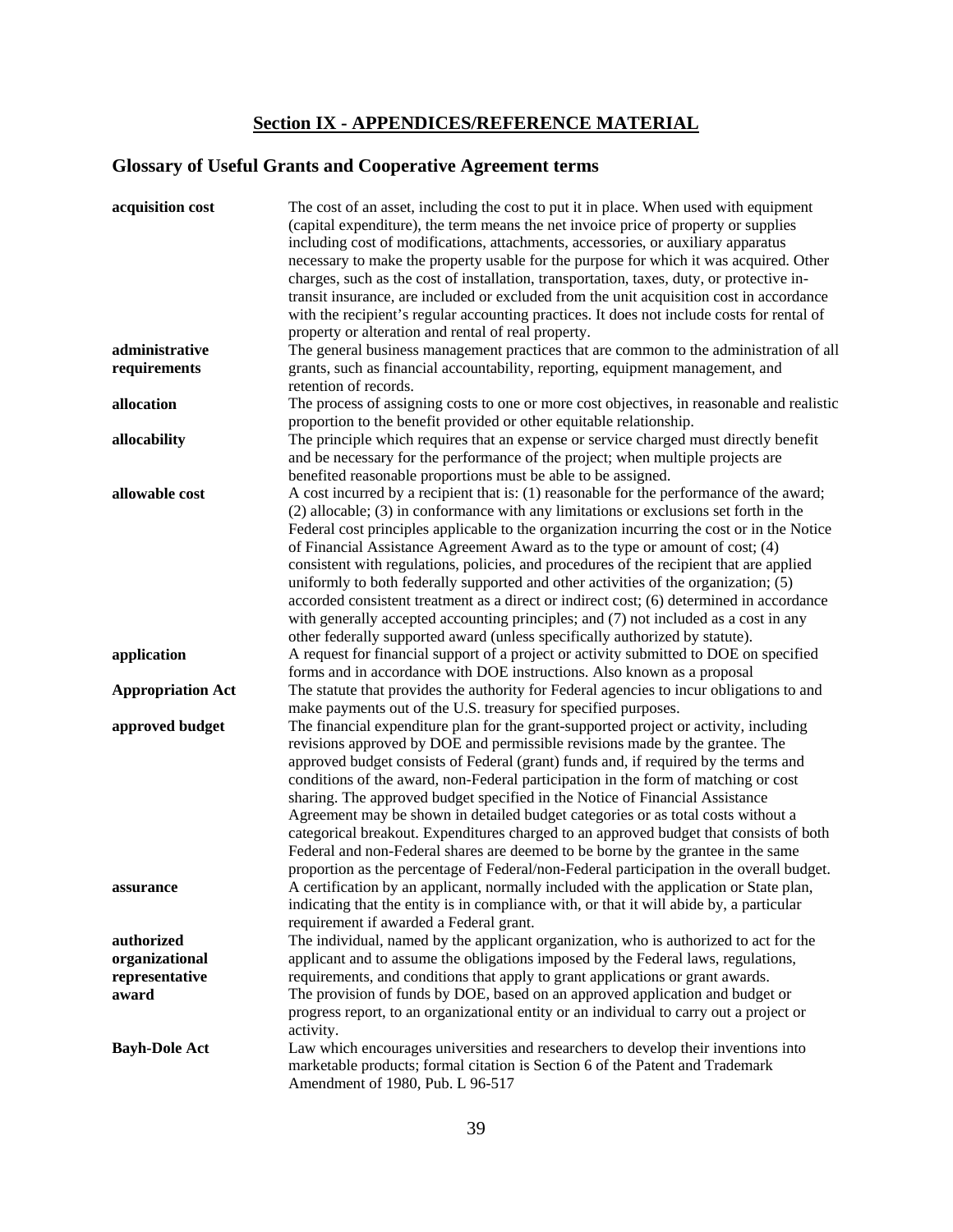| budget                            | An estimate of expenditures to be incurred in the performance of a proposed statement                                                                                          |
|-----------------------------------|--------------------------------------------------------------------------------------------------------------------------------------------------------------------------------|
|                                   | of work, or the financial plan or cost assessment for the grant proposal or contract. The<br>budget represents costs associated with project implementation.                   |
| budget period                     | The intervals of time (usually 12 months each) into which a project period is divided for                                                                                      |
|                                   | budgetary and funding purposes.                                                                                                                                                |
| business officer                  | The financial official of the grantee who has primary fiscal responsibility for the grant.                                                                                     |
|                                   | Also known as authorized organizational representative.                                                                                                                        |
| carryover                         | Unobligated Federal funds remaining at the end of any budget period that, with the                                                                                             |
|                                   | approval of the Contracting Officer or under an automatic authority, may be carried                                                                                            |
|                                   | forward to another budget period to cover allowable costs of that budget period                                                                                                |
|                                   | (whether as an offset or additional authorization). Obligated, but unliquidated, funds are                                                                                     |
| change in scope                   | not considered carryover.<br>An activity whereby the objectives or specific aims identified in the approved grant                                                              |
|                                   | application are significantly changed by the grantee after award. Contracting Officer                                                                                          |
|                                   | prior approval is required for a change in scope to be allowable under an award.                                                                                               |
| closeout                          | The process by which a Federal awarding agency determines that all applicable                                                                                                  |
|                                   | administrative actions and all required work under an award have been completed by the                                                                                         |
|                                   | grantee and the Federal awarding agency.                                                                                                                                       |
| competitive segment               | The initial project period recommended for support (up to 5 years) or each extension of                                                                                        |
|                                   | a project period resulting from a renewal award.                                                                                                                               |
| conference (domestic or           | A symposium, seminar, workshop, or any other organized and formal meeting, whether                                                                                             |
| international)                    | conducted face-to-face or via the Internet, where individuals assemble (or meet<br>virtually) to exchange information and views or explore or clarify a defined subject,       |
|                                   | problem, or area of knowledge, whether or not a published report results from such                                                                                             |
|                                   | meeting.                                                                                                                                                                       |
| consortium or                     | A formalized agreement whereby a research project is carried out by the grantee and                                                                                            |
| subaward agreement                | one or more other organizations that are separate legal entities. Under the agreement, the                                                                                     |
|                                   | grantee must perform a substantive role in the conduct of the planned research and not                                                                                         |
|                                   | merely serve as a conduit of funds to another party or parties. These agreements                                                                                               |
|                                   | typically involve a specific level of effort from the consortium organization's PD/PI and                                                                                      |
|                                   | a categorical breakdown of costs, such as personnel, supplies, and other allowable                                                                                             |
|                                   | expenses, including F&A costs. The relationship between the recipient and the<br>collaborating organizations is considered a subaward relationship.                            |
| consultant                        | An individual who provides professional advice or services for a fee, but normally not                                                                                         |
|                                   | as an employee of the engaging party. In unusual situations, an individual may be both a                                                                                       |
|                                   | consultant and an employee of the same party, receiving compensation for some                                                                                                  |
|                                   | services as a consultant and for other work as a salaried employee. To prevent apparent                                                                                        |
|                                   | or actual conflicts of interest, grantees and consultants must establish written guidelines                                                                                    |
|                                   | indicating the conditions of payment of consulting fees. Consultants also include firms                                                                                        |
|                                   | that provide professional advice or services.                                                                                                                                  |
| continuation<br>application/award | A financial assistance request (in the form of an application or progress report) or<br>resulting award for a subsequent budget period within a previously approved project    |
|                                   | period for which a recipient does not have to compete with other applicants.                                                                                                   |
| contract                          | An award instrument used to acquire from a non-federal party, by purchase, lease, or                                                                                           |
|                                   | barter, property or services for the direct benefit or use of the Federal government. The                                                                                      |
|                                   | same term may be used to describe a vendor relationship between a recipient and                                                                                                |
|                                   | another party under a grant (to acquire routine goods and services); however, the                                                                                              |
|                                   | recipient may use subaward to describe the contract under a grant relationship.                                                                                                |
| <b>Contract (or Grants</b>        | A DOE official responsible for the business management aspects of grants and                                                                                                   |
| <b>Management</b> ) Officer       | cooperative agreements, including review, negotiation, award, and administration, and<br>for the interpretation of grants administration policies and provisions. COs and GMOs |
|                                   | are delegated the authority to obligate DOE to the expenditure of funds and permit                                                                                             |
|                                   | changes to approved projects on behalf of DOE.                                                                                                                                 |
| <b>Contract (or Grants</b>        | A DOE staff member who works with a contract or grants management officer and is                                                                                               |
| <b>Management</b> ) Specialist    | assigned the day-to-day management of a portfolio of grants and/or cooperative                                                                                                 |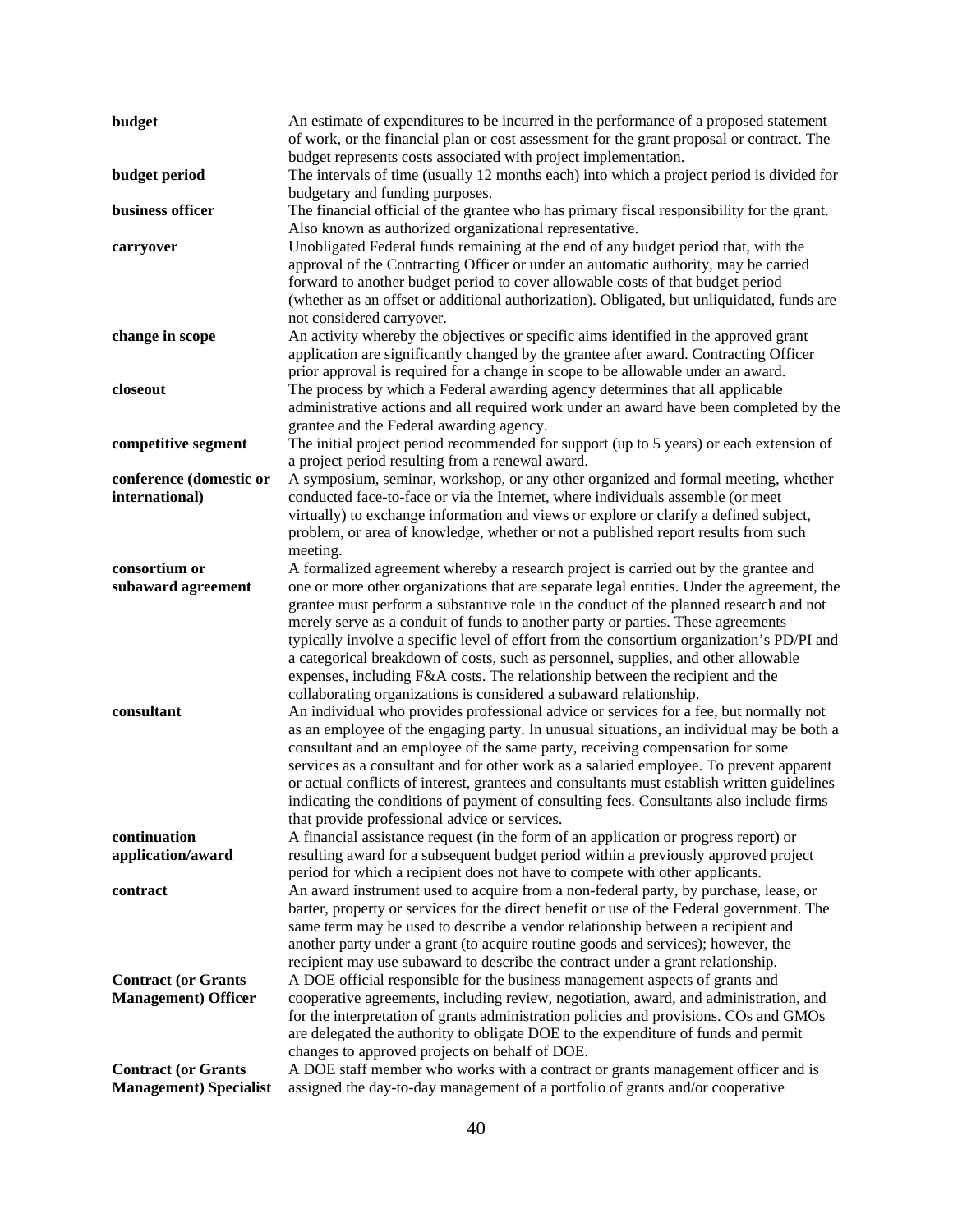|                       | agreements. These activities include, but are not limited to, evaluating grant applications                                                                                           |
|-----------------------|---------------------------------------------------------------------------------------------------------------------------------------------------------------------------------------|
|                       | for administrative content and compliance with statutes, regulations, and guidelines;                                                                                                 |
|                       | negotiating grants; providing consultation and technical assistance to grantees; and                                                                                                  |
|                       | administering grants after award.                                                                                                                                                     |
| cooperative agreement | A type of financial assistance used when there will be substantial Federal scientific or                                                                                              |
|                       | programmatic involvement. Substantial involvement means that, after award, scientific                                                                                                 |
|                       | or program staff will assist, guide, coordinate, or participate in project activities.                                                                                                |
| cost principles       | The government-wide principles, issued by OMB (or, in the case of commercial                                                                                                          |
|                       | organizations, the Federal Acquisition Regulation [48 CFR 21], or, in the case of<br>hospitals, 45 CFR 74, Appendix E, "Principles For Determining Costs Applicable to                |
|                       | Research and Development Under Grants and Contracts with Hospitals"), on                                                                                                              |
|                       | allowability and unallowability of costs under federally sponsored agreements.                                                                                                        |
| cost sharing          | The portion of the costs of a project or program not borne by the sponsor; these could be                                                                                             |
|                       | grantee contributions or third-party in-kind contributions; costs used to satisfy cost                                                                                                |
|                       | sharing requirements are subject to the same policies governing allowability as other                                                                                                 |
|                       | costs of the project. Research grants are generally not subject to cost sharing                                                                                                       |
|                       | requirements. Also known as matching.                                                                                                                                                 |
| deadline              | The published date and/or time that a grant application is to be either                                                                                                               |
|                       | postmarked/mailed or electronically submitted to the funding agency.                                                                                                                  |
| debarment and         | The actions taken by a debarring official in accordance with OMB guidance at 2 CFR                                                                                                    |
| suspension            | 180, "Non-procurement Debarment and Suspension," to exclude a person or                                                                                                               |
|                       | organization from participating in grants and other non-procurement awards                                                                                                            |
|                       | government-wide. If debarred or suspended, the person or organization may not receive<br>financial assistance (under a grant, cooperative agreement, or subaward, or contract         |
|                       | under a grant) for a specified period of time. Debarments and suspensions carried out                                                                                                 |
|                       | pursuant to 2 CFR 376 are distinct from post-award suspension action by an awarding                                                                                                   |
|                       | agency.                                                                                                                                                                               |
| direct costs          | Costs that can be identified specifically with a particular sponsored project, an                                                                                                     |
|                       | instructional activity, or any other institutional activity, or that can be directly assigned                                                                                         |
|                       | to such activities relatively easily with a high degree of accuracy.                                                                                                                  |
| disallowance          | A charge to a grant that the Federal awarding agency determines to be unallowable in                                                                                                  |
|                       | accordance with the applicable Federal cost principles or other terms and conditions                                                                                                  |
|                       | contained in the award.                                                                                                                                                               |
| domestic organization | A public (including a State or other governmental agency) or private non-profit or for-                                                                                               |
|                       | profit organization that is located in the United States or its territories, is subject to U.S.<br>laws, and assumes legal and financial accountability for awarded funds and for the |
|                       | performance of the grant-supported activities.                                                                                                                                        |
| <b>DUNS</b> number    | A nine-digit number established and assigned by Dun and Bradstreet to uniquely                                                                                                        |
|                       | identify a business entity.                                                                                                                                                           |
| effort                | The amount of time, usually expressed as a percentage of the total, which a faculty                                                                                                   |
|                       | member or other employee spends on a sponsored project. No one is allowed to spend                                                                                                    |
|                       | more than 100% total commitment on all academic activities, including grant-sponsored                                                                                                 |
|                       | research, university-sponsored research, teaching, administration, advising and other                                                                                                 |
|                       | contracted duties. Effort is indicated on the budget in units of person-months.                                                                                                       |
| equipment             | An article of tangible nonexpendable personal property that has a useful life of more                                                                                                 |
|                       | than 1 year and an acquisition cost per unit that equals or exceeds \$5,000 or the                                                                                                    |
| expanded authorities  | capitalization threshold established by the organization, whichever is less.<br>Authorization to grantees under certain research grant mechanisms which waives the                    |
|                       | requirement for prior agency approval for specified actions related to awards. Example:                                                                                               |
|                       | 90-day preaward spending authority, no cost extensions for up to one additional year,                                                                                                 |
|                       | and automatic carryover of unobligated funds from one budget period to the next. The                                                                                                  |
|                       | expanded authorities are now contained in the standard terms and conditions for most                                                                                                  |
|                       | research grants.                                                                                                                                                                      |
| expiration date       | Generally, the date signifying the end of the current project period, after which the                                                                                                 |
|                       | grantee is not authorized to obligate grant funds.                                                                                                                                    |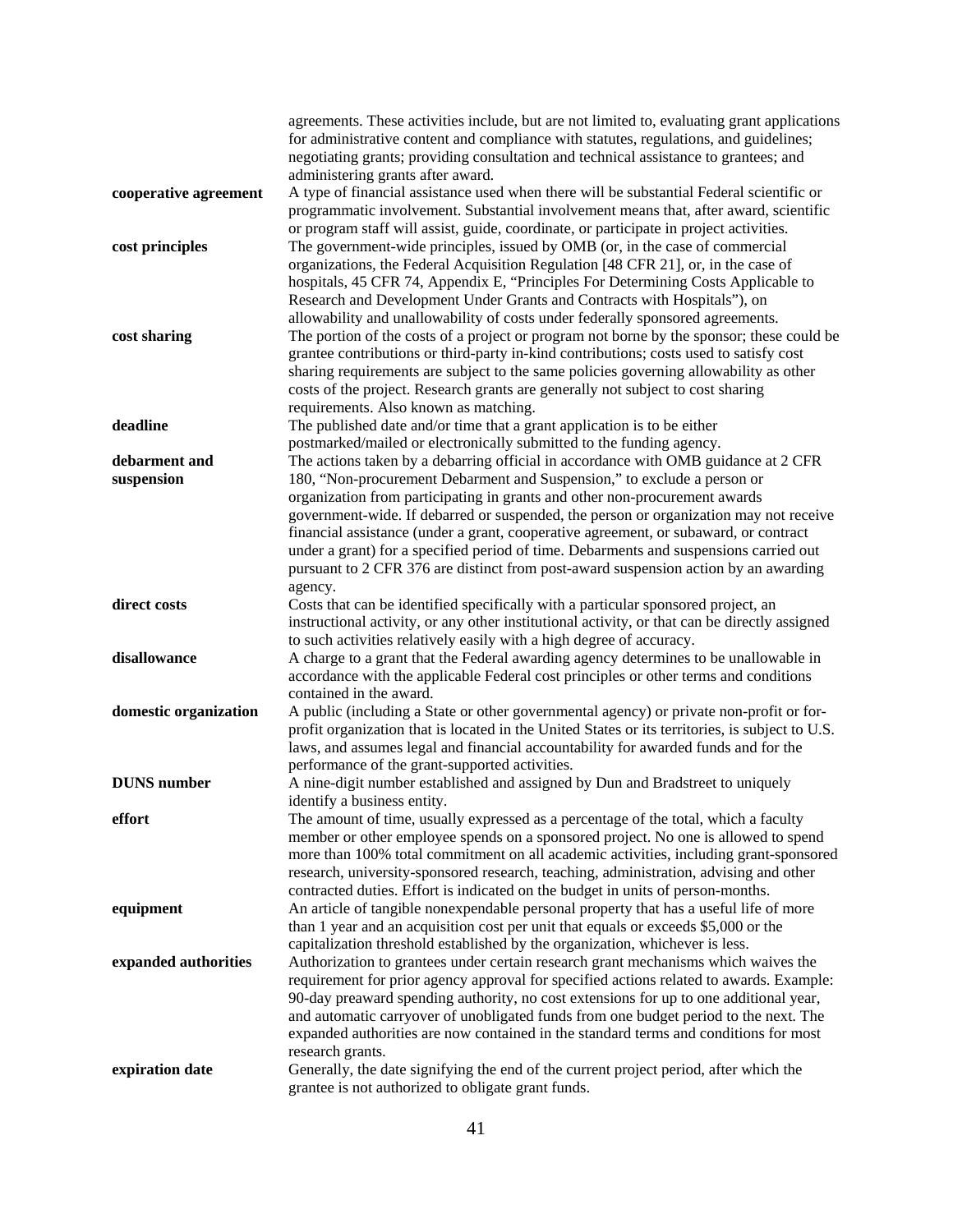| facilities and<br>administrative costs           | Costs that are incurred by a grantee for common or joint objectives and that, therefore,<br>cannot be identified specifically with a particular project or program. These costs also<br>are known as indirect costs.                                                                                                                                                                                                                                                                                                                                         |
|--------------------------------------------------|--------------------------------------------------------------------------------------------------------------------------------------------------------------------------------------------------------------------------------------------------------------------------------------------------------------------------------------------------------------------------------------------------------------------------------------------------------------------------------------------------------------------------------------------------------------|
| <b>Federal Financial</b><br><b>Report</b>        | Submitted on Standard Form (SF) 425, to indicate the status of awarded funds for the<br>period covered. Frequency of reporting is specified in the Reporting Checklist provided<br>as part of the Notice of Financial Assistance Agreement. Replaces the SF-269 Financial<br><b>Status Report (FSR)</b>                                                                                                                                                                                                                                                      |
| financial assistance                             | Transfer by DOE of money or property to an eligible entity to support or stimulate a<br>public purpose authorized by statute.                                                                                                                                                                                                                                                                                                                                                                                                                                |
| <b>Financial Status Report</b><br>foreign travel | See Federal Financial Report.<br>Foreign travel includes travel outside of the United States and its territories and<br>possessions (Guam, American Samoa, Puerto Rico, the Virgin Islands, and the Canal<br>Zone) and Canada. A trip is considered foreign travel for all legs of the itinerary if the<br>traveler does not return to his or her post prior to departure for a foreign destination.<br>Costs for foreign travel may be restricted by the language of a Funding Opportunity<br>Announcement.                                                 |
| funding opportunity<br>announcement              | A publicly available document by which a Federal Agency makes known its intentions<br>to award discretionary grants or cooperative agreements, usually as a result of<br>competition for funds. Funding opportunity announcements may be known as program<br>announcements, requests for applications, notices of funding availability, solicitations,<br>or other names depending on the Agency and type of program. Funding opportunity<br>announcements can be found at Grants.gov/FIND. An FOA may also be known as a<br>solicitation.                   |
| grant                                            | A financial assistance mechanism providing money, property, or both to an eligible<br>entity to carry out an approved project or activity. A grant is used whenever DOE<br>anticipates no substantial programmatic involvement with the recipient during<br>performance of the financially assisted activities.                                                                                                                                                                                                                                              |
| grant-supported<br>project or activity           | Those activities specified or described in a grant application or in a subsequent<br>submission that are approved by DOE for funding, regardless of whether Federal<br>funding constitutes all or only a portion of the financial support necessary to carry them<br>out.                                                                                                                                                                                                                                                                                    |
| grantee                                          | The organization or individual awarded a grant or cooperative agreement by DOE that is<br>responsible and accountable for the use of the funds provided and for the performance<br>of the grant-supported project or activity. The grantee is the entire legal entity even if a<br>particular component is designated in Notice of Financial Assistance Agreement. The<br>grantee is legally responsible and accountable to DOE for the performance and financial<br>aspects of the grant-supported project or activity. Also known as awardee or recipient. |
| Grants.gov<br>indirect costs                     | Grants.gov (http://www.grants.gov/) has been designated by the Office of Management<br>and Budget as the single access point for all grant programs offered by 26 Federal grant-<br>making agencies. It provides a single interface for agencies to announce their grant<br>opportunities and for all applicants to find and apply for those opportunities.<br>See facilities and administrative costs definition.                                                                                                                                           |
| institutional base salary                        | The annual compensation paid by an organization for an employee's appointment,<br>whether that individual's time is spent on research, teaching, patient care, or other<br>activities. Base salary excludes any income that an individual may be permitted to earn<br>outside of duties for the applicant/grantee organization. Base salary may not be<br>increased as a result of replacing organizational salary funds with grant funds.                                                                                                                   |
| matching or cost<br>sharing                      | The value of third-party in-kind contributions and the portion of the costs of a federally<br>assisted project or program not borne by the Federal government. Matching or cost<br>sharing may be required by statute or program regulation. Costs used to satisfy<br>matching or cost-sharing requirements are subject to the same policies governing<br>allowability as other costs under the approved budget.                                                                                                                                             |
| merit (or peer) review                           | The process that involves the consistent application of standards and procedures that<br>produce fair, equitable, and objective examinations of applications based on an<br>evaluation of scientific or technical merit or other relevant aspects of the application.                                                                                                                                                                                                                                                                                        |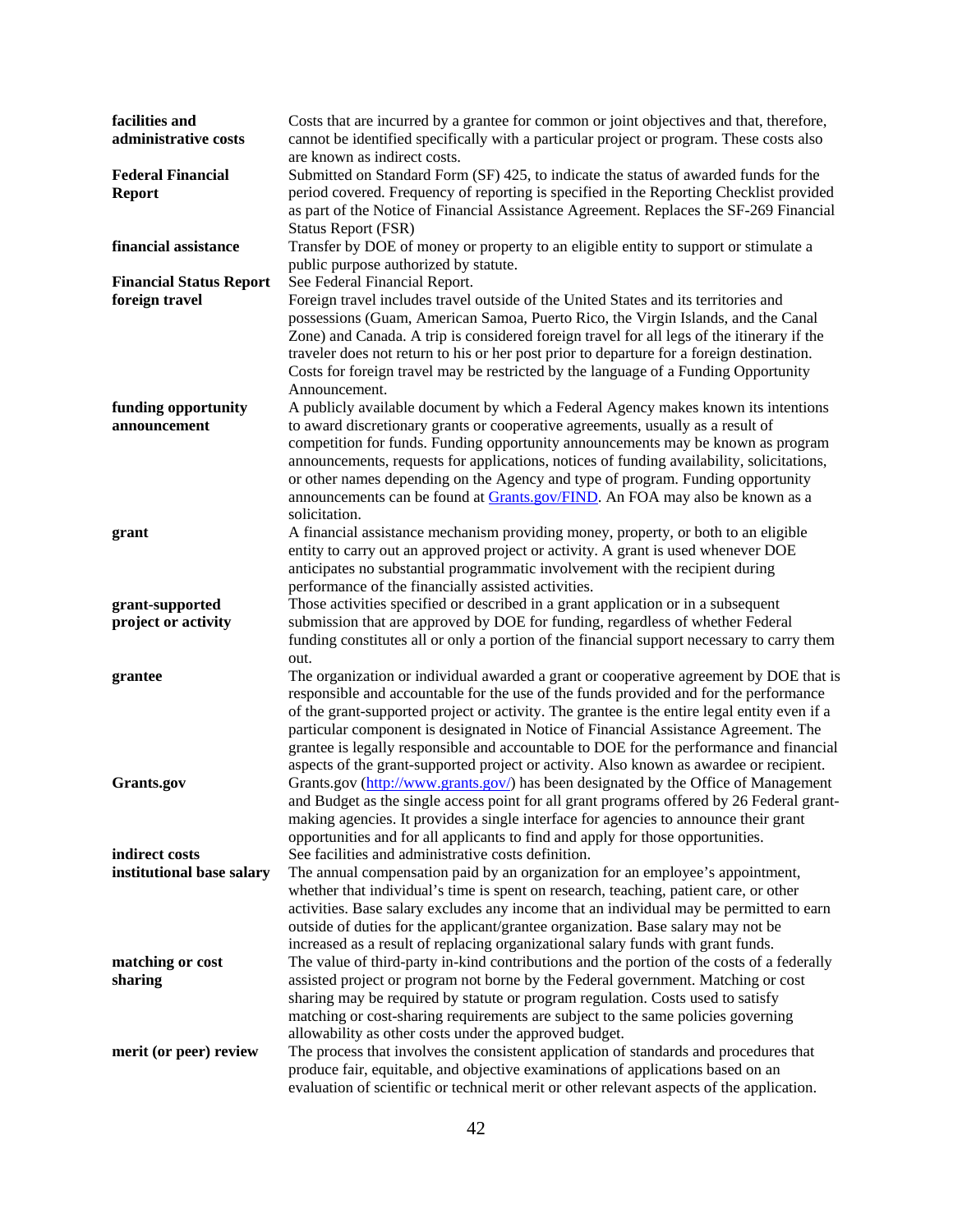|                                     | The review is performed by experts (reviewers) in the field of endeavor for which                                                                                             |
|-------------------------------------|-------------------------------------------------------------------------------------------------------------------------------------------------------------------------------|
|                                     | support is requested. Merit review is intended to provide guidance and to the DOE                                                                                             |
|                                     | individuals responsible for making award decisions.                                                                                                                           |
| monitoring                          | A process whereby the programmatic and business management performance aspects of                                                                                             |
|                                     | a grant are assessed by reviewing information gathered from various required reports,                                                                                         |
|                                     | audits, site visits, and other sources.                                                                                                                                       |
| no-cost extension                   | An extension of time to a project period and/or budget period to complete the work of                                                                                         |
|                                     | the grant under that period, without additional Federal funds or competition.                                                                                                 |
| non-Federal share                   | When cost sharing or matching is required as a condition of an award, the portion of                                                                                          |
|                                     | allowable project/program costs not borne by the Federal government.                                                                                                          |
| <b>Notice of Financial</b>          | The official, legally binding document, signed (or the electronic equivalent of signature)                                                                                    |
| <b>Assistance Award</b>             | by a Contracting Officer that:                                                                                                                                                |
|                                     | notifies the recipient of the award of a grant;                                                                                                                               |
|                                     | contains or references all the terms and conditions of the grant and Federal funding                                                                                          |
|                                     | limits and obligations; and,                                                                                                                                                  |
|                                     | provides the documentary basis for recording the obligation of Federal funds in the                                                                                           |
|                                     | DOE accounting system.                                                                                                                                                        |
|                                     | Also commonly referred to as an Assistance Agreement.                                                                                                                         |
| obligations                         | The amounts for which the recipient has made binding commitments for orders placed                                                                                            |
|                                     | for property and services, contracts and subawards, and similar transactions during a                                                                                         |
|                                     | funding period that will require payment during the same or a future period.                                                                                                  |
| <b>OMB</b> Circulars                | Government-wide guidance issued to Heads of Federal agencies by the Director of                                                                                               |
|                                     | OMB. OMB Circulars directly pertinent to grants include the following:                                                                                                        |
|                                     | cost principles (OMB Circular A-21, OMB Circular A-87, and OMB Circular A-                                                                                                    |
|                                     | $122$ ;                                                                                                                                                                       |
|                                     | uniform administrative requirements (OMB Circular A-102 and OMB Circular A-                                                                                                   |
|                                     | 110);                                                                                                                                                                         |
|                                     | audit requirements for non-profit organizations (OMB Circular A-133).                                                                                                         |
|                                     | Some (but not all) of these OMB Circulars have been reissued in Title 2 of the Code of                                                                                        |
|                                     | Federal Regulations.                                                                                                                                                          |
|                                     | DOE administrative regulations are located in Title 10 of the Code of Federal                                                                                                 |
|                                     | Regulations.                                                                                                                                                                  |
| <b>Other Significant</b>            | Individuals who have committed to contribute to the scientific development or                                                                                                 |
| <b>Contributors</b>                 | execution of the project, but are not committing any specified measurable effort (i.e.,                                                                                       |
|                                     | person months) to the project. These individuals are typically presented at "effort of                                                                                        |
|                                     | zero person months" or "as needed." Individuals with measurable effort may not be                                                                                             |
|                                     | listed as Other Significant Contributors (OSCs). Consultants should be included if they                                                                                       |
|                                     | meet this definition.                                                                                                                                                         |
| participant                         |                                                                                                                                                                               |
|                                     | Program participants are the recipients of service or training provided at a workshop,<br>conference, seminar, symposium or other short-term instructional or information-    |
|                                     | sharing activity funded by an external grant or award, or the training beneficiaries of the                                                                                   |
|                                     | project or program funded by an external grant or award. A participant is not involved                                                                                        |
|                                     | in providing any deliverable to the grantee or a third party or would not be terminated or                                                                                    |
|                                     | replaced for failure to perform.                                                                                                                                              |
|                                     | Costs used to pay program participants small stipends and reimbursement of travel costs                                                                                       |
| participant costs                   | or other out-of-pocket costs incurred to support attendance at a workshop, conference,                                                                                        |
|                                     | seminar, symposium, or other short-term training or information-sharing activity.                                                                                             |
|                                     | The metric for expressing the effort (amount of time) $PD/PI(s)$ , faculty and other                                                                                          |
| person months                       | senior/key personnel devote to a specific project. The effort is based on the type of                                                                                         |
|                                     |                                                                                                                                                                               |
|                                     | appointment of the individual with the organization; e.g., calendar year, academic year,                                                                                      |
|                                     | and/or summer term; and the organization's definition of such. For instance, some<br>institutions define the academic year as a 9-month appointment while others define it as |
|                                     |                                                                                                                                                                               |
|                                     | a 10-month appointment.<br>A brief outline or narrative of proposed work and sometimes budget, for informal                                                                   |
| pre-application or pre-<br>proposal | review by a sponsor to determine whether a full proposal should be submitted. Three                                                                                           |
|                                     |                                                                                                                                                                               |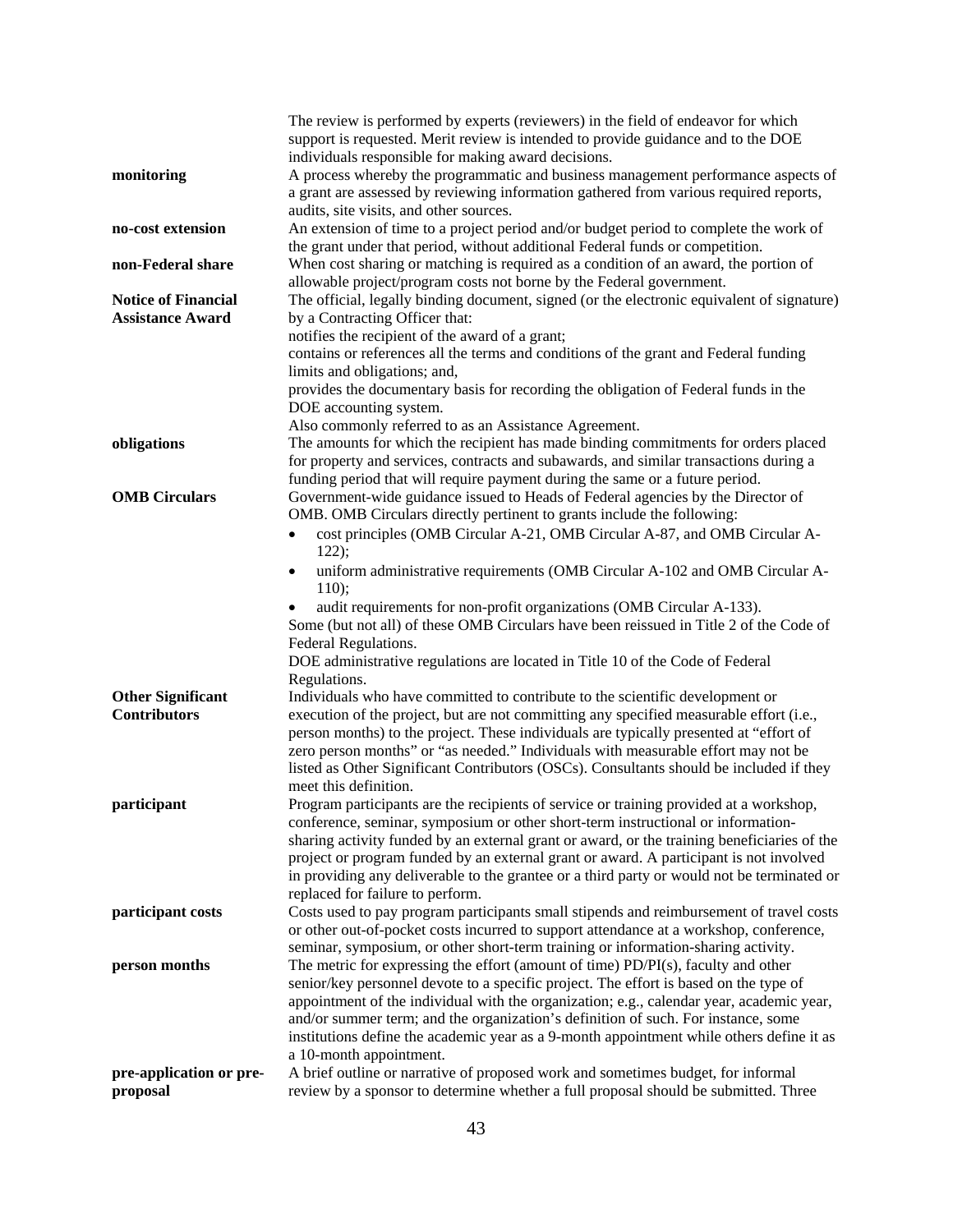|                                                           | predominant reasons for requiring submission of a preliminary proposal are:<br>Reduce the proposers' unnecessary effort in proposal preparation when the chance<br>of success is very small. This is particularly true of exploratory initiatives where the<br>community senses that a major new direction is being identified, or competitions<br>that will result in a small number of actual awards.                                                                                                                                                                                                                                                                                                                                                                                                                                                                 |
|-----------------------------------------------------------|-------------------------------------------------------------------------------------------------------------------------------------------------------------------------------------------------------------------------------------------------------------------------------------------------------------------------------------------------------------------------------------------------------------------------------------------------------------------------------------------------------------------------------------------------------------------------------------------------------------------------------------------------------------------------------------------------------------------------------------------------------------------------------------------------------------------------------------------------------------------------|
|                                                           | Increase the overall quality of the full submission.                                                                                                                                                                                                                                                                                                                                                                                                                                                                                                                                                                                                                                                                                                                                                                                                                    |
|                                                           | Distill the number of applications that will be submitted to the agency and the<br>number of anticipated reviewers needed to review.                                                                                                                                                                                                                                                                                                                                                                                                                                                                                                                                                                                                                                                                                                                                    |
| pre-award costs                                           | Any cost incurred prior to the beginning date of the project period or the initial budget<br>period of a competitive segment (under a multi-year award), in anticipation of the award<br>and at the applicant's own risk, for otherwise allowable costs.                                                                                                                                                                                                                                                                                                                                                                                                                                                                                                                                                                                                                |
| prior approval                                            | Written approval from the designated Contracting Officer required for specified post-<br>award changes in the approved project or budget. Such approval must be obtained<br>before undertaking the proposed activity or spending DOE funds                                                                                                                                                                                                                                                                                                                                                                                                                                                                                                                                                                                                                              |
| <b>Program Director/</b><br><b>Principal Investigator</b> | The individual(s) designated by the applicant organization to have the appropriate level<br>of authority and responsibility to direct the project or program to be supported by the<br>award. The applicant organization may designate multiple individuals as program<br>directors/principal investigators (PD/PIs) who share the authority and responsibility for<br>leading and directing the project, intellectually and logistically. When multiple PD/PIs<br>are named, each is responsible and accountable to the applicant organization, or as<br>appropriate, to a collaborating organization for the proper conduct of the project or<br>program including the submission of all required reports. The presence of more than one<br>PD/PI on an application or award diminishes neither the responsibility nor the<br>accountability of any individual PD/PI. |
| program income                                            | Program income is gross income earned by a research grant recipient from the activities,<br>part or all of which are borne as a direct cost by the grant. Examples are fees for<br>services performed under the grant, rental or usage fees charged for use of equipment<br>purchased with grant funds, third party patient reimbursements for hospital or medical<br>services paid from the grant, funds generated by the sale of commodities, such as cell<br>lines or research animals developed from or paid for from the grant, and patent or<br>copyright royalties.                                                                                                                                                                                                                                                                                              |
| <b>Program Manager</b>                                    | The DOE official responsible for the programmatic, scientific, and/or technical aspects<br>of a grant. The same role is filled by Program Directors, Program Officers, or Project<br>Directors at other Federal agencies.                                                                                                                                                                                                                                                                                                                                                                                                                                                                                                                                                                                                                                               |
| progress report                                           | Periodic, frequently annual, report submitted by the grantee and used by DOE to assess<br>progress and to determine whether to provide funding for the budget period subsequent<br>to that covered by the report.                                                                                                                                                                                                                                                                                                                                                                                                                                                                                                                                                                                                                                                       |
| project/performance<br>site                               | Location(s) of where the work described in the research plan will be conducted.                                                                                                                                                                                                                                                                                                                                                                                                                                                                                                                                                                                                                                                                                                                                                                                         |
| project period                                            | The total time for which Federal support of a project has been programmatically<br>approved as shown in the Notice of Financial Assistance Agreement; however, it does<br>not constitute a commitment by the Federal government to fund the entire period. The<br>total project period comprises the initial competitive segment, any subsequent<br>competitive segments resulting from a renewal award(s), and extensions.                                                                                                                                                                                                                                                                                                                                                                                                                                             |
| proposal                                                  | See application.                                                                                                                                                                                                                                                                                                                                                                                                                                                                                                                                                                                                                                                                                                                                                                                                                                                        |
| re-budgeting                                              | Reallocation of funds available for spending between budget categories to allow best<br>use of funds to accomplish the project goals.                                                                                                                                                                                                                                                                                                                                                                                                                                                                                                                                                                                                                                                                                                                                   |
| recipient                                                 | The organizational entity or individual receiving a grant or cooperative agreement.                                                                                                                                                                                                                                                                                                                                                                                                                                                                                                                                                                                                                                                                                                                                                                                     |
| renewal application                                       | An application requesting additional funding for a period subsequent to that provided by<br>a current award. Renewal applications compete for funds with all other peer reviewed<br>applications and must be developed as fully as though the applicant is applying for the<br>first time.                                                                                                                                                                                                                                                                                                                                                                                                                                                                                                                                                                              |
| research                                                  | A systematic, intensive study intended to increase knowledge or understanding of the<br>subject studied, a systematic study specifically directed toward applying new<br>knowledge to meet a recognized need, or a systematic application of knowledge to the                                                                                                                                                                                                                                                                                                                                                                                                                                                                                                                                                                                                           |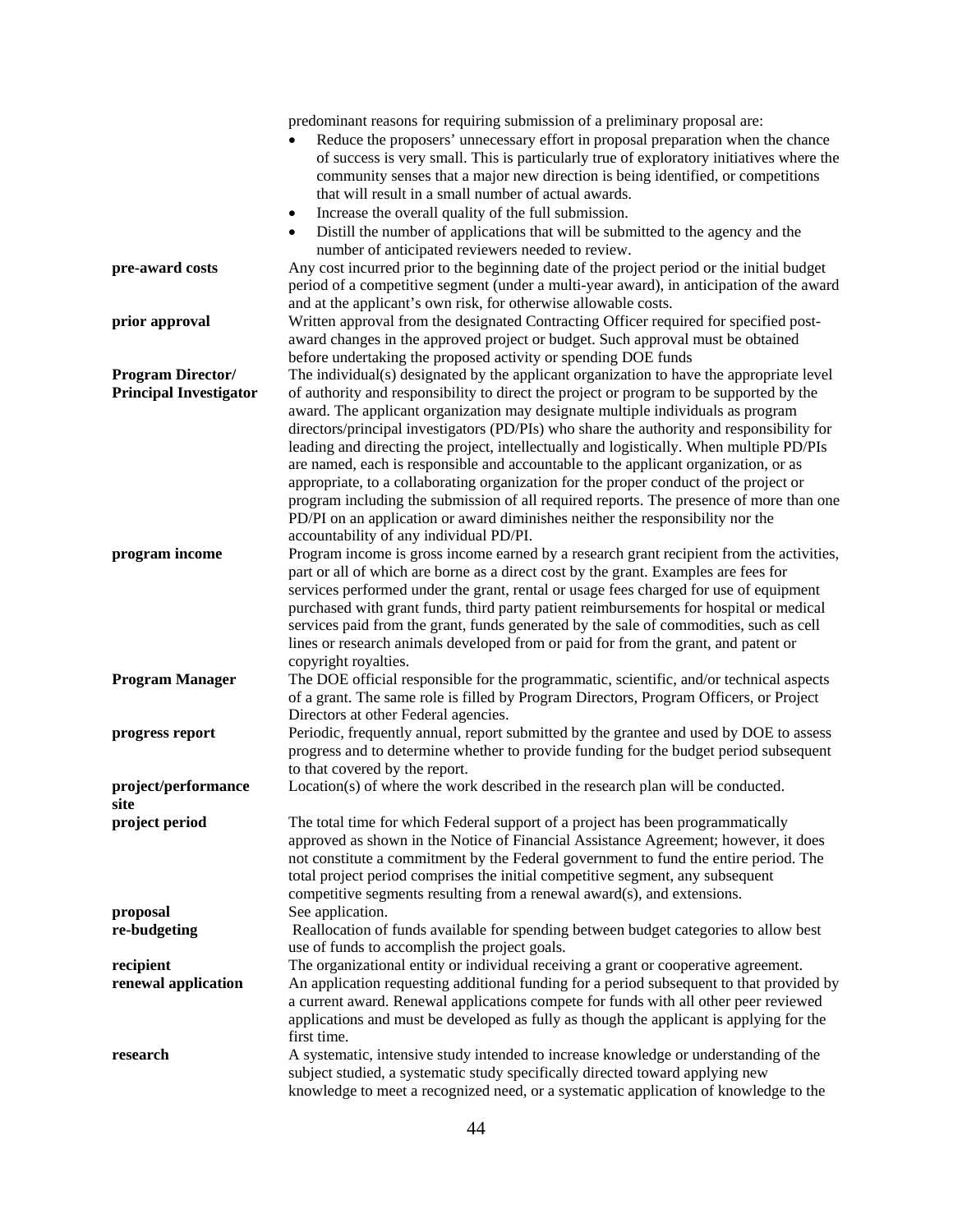|                             | production of useful materials, devices, and systems or methods, including design,                                                                                                   |
|-----------------------------|--------------------------------------------------------------------------------------------------------------------------------------------------------------------------------------|
|                             | development, and improvement of prototypes and new processes to meet specific                                                                                                        |
|                             | requirements. Also termed "research and development."                                                                                                                                |
| research misconduct         | Fabrication, falsification, plagiarism, or other practices that seriously deviate from those<br>that are commonly accepted within the scientific community in proposing, performing, |
|                             | or reporting research, or in reporting research results; does not include honest error or                                                                                            |
|                             | honest differences in interpretations or judgments of data.                                                                                                                          |
| SAM.gov                     | The System for Award Management (SAM) is the Government-wide system that                                                                                                             |
|                             | consolidated the Central Contractor Registration (CCR), the Excluded Parties List                                                                                                    |
|                             | System (EPLS), the Online Representations and Certifications Application (ORCA),                                                                                                     |
|                             | and the Federal Agency Registration (FedReg).                                                                                                                                        |
| scope of work               | The aims, objectives, and purposes of a grant; as well as the methodology, approach,                                                                                                 |
|                             | analyses or other activities; and the tools, technologies, and timeframes needed to meet                                                                                             |
|                             | the grant's objectives. This includes the research or training plan included with the                                                                                                |
|                             | original grant application, along with any approved modifications.                                                                                                                   |
| <b>Senior/Key Personnel</b> | The PD/PI and other individuals who contribute to the scientific development or                                                                                                      |
|                             | execution of a project in a substantive, measurable way, whether or not they receive                                                                                                 |
|                             | salaries or compensation under the grant. Typically these individuals have doctoral or                                                                                               |
|                             | other professional degrees, although individuals at the masters or baccalaureate level                                                                                               |
|                             | may be considered senior/key personnel if their involvement meets this definition.                                                                                                   |
|                             | Consultants and those with a postdoctoral role also may be considered senior/key                                                                                                     |
|                             | personnel if they meet this definition. "Zero percent" effort or "as needed" is not an                                                                                               |
|                             | acceptable level of involvement for Senior/Key Personnel.                                                                                                                            |
| significant rebudgeting     | A threshold that is reached when expenditures in a single direct cost budget category                                                                                                |
|                             | deviate (increase or decrease) from the categorical commitment level established for the                                                                                             |
|                             | budget period by more than 25 percent of the total costs awarded. Significant<br>rebudgeting is one indicator of change in scope.                                                    |
| small business concern      | A business that is independently owned and operated and not dominant in its field of                                                                                                 |
|                             | operation; has its principal place of business in the United States and is organized for                                                                                             |
|                             | profit; is at least 51 percent owned, or in the case of a publicly owned business, at least                                                                                          |
|                             | 51 percent of its voting stock is owned by U.S. citizens or lawfully admitted permanent                                                                                              |
|                             | resident aliens; has, including its affiliates, not more than 500 employees; and meets                                                                                               |
|                             | other regulatory requirements established by the SBA at 13 CFR 121.                                                                                                                  |
| solicitation                | See Funding Opportunity Announcement                                                                                                                                                 |
| subaward                    | A legal instrument by which a recipient provides funds (or property in lieu of funds) to                                                                                             |
|                             | an eligible subrecipient (or a lower-tier transaction) to perform a substantive portion of                                                                                           |
|                             | the grant-supported program or project. The term includes such financial assistance                                                                                                  |
|                             | when provided by any legal agreement (even if the agreement is called a contract) but                                                                                                |
|                             | does not include any form of assistance which is excluded from the definition of a grant,                                                                                            |
|                             | including the recipient's procurement of property or services needed to carry out the                                                                                                |
| subrecipient                | project or program. The term includes consortium agreements.<br>A party that receives a subaward from a recipient or another subrecipient under a                                    |
|                             | Federal financial assistance award and is accountable to the recipient or subrecipient for                                                                                           |
|                             | the use of the Federal funds provided by the subaward.                                                                                                                               |
| supplement                  | A request for an increase in support during a current budget period for expansion of the                                                                                             |
|                             | project's scope or to meet increased costs unforeseen at the time of the new or renewal                                                                                              |
|                             | application. A supplement may increase support for future years in addition to the                                                                                                   |
|                             | current year. Supplements require applications and are subject to administrative and                                                                                                 |
|                             | merit review.                                                                                                                                                                        |
| terms and conditions of     | All legal requirements imposed on a grant by DOE, whether based on statute,                                                                                                          |
| award                       | regulation, policy, or other document referenced in the grant award, or specified by the                                                                                             |
|                             | grant award document itself. The Notice of Financial Assistance Agreement may                                                                                                        |
|                             | include both standard and special conditions that are considered necessary to attain the                                                                                             |
|                             | grant's objectives, facilitate post-award administration of the grant, conserve grant                                                                                                |
|                             | funds, or otherwise protect the Federal government's interests.                                                                                                                      |